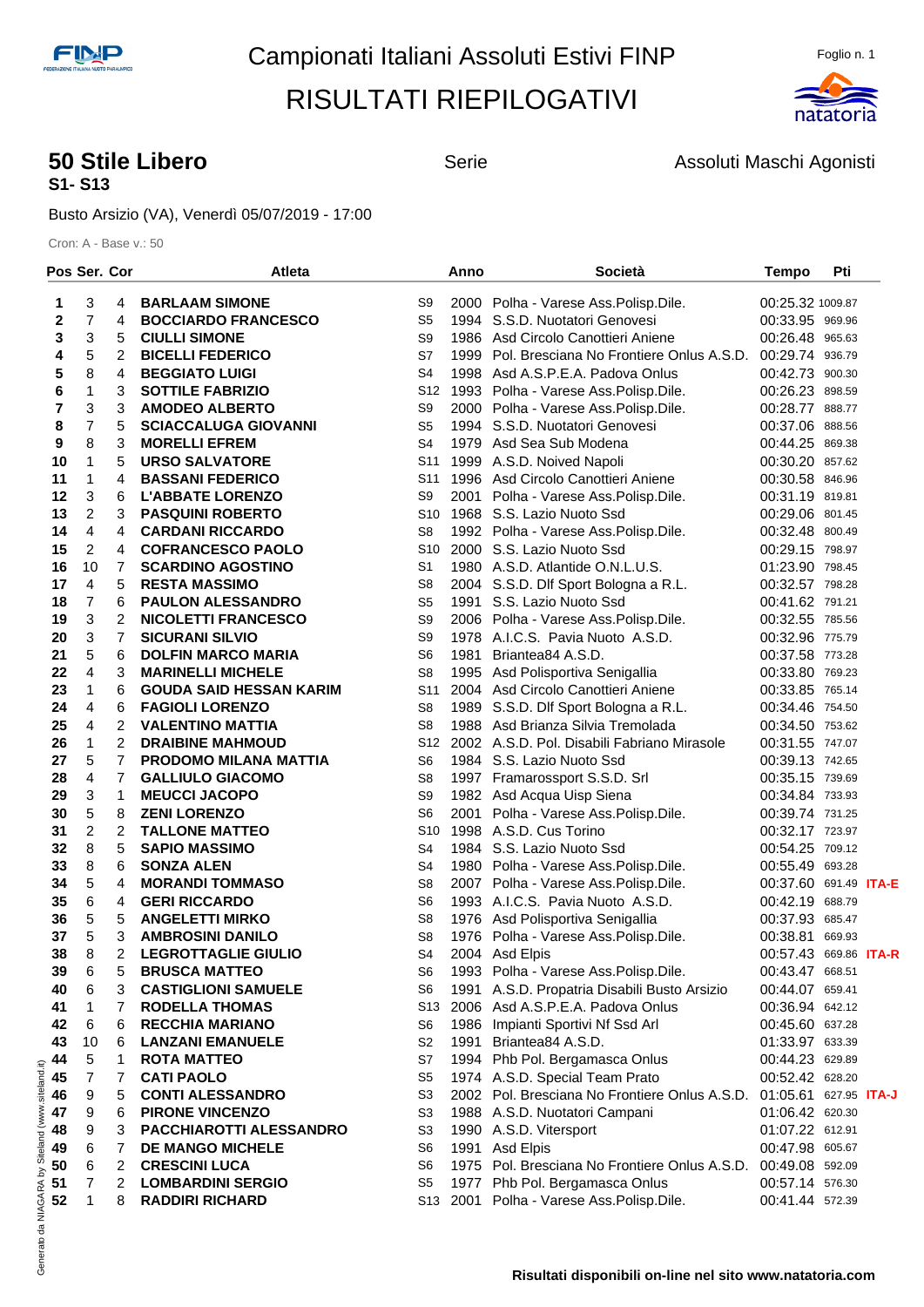

| 53             | 8  |               | <b>SERRAFINO CALOGERO ALBERTO</b> | S4             | 1992 A.S.D. Atlantide O.N.L.U.S.          | 01:07.68 568.41 |        |
|----------------|----|---------------|-----------------------------------|----------------|-------------------------------------------|-----------------|--------|
| 54             |    |               | <b>GAZZOLA MARCO</b>              | S5             | 1980 Sport Life Onlus A.S.D.              | 00:58.77        | 560.32 |
| 55             | 1  | $\mathbf 1$   | <b>ROSSI CLAUDIO</b>              |                | S12 1982 A.S.D. Ticino Cuggiono           | 00:42.14 559.33 |        |
| 56             | 9  | 8             | <b>FRISON WILLIAM</b>             | S3             | 1978 Asd A.S.P.E.A. Padova Onlus          | 01:14.49 553.09 |        |
| 57             | 9  | 7             | <b>FRIGERIO SIMONE</b>            | S3             | 1985 Briantea84 A.S.D.                    | 01:17.30 532.99 |        |
| 58             | 9  | $\mathcal{P}$ | <b>CAMPIONE VINCENZO</b>          | S3             | 1982 A.S.D Anthropos                      | 01:25.03 484.53 |        |
| 59             | 10 | 8             | <b>PERENCIN LUCA</b>              | S1             | 1998 A.S.D. Fai Sport                     | 02:20.46 476.93 |        |
| 60             | 9  | -1            | <b>GASPARINI YURI GIUSEPPE</b>    | S <sub>3</sub> | 1977 A.S.D. Atlantide O.N.L.U.S.          | 01:28.53 465.38 |        |
| 61             | 2  | 5             | <b>MIF DARIUS VASILE</b>          |                | S <sub>10</sub> 2005 S.S. Lazio Nuoto Ssd | 00:29.98        | FG     |
| 62             | 9  | 4             | <b>DURBACA ALEXANDRU</b>          | S3             | 1988 A.S.D Effegiquadro                   | 01:08.56        | FG     |
| $\blacksquare$ | 7  | 3             | <b>PERUZZO LORENZO</b>            | S5             | 2000 S.S. Lazio Nuoto Ssd                 | ASS             |        |
|                | 2  | 6             | <b>FRANZONI ANTONIO MARCO</b>     |                | S10 1989 A.S.D. Nuotatori Campani         | ASS             |        |
|                |    |               |                                   |                |                                           |                 |        |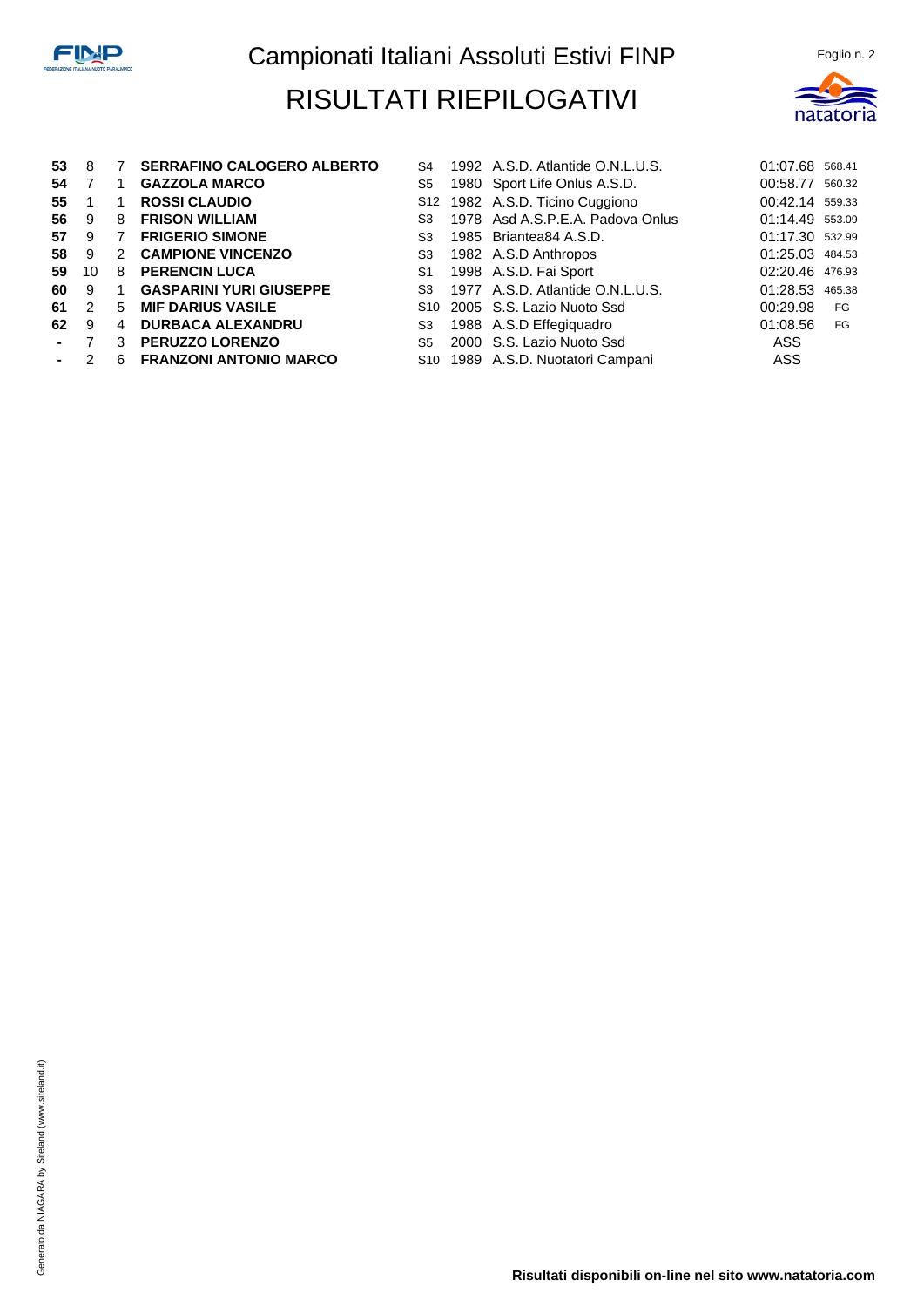

## **S1- S13**

**50 Stile Libero Serie** Serie **Assoluti Femmine Agonisti 50 Stile Libero Assoluti Femmine Agonisti** 

Busto Arsizio (VA), Venerdì 05/07/2019 - 17:15

| Pos Ser. Cor |                     |        | Atleta                                      |                        | Anno | Società                                                       | <b>Tempo</b>                       | Pti |            |
|--------------|---------------------|--------|---------------------------------------------|------------------------|------|---------------------------------------------------------------|------------------------------------|-----|------------|
| 1            | 7                   | 4      | <b>TRIMI ARJOLA</b>                         | S4                     |      | 1987 Polha - Varese Ass. Polisp. Dile.                        | 00:39.51 1041.51                   |     |            |
| 2            | 1                   | 4      | <b>GILLI CARLOTTA</b>                       | S13 I                  | 2001 | Rari Nantes Torino Ssd Arl                                    | 00:28.12 984.35                    |     |            |
| 3            | 2                   | 5      | <b>BERRA ALESSIA</b>                        |                        |      | S12 1994 Polha - Varese Ass. Polisp. Dile.                    | 00:28.73 960.67                    |     |            |
| 4            | 4                   | 4      | <b>TERZI GIULIA</b>                         | S7                     |      | 1995 Polha - Varese Ass. Polisp. Dile.                        | 00:34.07 950.98                    |     |            |
| 5            | 3                   | 6      | <b>SCORTECHINI ALESSIA</b>                  | S10                    |      | 1997 Asd Circolo Canottieri Aniene                            | 00:29.72 934.05                    |     |            |
| 6            | 6                   | 4      | <b>TALAMONA ARIANNA</b>                     | S5                     |      | 1994 Polha - Varese Ass. Polisp. Dile.                        | 00:39.64 921.80                    |     |            |
| 7            | 5                   | 4      | <b>ROMANO EMANUELA</b>                      | S6                     |      | 1990 A.S.D. Nuotatori Campani                                 | 00:39.14 868.42                    |     |            |
| 8            | 3                   | 5      | <b>PALAZZETTI DANIELA</b>                   | S10                    |      | 1996 S.S. Lazio Nuoto Ssd                                     | 00:33.72 823.25                    |     |            |
| 9            | 4                   | 5      | <b>AERE KATIA</b>                           | S7                     |      | 1971 Asd Trivium                                              | 00:39.43 821.71                    |     |            |
| 10           | 1                   | 5      | <b>LUSCRI' CAMILLA</b>                      | S <sub>13</sub>        |      | 2002 A.I.C.S. Pavia Nuoto A.S.D.                              | 00:34.25 808.18                    |     |            |
| 11           | 5                   | 5      | <b>MESCHINI CATERINA</b>                    | S6                     |      | 2002 S.S. Lazio Nuoto Ssd                                     | 00:43.09 788.81                    |     |            |
| 12           | 6                   | 5      | <b>AGOSTINI IRENE</b>                       | S5                     |      | 2001 Asd A.S.P.E.A. Padova Onlus                              | 00:46.85 779.94                    |     |            |
| 13           | 1                   | 3      | <b>TEOFILI VIVIANA</b>                      | S13                    |      | 2003 S.S. Lazio Nuoto Ssd                                     | 00:35.63 776.87                    |     |            |
| 14           | 3                   | 4      | <b>VICCH SILVIA</b>                         | S9                     |      | 2000 Phb Pol. Bergamasca Onlus                                | 00:37.31 770.57                    |     |            |
| 15           | 2                   | 6      | <b>BELOTTI SARA</b>                         | S12                    | 1999 | Olimpic Swim Pro A.S.D.                                       | 00:36.11 764.33                    |     |            |
| 16           | 4                   | 6      | <b>PIETRONI ELENA</b>                       | S6                     |      | 1996 Briantea84 A.S.D.                                        | 00:42.51 762.17                    |     |            |
| 17           | 4                   | 3      | <b>FAUCETTA NOEMI</b>                       | S7                     |      | 2002 A.S.D. Propatria Disabili Busto Arsizio                  | 00:43.02 753.14                    |     |            |
| 18           | 3                   | 7      | <b>CIKA ADLIN</b>                           | S <sub>10</sub>        |      | 2008 Polha - Varese Ass. Polisp. Dile.                        | 00:38.66 718.05                    |     |            |
| 19           | 5                   | 3      | <b>FOTIA GIORGIA</b>                        | S6                     |      | 2006 A.S.D. Il Faro Onlus Augusta                             | 00:47.37 717.54                    |     |            |
| 20           | 3                   | 1      | <b>CORNACCHINI SOFIA</b>                    | S8                     |      | 1997 A.S.D. Atlantide O.N.L.U.S.                              | 00:43.36 695.11                    |     |            |
| 21           | 6                   | 6      | <b>GHIRETTI GIULIA</b>                      | S <sub>5</sub>         | 1994 | Ego Nuoto A.S.D.                                              | 00:53.31 685.42                    |     |            |
| 22           | 3                   | 3      | <b>GRANCEA FLORENTINA</b>                   | S9                     |      | 2000 Pol. Bresciana No Frontiere Onlus A.S.D.                 | 00:42.12 682.57                    |     |            |
| 23           | 5                   | 6      | <b>SOLA YLENIA</b>                          | S6                     |      | 1995 Pol. Bresciana No Frontiere Onlus A.S.D.                 | 00:50.19 677.23                    |     |            |
| 24           | 4<br>$\overline{c}$ | 2      | <b>ESABOTINI AURORA</b>                     | S7                     |      | 2002 A.S.D. Polisportiva Team 14                              | 00:48.03 674.58                    |     |            |
| 25           | $\overline{2}$      | 3<br>4 | <b>GASTALDI ANNA LAURA</b>                  | S12<br>S <sub>12</sub> |      | 2000 Asd A.S.P.E.A. Padova Onlus                              | 00:41.22 669.58                    |     |            |
| 26           | 6                   | 3      | <b>MANTOAN LARA</b><br><b>FRESTA DENISE</b> | S5                     |      | 1999 Asd A.S.P.E.A. Padova Onlus                              | 00:42.30 652.48<br>00:56.38 648.10 |     |            |
| 27<br>28     | 5                   | 2      | <b>MELOCCHI GARCIA CHIARA MARIA</b>         | S6                     |      | 1996 Asd All Sporting<br>2003 Phb Pol. Bergamasca Onlus       | 00:54.55 623.10                    |     |            |
| 29           | 6                   | 7      | <b>VELLUCCI CHIARA</b>                      | S <sub>5</sub>         |      | 1997 S.S. Lazio Nuoto Ssd                                     | 01:01.46 594.53                    |     |            |
| 30           | $\overline{7}$      | 6      | <b>ZANCOPE CHIARA</b>                       | S4                     |      | 1973 Asd A.S.P.E.A. Padova Onlus                              | 01:12.58 566.96                    |     |            |
| 31           | 6                   | 2      | <b>SIMION EMMA</b>                          | S5                     |      | 1997 Asd A.S.P.E.A. Padova Onlus                              | 01:04.83 563.63                    |     |            |
| 32           | 4                   | 7      | LUPANO KIRA                                 | S7                     |      | 1987 A.S.D. Cus Torino                                        | 00:57.66 561.91                    |     |            |
| 33           | 3                   | 2      | <b>STASI MARIANGELA</b>                     | S9                     |      | 1997 Polisport Dream Team Asd                                 | 00:52.42 548.45                    |     | <b>WC</b>  |
| 34           | 2                   | 2      | <b>ALBICINI CRISTINA</b>                    | S <sub>12</sub>        |      | 1969 Pol. Bresciana No Frontiere Onlus A.S.D. 00:51.53 535.61 |                                    |     |            |
| 35           | 8                   | 8      | <b>AMODEO GIORGIA</b>                       | S2                     |      | 2001 Pol. Dil. Integrabili                                    | 01:49.29 518.25                    |     |            |
| 36           | 7                   | 5      | <b>DAL PAOS ELEONORA</b>                    | S4                     |      | 1993 A.S.D. Fai Sport                                         | 01:19.60 516.96                    |     |            |
| 37           | 6                   | 1      | <b>BONVECCHI MARIA</b>                      | S <sub>5</sub>         |      | 1985 S.S.D. Team Marche Cis S.R.L.                            | 01:13.15 499.52                    |     |            |
| 38           | $\overline{7}$      | 3      | <b>CORTE ALESSIA</b>                        | S4                     |      | 1985 Sport Life Onlus A.S.D.                                  | 01:26.16 477.60                    |     |            |
| 39           | 8                   | 7      | <b>PINZONI CARLOTTA</b>                     | S2                     |      | 1982 Ssd Sportmanagement Spa                                  | 02:03.58 458.33                    |     |            |
| 40           | 8                   | 5      | <b>BELLETTI DANIELA</b>                     | S <sub>3</sub>         |      | 1984 Sport Life Onlus A.S.D.                                  | 01:51.05 399.10                    |     |            |
| 41           | 8                   | 3      | <b>PROCIDA ANGELA</b>                       | S <sub>2</sub>         |      | 2000 A.S.D. Nuotatori Campani                                 | 01:16.86                           | FG  | <b>ITA</b> |
|              | 8                   | 4      | <b>PADOVAN MICHELA</b>                      | S3                     |      | 1999 A.S.D. Cus Torino                                        | ASS                                |     |            |
|              | 8                   | 6      | <b>FRANDOLI JASMIN</b>                      | S3                     |      | 1985 Adus Triestina Nuoto                                     | ASS                                |     |            |
|              | 1                   | 6      | <b>PEZZOTTA CAMILLA</b>                     | S13                    |      | 2007 Asd Omero Bergamo                                        | ASS                                |     |            |
|              | 6                   | 8      | <b>SANTONOCITO LISA</b>                     | S5                     |      | 1982 Asd Brianza Silvia Tremolada                             | ASS                                |     |            |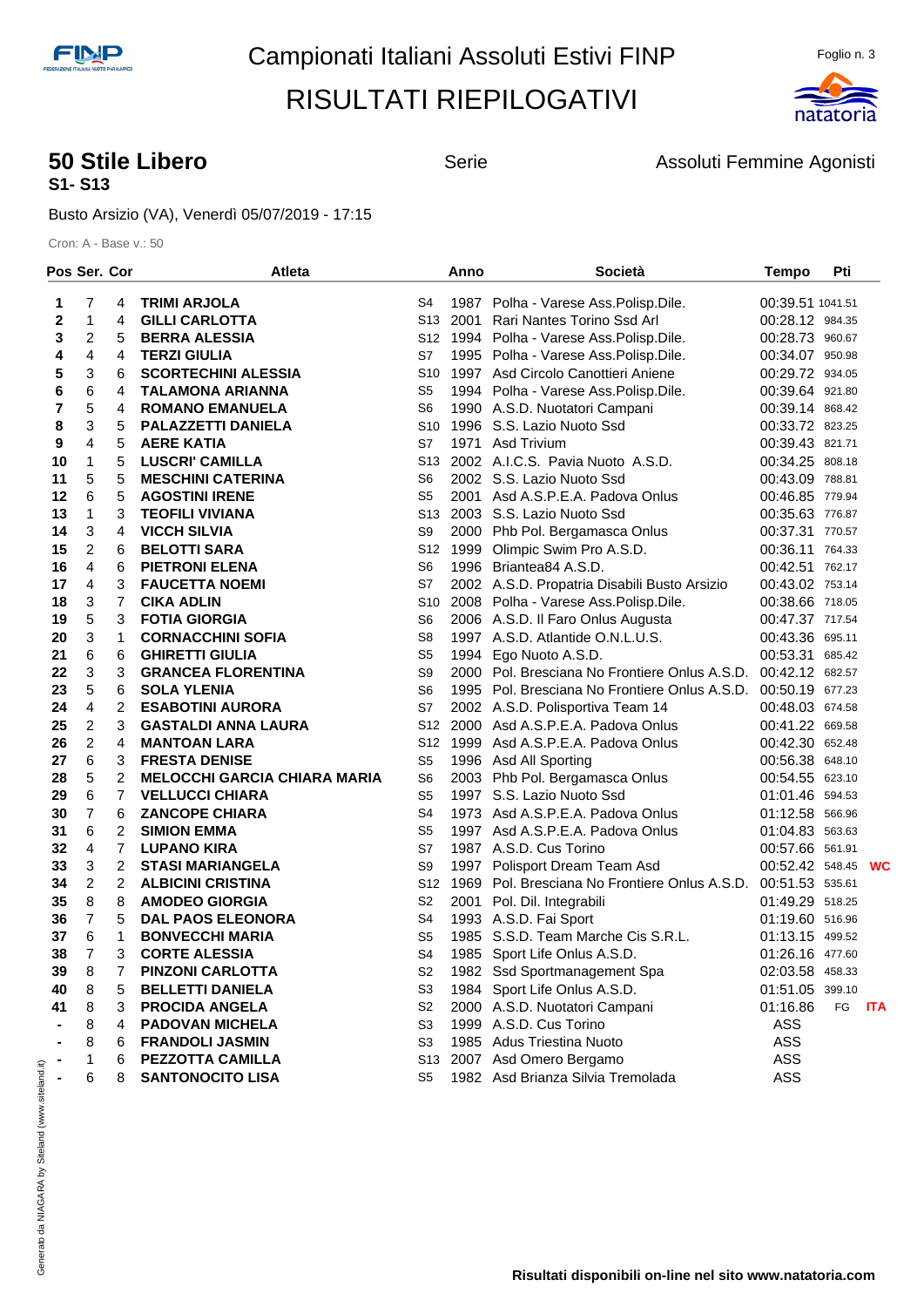

## **SM3 - SM4**

**150 Misti 150 Misti Agonisti** Serie **Assoluti Maschi Agonisti 150 Misti** Agonisti

Busto Arsizio (VA), Venerdì 05/07/2019 - 17:30

| Pos Ser. Cor |               |    | <b>Atleta</b>                     | Anno | Società                                           | Tempo           | Pti |
|--------------|---------------|----|-----------------------------------|------|---------------------------------------------------|-----------------|-----|
|              |               | 4  | <b>MORELLI EFREM</b>              |      | SM4 1979 Asd Sea Sub Modena                       | 02:41.42 914.76 |     |
|              | $\mathcal{P}$ | 4  | <b>MARIGLIANO EMANUELE</b>        |      | SM3 1995 A.S.D. Nuotatori Campani                 | 03:45.87 742.64 |     |
|              | $\mathcal{P}$ | 5. | <b>CONTI ALESSANDRO</b>           |      | SM3 2002 Pol. Bresciana No Frontiere Onlus A.S.D. | 04:05.66 682.81 |     |
| 4            | $\mathcal{P}$ | 6. | <b>SARCINA GIACOMO</b>            |      | SM3 1992 Ssd Sportmanagement Spa                  | 04:31.03 618.90 |     |
| 5.           |               | 5. | <b>VIDAL MATTEO</b>               |      | SM4 1984 Sport Life Onlus A.S.D.                  | 04:12.50 584.79 |     |
| 6            | $\mathcal{P}$ | 3  | <b>BALDUZZI STEFANO</b>           |      | SM3 1987 Phb Pol. Bergamasca Onlus                | 05:00.86 557.54 |     |
|              |               | 6. | <b>CAZZATO GIUSEPPE</b>           |      | SM4 1967 Sport Life Onlus A.S.D.                  | 04:30.55 545.78 |     |
| 8            |               | 3  | <b>SERRAFINO CALOGERO ALBERTO</b> |      | SM4 1992 A.S.D. Atlantide O.N.L.U.S.              | 04:42.83 522.08 |     |
| 9            |               |    | <b>GASPARINI YURI GIUSEPPE</b>    |      | SM3 1977 A.S.D. Atlantide O.N.L.U.S.              | 05:34.34 501.70 |     |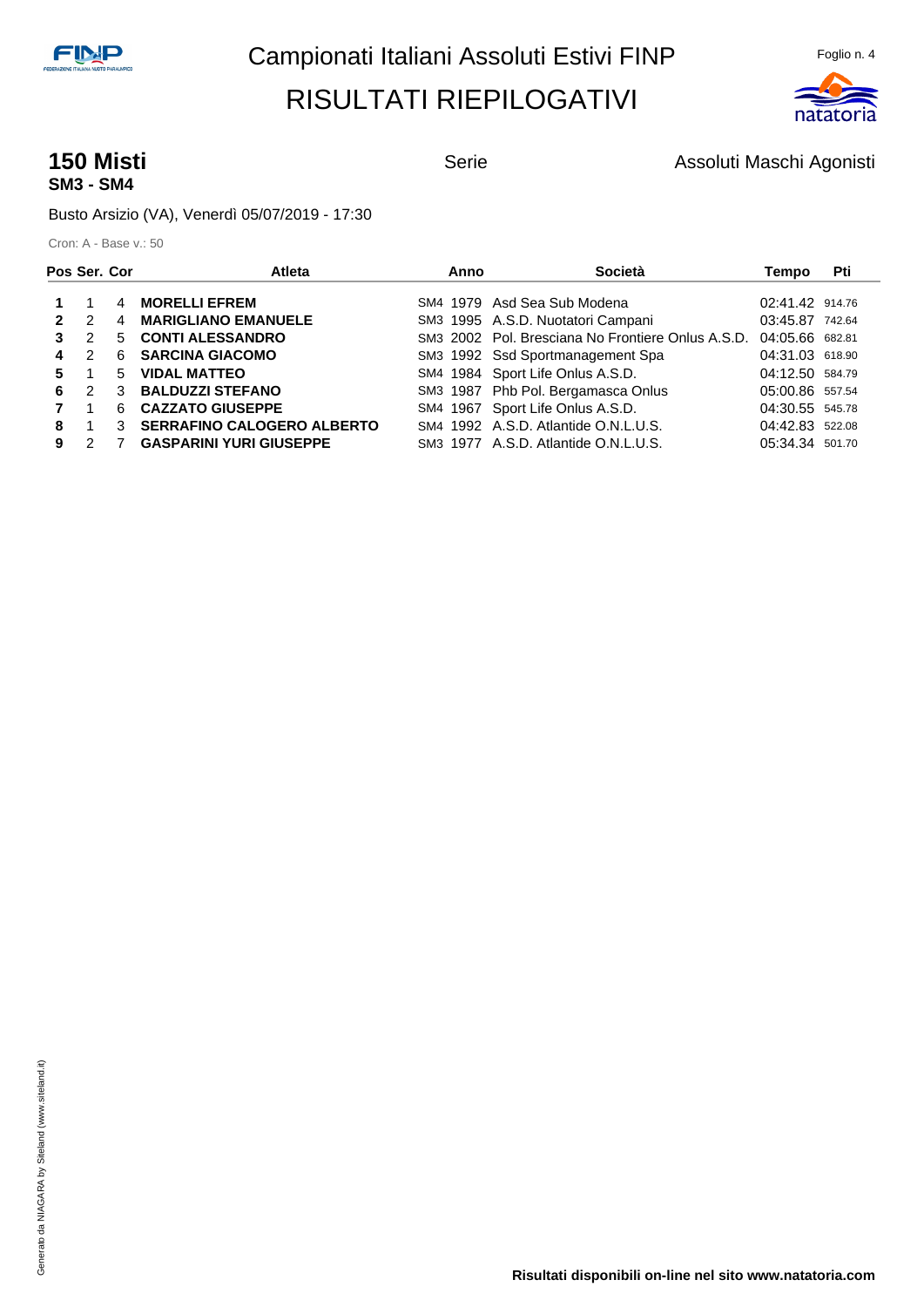

## **SM3 - SM4**

**150 Misti 150 Misti Assoluti Femmine Agonisti** Serie Assoluti Femmine Agonisti

Busto Arsizio (VA), Venerdì 05/07/2019 - 17:35

| Pos Ser. Cor |  | Atleta                   | Anno           | Società                                         | Tempo           | Pti |
|--------------|--|--------------------------|----------------|-------------------------------------------------|-----------------|-----|
|              |  | 1 1 4 KOSINSKA FRANCESCA |                | SM4 1976 S.S.D. Team Marche Cis S.R.L.          | 04:10.92 688.15 |     |
|              |  | 2 1 3 STROPPA FEDERICA   |                | SM4 1977 A.S.D. Pol. Disabili Fabriano Mirasole | 05:10.30 556.46 |     |
|              |  | - 1 5 ABDELSHAFI MALAK   | SM5 2003 Egypt |                                                 | ASS             | FG  |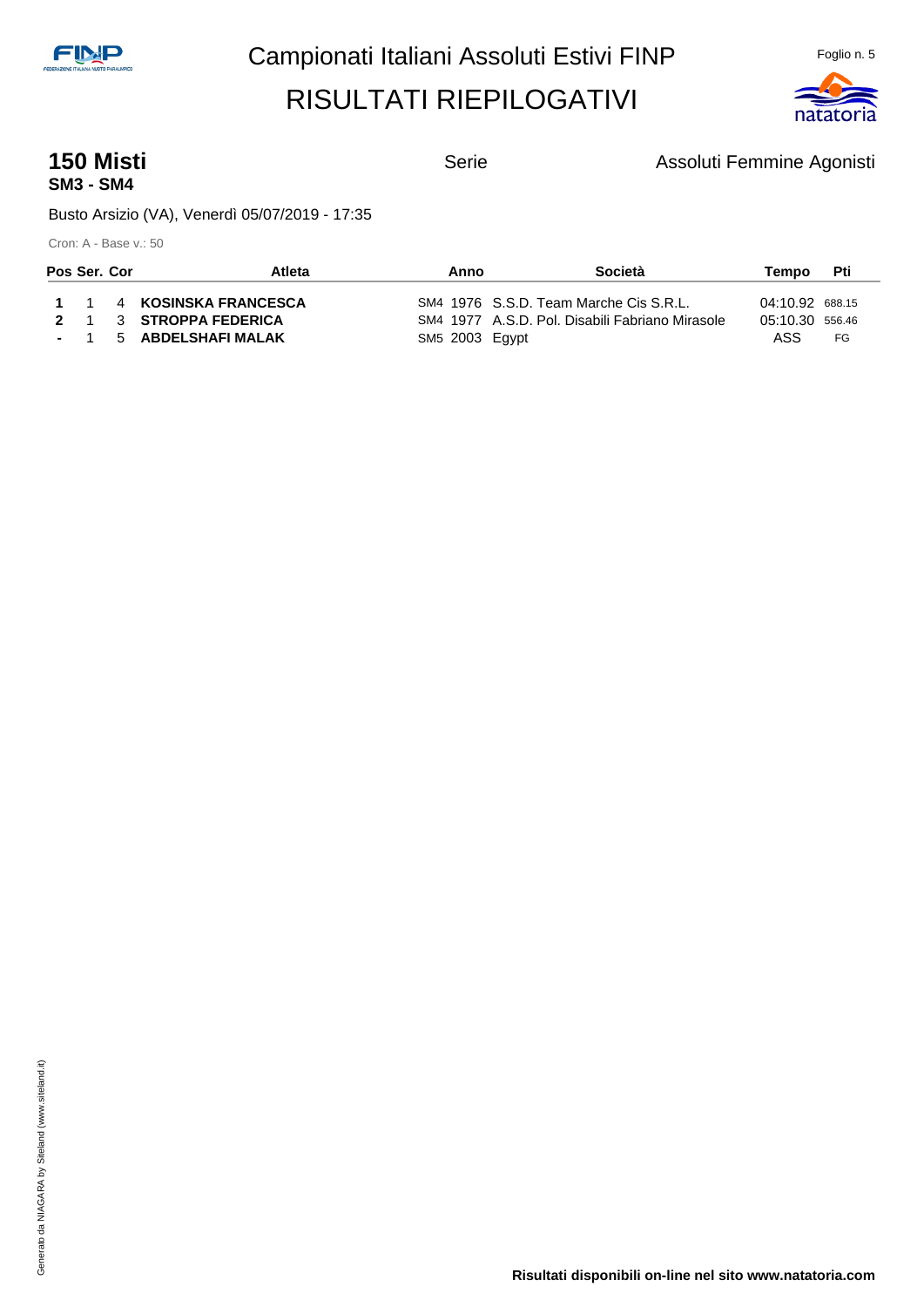

## **SM5 - SM14**

**200 Misti 200 Misti Agonisti** Serie **Assoluti Maschi Agonisti 200 Misti** Agonisti

Busto Arsizio (VA), Venerdì 05/07/2019 - 17:45

| Pos Ser. Cor |               |               | <b>Atleta</b>                  | Anno | Società                                           | Tempo                        | Pti |  |
|--------------|---------------|---------------|--------------------------------|------|---------------------------------------------------|------------------------------|-----|--|
|              |               | 5             | <b>RAIMONDI STEFANO</b>        |      | SM101998 Asd Verona Swimming Team                 | 02:11.77 981.71 <b>ITA</b>   |     |  |
|              | $\mathcal{P}$ | 4             | <b>BOCCIARDO FRANCESCO</b>     |      | SM5 1994 S.S.D. Nuotatori Genovesi                | 03:08.52 940.86              |     |  |
|              |               | 4             | <b>MENCIOTTI RICCARDO</b>      |      | SM101994 Asd Circolo Canottieri Aniene            | 02:20.67 919.60              |     |  |
| 4            | $\mathcal{P}$ | 3             | <b>MASSUSSI ANDREA</b>         |      | SM5 1994 Pol. Bresciana No Frontiere Onlus A.S.D. | 03:41.30 801.49 WC           |     |  |
| 5.           |               | 3             | <b>GOUDA SAID HESSAN KARIM</b> |      | SM112004 Asd Circolo Canottieri Aniene            | 03:14.16 747.17 <b>ITA-R</b> |     |  |
| 6            | $\mathcal{P}$ | 5             | <b>MISURI DAVIDE</b>           |      | SM7 1998 Asd Verona Swimming Team                 | 03:32.68 723.62              |     |  |
|              | $\mathcal{P}$ | $\mathcal{P}$ | <b>COTTICELLI GIUSEPPE</b>     |      | SM5 2000 A.S.D. Nuotatori Campani                 | 04:17.57 688.63              |     |  |
| 8            |               | 6             | <b>TOLASI ANTONIO</b>          |      | SM8 1962 A.I.C.S. Pavia Nuoto A.S.D.              | 03:33.07 672.31              |     |  |
| 9            | $\mathcal{P}$ | 6             | <b>DE SIATO VITO</b>           |      | SM7 1971 A.S.D. Il Faro Onlus Augusta             | 04:04.12 630.43              |     |  |
| 10           | $\mathcal{P}$ |               | DI LUCA RAFFAELE VICENTE       |      | SM7 1968 S.S. Lazio Nuoto Ssd                     | 04:26.55 577.38              |     |  |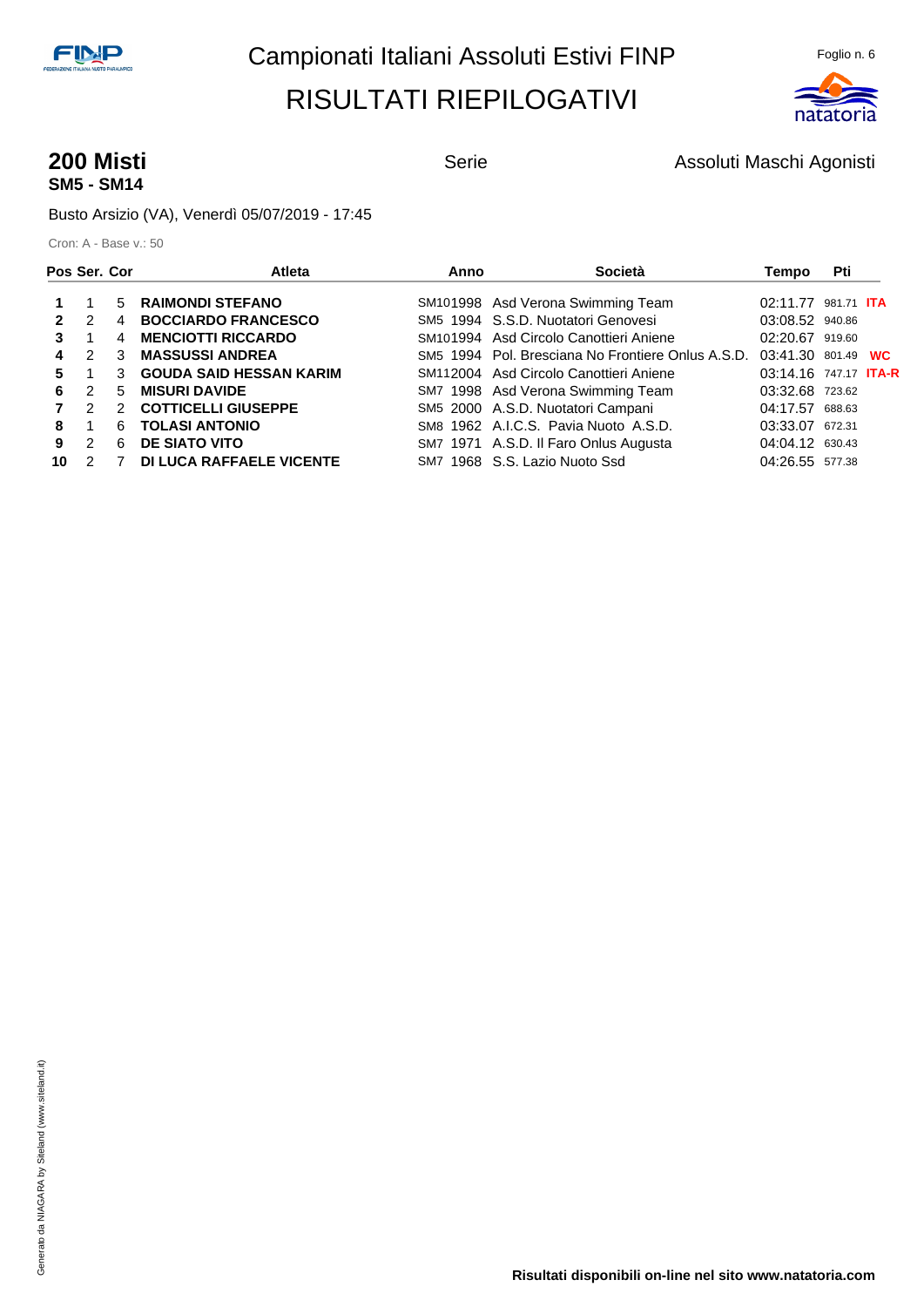

# **SM5 - SM14**

**200 Misti 200 Misti Assoluti Femmine Agonisti** Serie **Assoluti Femmine Agonisti** 

Busto Arsizio (VA), Venerdì 05/07/2019 - 18:00

| Pos Ser. Cor |               |               | <b>Atleta</b>                  | Anno | <b>Società</b>                                | Tempo                          | Pti    |  |
|--------------|---------------|---------------|--------------------------------|------|-----------------------------------------------|--------------------------------|--------|--|
|              | 2             | 5             | <b>PALAZZO XENIA FRANCESCA</b> |      | SM8 1998 Asd Verona Swimming Team             | 02:50.99 932.92                |        |  |
|              | $\mathcal{P}$ | $\mathcal{P}$ | <b>BOGGIONI MONICA</b>         |      | SM5 1998 A.I.C.S. Pavia Nuoto A.S.D.          | 03:46.23 897.76                |        |  |
|              |               | 3             | <b>RABBOLINI MARTINA</b>       |      | SM111998 G.S. Dil. Non Vedenti Milano - Onlus | 03:09.75 892.33                |        |  |
| 4            |               | $\mathcal{P}$ | <b>SECCI FRANCESCA</b>         |      | SM9 1990 Sa.Spo. Cagliari Onlus               | 03:00.43 841.55                |        |  |
| 5.           |               | 4             | <b>MARCHI GIORGIA</b>          |      | SM142001 Adus Triestina Nuoto                 | 02:55.79 816.37                |        |  |
| 6            |               | 6             | <b>SORINI MARGHERITA</b>       |      | SM102004 Adus Triestina Nuoto                 | $03:07.11$ 791.94 <b>ITA-R</b> |        |  |
|              |               | $5 -$         | <b>PETTINELLA MARINA</b>       |      | SM141995 Asd Csi Trento Nuoto                 | 03:09.62 756.83                |        |  |
| 8            | $\mathcal{P}$ | 4             | <b>VICCH SILVIA</b>            |      | SM9 2000 Phb Pol. Bergamasca Onlus            | 03:22.50 749.83                |        |  |
| 9            | $\mathcal{P}$ | 6             | <b>POZZI FRANCESCA</b>         |      | SM5 1989 Briantea84 A.S.D.                    | 04:59.31                       | 616.08 |  |
| 10           | $\mathcal{P}$ | 3             | <b>MAGGI CAMILLA</b>           |      | SM7 2001 A.S.D Effegiguadro                   | 04:49.28 609.44                |        |  |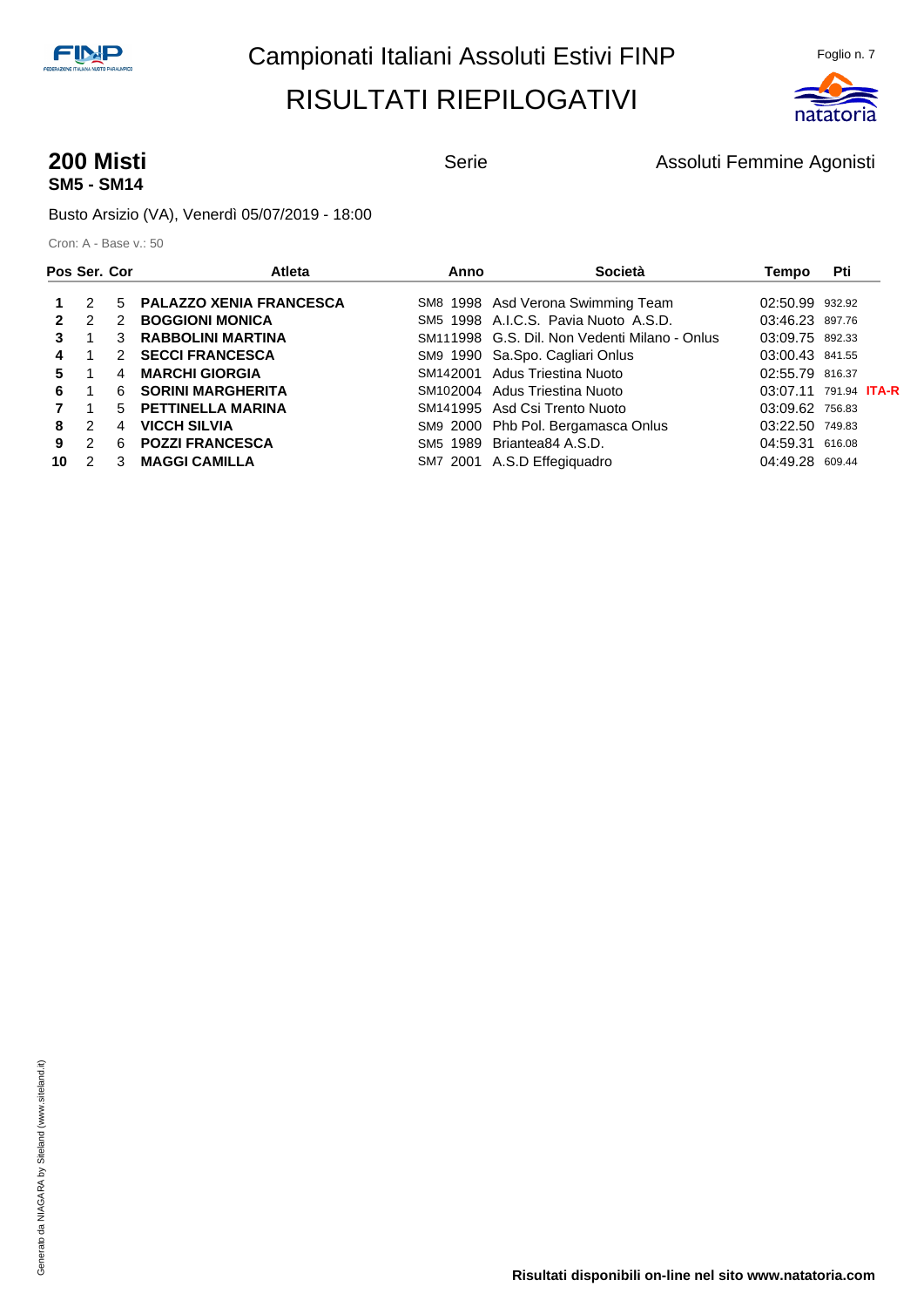

#### **50 Stile Libero** Serie **Serie Assoluti Maschi Agonisti 50 Stile Libero** Assoluti Maschi Agonisti **finale open S1 - S6**

Busto Arsizio (VA), Venerdì 05/07/2019 - 18:10

| Pos Ser. Cor |    | <b>Atleta</b>                |     | Anno | Società                          | Tempo           | Pti    |
|--------------|----|------------------------------|-----|------|----------------------------------|-----------------|--------|
|              | 4  | <b>BOCCIARDO FRANCESCO</b>   | S5  |      | 1994 S.S.D. Nuotatori Genovesi   | 00:33.61        | 979.77 |
|              |    | <b>BEGGIATO LUIGI</b>        | S4  |      | 1998 Asd A.S.P.E.A. Padova Onlus | 00:42.70 900.94 |        |
| 3            | .5 | <b>SCIACCALUGA GIOVANNI</b>  | S5  |      | 1994 S.S.D. Nuotatori Genovesi   | 00:37.08 888.08 |        |
| 4            |    | <b>MORELLI EFREM</b>         | S4  |      | 1979 Asd Sea Sub Modena          | 00:44.17 870.95 |        |
| 5.           |    | 2 PAULON ALESSANDRO          | S5  |      | 1991 S.S. Lazio Nuoto Ssd        | 00:41.87        | 786.48 |
| 6            | 6  | <b>PRODOMO MILANA MATTIA</b> | S6  |      | 1984 S.S. Lazio Nuoto Ssd        | 00:38.61        | 752.65 |
|              | 8  | <b>SCARDINO AGOSTINO</b>     | S1  |      | 1980 A.S.D. Atlantide O.N.L.U.S. | 01:39.42 673.81 |        |
| 8            |    | <b>DOLFIN MARCO MARIA</b>    | S6. | 1981 | Briantea84 A.S.D.                | 00:46.88 619.88 |        |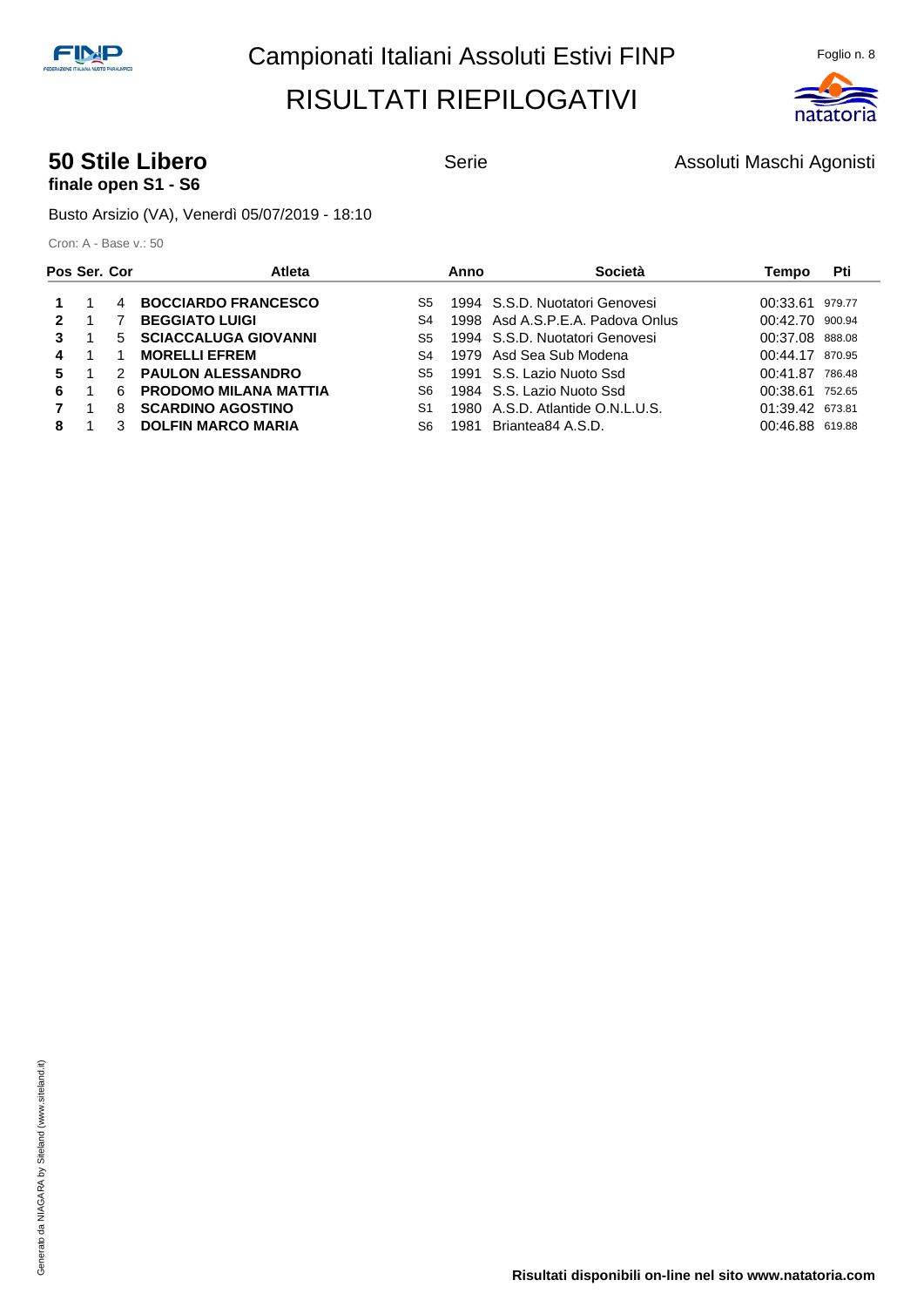

## **finale open S1 - S6**

**50 Stile Libero** Serie **Serie Assoluti Femmine Agonisti** Constants Agonisti

Busto Arsizio (VA), Venerdì 05/07/2019 - 18:15

| Pos Ser. Cor |    |               | Atleta                   |     | Anno | Società                                                       | Tempo            | Pti |
|--------------|----|---------------|--------------------------|-----|------|---------------------------------------------------------------|------------------|-----|
|              |    | 5             | <b>TRIMI ARJOLA</b>      | S4  |      | 1987 Polha - Varese Ass. Polisp. Dile.                        | 00:39.16 1050.82 |     |
| 2            |    |               | 3 TALAMONA ARIANNA       | S5  |      | 1994 Polha - Varese Ass. Polisp. Dile.                        | 00:39.71 920.17  |     |
| 3            |    | 4             | <b>ROMANO EMANUELA</b>   | S6  |      | 1990 A.S.D. Nuotatori Campani                                 | 00:39.13 868.64  |     |
|              |    | $\mathcal{P}$ | <b>AGOSTINI IRENE</b>    | S5  |      | 2001 Asd A.S.P.E.A. Padova Onlus                              | 00:46.29 789.37  |     |
| 5.           |    | 6             | <b>MESCHINI CATERINA</b> | S6. |      | 2002 S.S. Lazio Nuoto Ssd                                     | 00:43.13 788.08  |     |
| 6.           |    |               | <b>FOTIA GIORGIA</b>     | S6  |      | 2006 A.S.D. Il Faro Onlus Augusta                             | 00:47.20 720.13  |     |
|              | 1. | 8             | <b>GHIRETTI GIULIA</b>   | S5  |      | 1994 Ego Nuoto A.S.D.                                         | 00:55.03 664.00  |     |
| 8            |    |               | <b>SOLA YLENIA</b>       | S6. |      | 1995 Pol. Bresciana No Frontiere Onlus A.S.D. 00:51.55 659.36 |                  |     |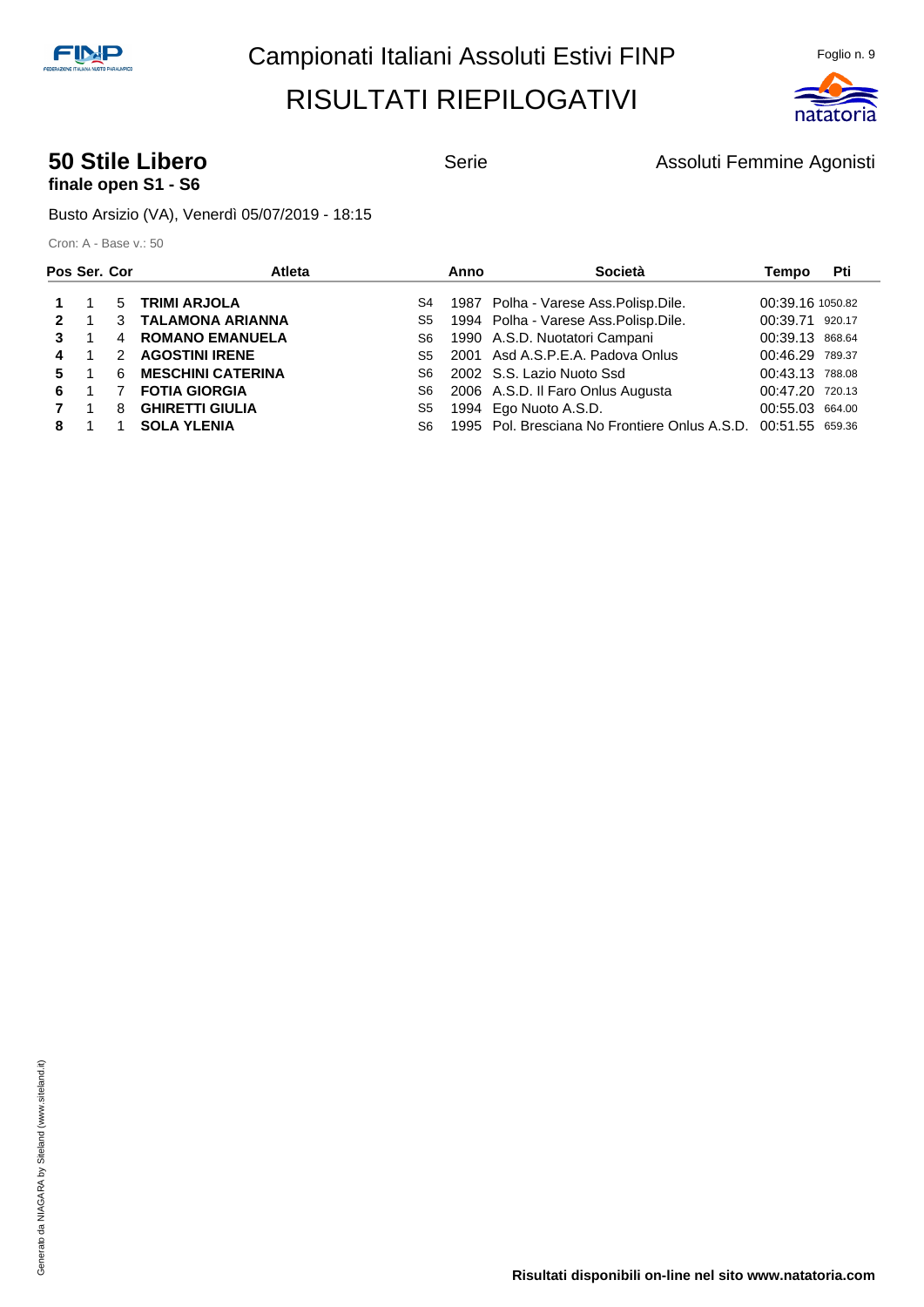

#### **50 Stile Libero** Serie **Serie Assoluti Maschi Agonisti 50 Stile Libero** Assoluti Maschi Agonisti **finale open S7 - S13**

Busto Arsizio (VA), Venerdì 05/07/2019 - 18:20

|    | Pos Ser. Cor |   | Atleta                  |                 | Anno | Società                                       | Tempo            | Pti |
|----|--------------|---|-------------------------|-----------------|------|-----------------------------------------------|------------------|-----|
|    |              |   | 4 BARLAAM SIMONE        | S9              |      | 2000 Polha - Varese Ass. Polisp. Dile.        | 00:25.10 1018.73 |     |
| 2  |              | 3 | <b>CIULLI SIMONE</b>    | S9              |      | 1986 Asd Circolo Canottieri Aniene            | 00:26.25 974.10  |     |
|    |              | 2 | <b>BICELLI FEDERICO</b> | S7              |      | 1999 Pol. Bresciana No Frontiere Onlus A.S.D. | 00:29.95 930.22  |     |
| 4  |              |   | 5 SOTTILE FABRIZIO      |                 |      | S12 1993 Polha - Varese Ass. Polisp. Dile.    | 00:26.27 897.22  |     |
| 5. |              | 6 | <b>AMODEO ALBERTO</b>   | S9              |      | 2000 Polha - Varese Ass. Polisp. Dile.        | 00:28.91 884.47  |     |
| 6. |              |   | <b>BASSANI FEDERICO</b> |                 |      | S11 1996 Asd Circolo Canottieri Aniene        | 00:29.92 865.64  |     |
|    | 1.           |   | <b>URSO SALVATORE</b>   | S <sub>11</sub> |      | 1999 A.S.D. Noived Napoli                     | 00:30.19 857.90  |     |
| 8  |              | 8 | <b>L'ABBATE LORENZO</b> | S9              |      | 2001 Polha - Varese Ass. Polisp. Dile.        | 00:30.91 827.24  |     |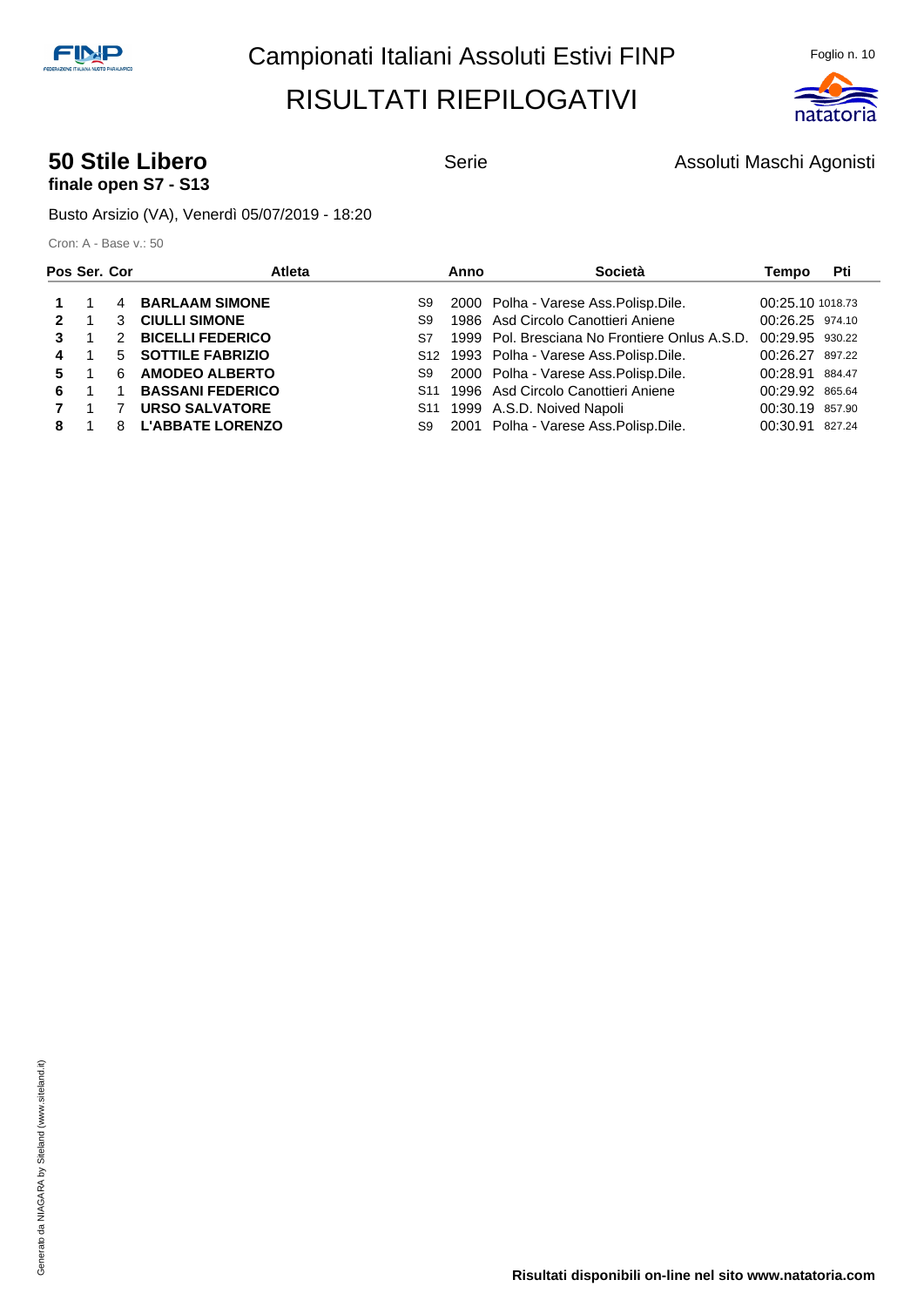

## **finale open S7 - S13**

**50 Stile Libero** Serie **Serie Assoluti Femmine Agonisti** Constants Agonisti

Busto Arsizio (VA), Venerdì 05/07/2019 - 18:25

| Pos Ser. Cor |   | Atleta                 | Anno | Società                                            | Tempo           | Pti    |
|--------------|---|------------------------|------|----------------------------------------------------|-----------------|--------|
|              |   | 4 GILLI CARLOTTA       |      | S13 2001 Rari Nantes Torino Ssd Arl                | 00:28.40 974.65 |        |
| $\mathbf{p}$ |   | 5 BERRA ALESSIA        |      | S12 1994 Polha - Varese Ass. Polisp. Dile.         | 00:29.01 951.40 |        |
| 3            |   | 3 SCORTECHINI ALESSIA  |      | S <sub>10</sub> 1997 Asd Circolo Canottieri Aniene | 00:29.39 944.54 |        |
| 4            |   | 6 PALAZZETTI DANIELA   |      | S <sub>10</sub> 1996 S.S. Lazio Nuoto Ssd          | 00:33.58 826.68 |        |
| 5.           |   | <b>LUSCRI' CAMILLA</b> |      | S13 2002 A.I.C.S. Pavia Nuoto A.S.D.               | 00:33.77 819.66 |        |
| 6.           | 8 | <b>AERE KATIA</b>      | S7   | 1971 Asd Trivium                                   | 00:40.01        | 809.80 |
|              |   | <b>TEOFILI VIVIANA</b> |      | S <sub>13</sub> 2003 S.S. Lazio Nuoto Ssd          | 00:36.32 762.11 |        |
|              | 2 | <b>TERZI GIULIA</b>    | S7   | 1995 Polha - Varese Ass. Polisp. Dile.             | SQU             |        |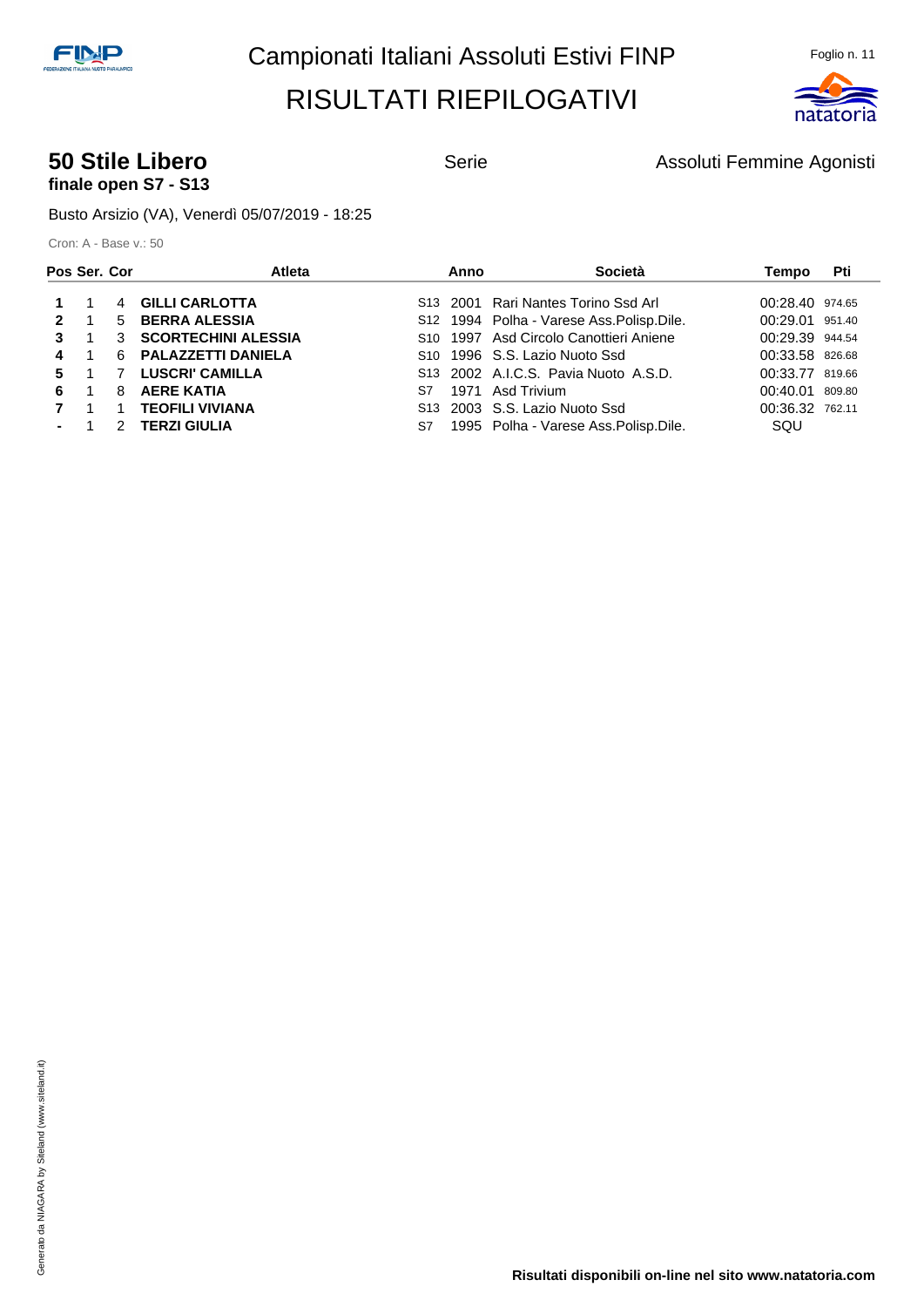

#### **150 Misti 150 Misti Agonisti** Serie **Assoluti Maschi Agonisti 150 Misti** Agonisti **premiazioni open SM3 - SM4**

Busto Arsizio (VA), Venerdì 05/07/2019 - 18:30

| Pos Ser. Cor |    | Atleta                            | Anno | Società                                           | Tempo           | Pti |
|--------------|----|-----------------------------------|------|---------------------------------------------------|-----------------|-----|
|              | 4  | <b>MORELLI EFREM</b>              |      | SM4 1979 Asd Sea Sub Modena                       | 02:41.42 914.76 |     |
| $\mathbf{2}$ |    | 5 MARIGLIANO EMANUELE             |      | SM3 1995 A.S.D. Nuotatori Campani                 | 03:45.87 742.64 |     |
|              | 3  | <b>CONTI ALESSANDRO</b>           |      | SM3 2002 Pol. Bresciana No Frontiere Onlus A.S.D. | 04:05.66 682.81 |     |
| 4            |    | <b>SARCINA GIACOMO</b>            |      | SM3 1992 Ssd Sportmanagement Spa                  | 04:31.03 618.90 |     |
| 5.           | 6. | <b>VIDAL MATTEO</b>               |      | SM4 1984 Sport Life Onlus A.S.D.                  | 04:12.50 584.79 |     |
| 6.           | 8  | <b>BALDUZZI STEFANO</b>           |      | SM3 1987 Phb Pol. Bergamasca Onlus                | 05:00.86 557.54 |     |
|              |    | 2 CAZZATO GIUSEPPE                |      | SM4 1967 Sport Life Onlus A.S.D.                  | 04:30.55 545.78 |     |
| 8            |    | <b>SERRAFINO CALOGERO ALBERTO</b> |      | SM4 1992 A.S.D. Atlantide O.N.L.U.S.              | 04:42.83 522.08 |     |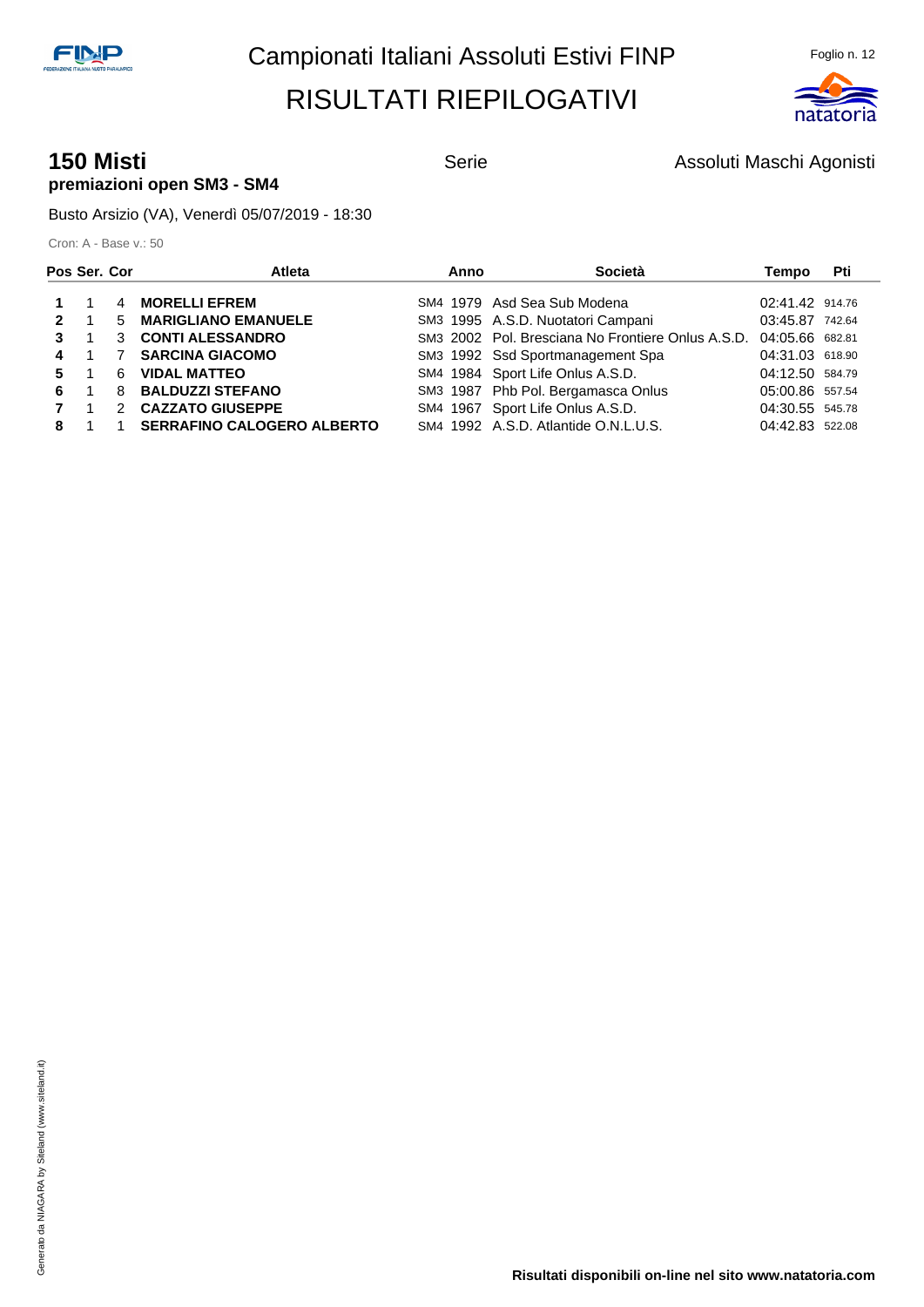

| <b>150 Misti</b><br>premiazioni open SM3 - SM4 |               | <b>Serie</b> |                | Assoluti Femmine Agonisti |
|------------------------------------------------|---------------|--------------|----------------|---------------------------|
| Busto Arsizio (VA), Venerdì 05/07/2019 - 18:31 |               |              |                |                           |
| Cron: A - Base v.: 50                          |               |              |                |                           |
| Pos Ser. Cor                                   | <b>Atleta</b> | Anno         | <b>Società</b> | Pti<br>Tempo              |
|                                                |               |              |                |                           |

**Risultati disponibili on-line nel sito www.natatoria.com**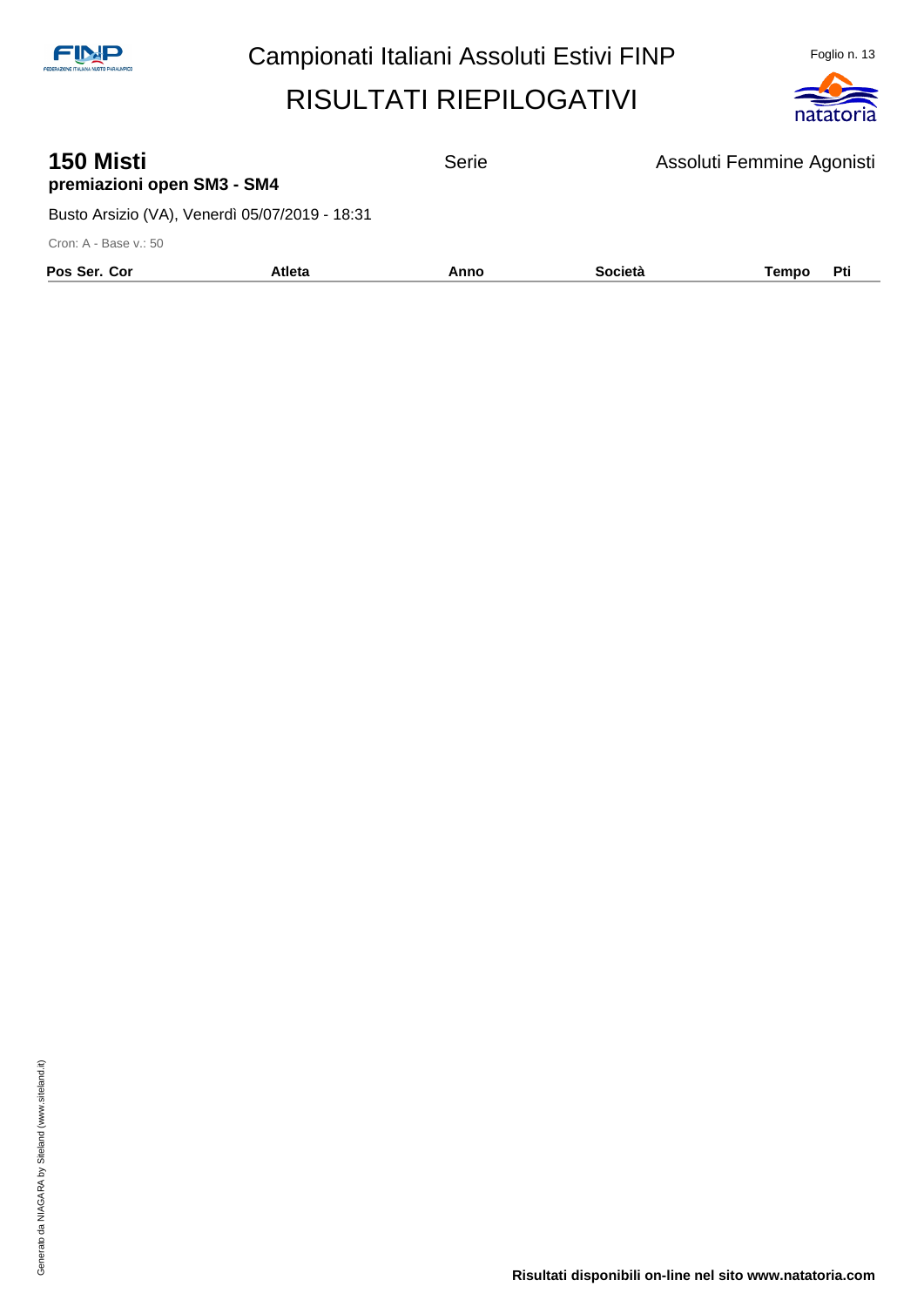

#### **200 Misti 200 Misti Agonisti** Serie **Assoluti Maschi Agonisti 200 Misti** Agonisti **premiazioni open SM5 - SM14**

Busto Arsizio (VA), Venerdì 05/07/2019 - 18:32

| Pos Ser. Cor |               | Atleta                         | Anno | Società                                           | Tempo                        | Pti    |  |
|--------------|---------------|--------------------------------|------|---------------------------------------------------|------------------------------|--------|--|
|              | 4             | <b>RAIMONDI STEFANO</b>        |      | SM101998 Asd Verona Swimming Team                 | 02:11.77 981.71 <b>ITA</b>   |        |  |
| $\mathbf{2}$ | 3             | <b>BOCCIARDO FRANCESCO</b>     |      | SM5 1994 S.S.D. Nuotatori Genovesi                | 03:08.52 940.86              |        |  |
| $\mathbf{3}$ | 5             | <b>MENCIOTTI RICCARDO</b>      |      | SM101994 Asd Circolo Canottieri Aniene            | 02:20.67 919.60              |        |  |
| 4            |               | <b>MASSUSSI ANDREA</b>         |      | SM5 1994 Pol. Bresciana No Frontiere Onlus A.S.D. | 03:41.30 801.49              |        |  |
| $5 \quad 1$  | 6             | <b>GOUDA SAID HESSAN KARIM</b> |      | SM112004 Asd Circolo Canottieri Aniene            | 03:14.16 747.17 <b>ITA-R</b> |        |  |
| 6.           | $\mathcal{P}$ | <b>MISURI DAVIDE</b>           |      | SM7 1998 Asd Verona Swimming Team                 | 03:32.68 723.62              |        |  |
|              | 8             | <b>COTTICELLI GIUSEPPE</b>     |      | SM5 2000 A.S.D. Nuotatori Campani                 | 04:17.57                     | 688.63 |  |
|              |               | <b>TOLASI ANTONIO</b>          |      | SM8 1962 A.I.C.S. Pavia Nuoto A.S.D.              | 03:33.07                     | 672.31 |  |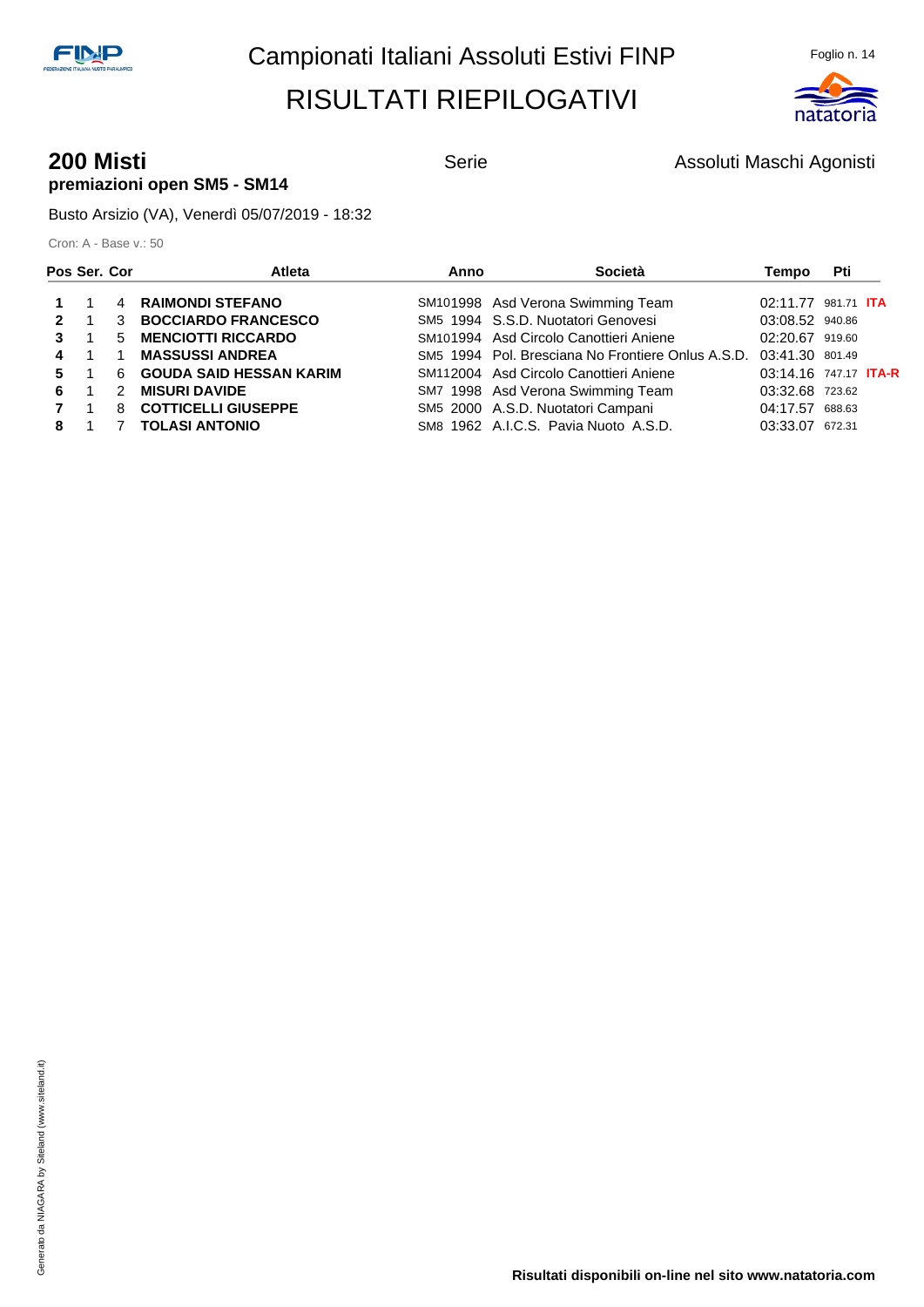

#### **200 Misti 200 Misti COLLECTE Assoluti Femmine Agonisti** Serie Assoluti Femmine Agonisti **premiazioni open SM5 - SM14**

Busto Arsizio (VA), Venerdì 05/07/2019 - 18:33

| Pos Ser. Cor |             | <b>Atleta</b>             | Anno | Società                                       | Tempo                        | Pti |  |
|--------------|-------------|---------------------------|------|-----------------------------------------------|------------------------------|-----|--|
|              |             | 4 PALAZZO XENIA FRANCESCA |      | SM8 1998 Asd Verona Swimming Team             | 02:50.99 932.92              |     |  |
| $\mathbf{2}$ | 8           | <b>BOGGIONI MONICA</b>    |      | SM5 1998 A.I.C.S. Pavia Nuoto A.S.D.          | 03:46.23 897.76              |     |  |
|              |             | <b>RABBOLINI MARTINA</b>  |      | SM111998 G.S. Dil. Non Vedenti Milano - Onlus | 03:09.75 892.33              |     |  |
| 4            |             | 3 SECCI FRANCESCA         |      | SM9 1990 Sa.Spo. Cagliari Onlus               | 03:00.43 841.55              |     |  |
| 5            | $5^{\circ}$ | <b>MARCHI GIORGIA</b>     |      | SM142001 Adus Triestina Nuoto                 | 02:55.79 816.37              |     |  |
| 6.           | 6           | <b>SORINI MARGHERITA</b>  |      | SM102004 Adus Triestina Nuoto                 | 03:07.11 791.94 <b>ITA-R</b> |     |  |
|              |             | 2 PETTINELLA MARINA       |      | SM141995 Asd Csi Trento Nuoto                 | 03:09.62 756.83              |     |  |
| 8            |             | <b>VICCH SILVIA</b>       |      | SM9 2000 Phb Pol. Bergamasca Onlus            | 03:22.50 749.83              |     |  |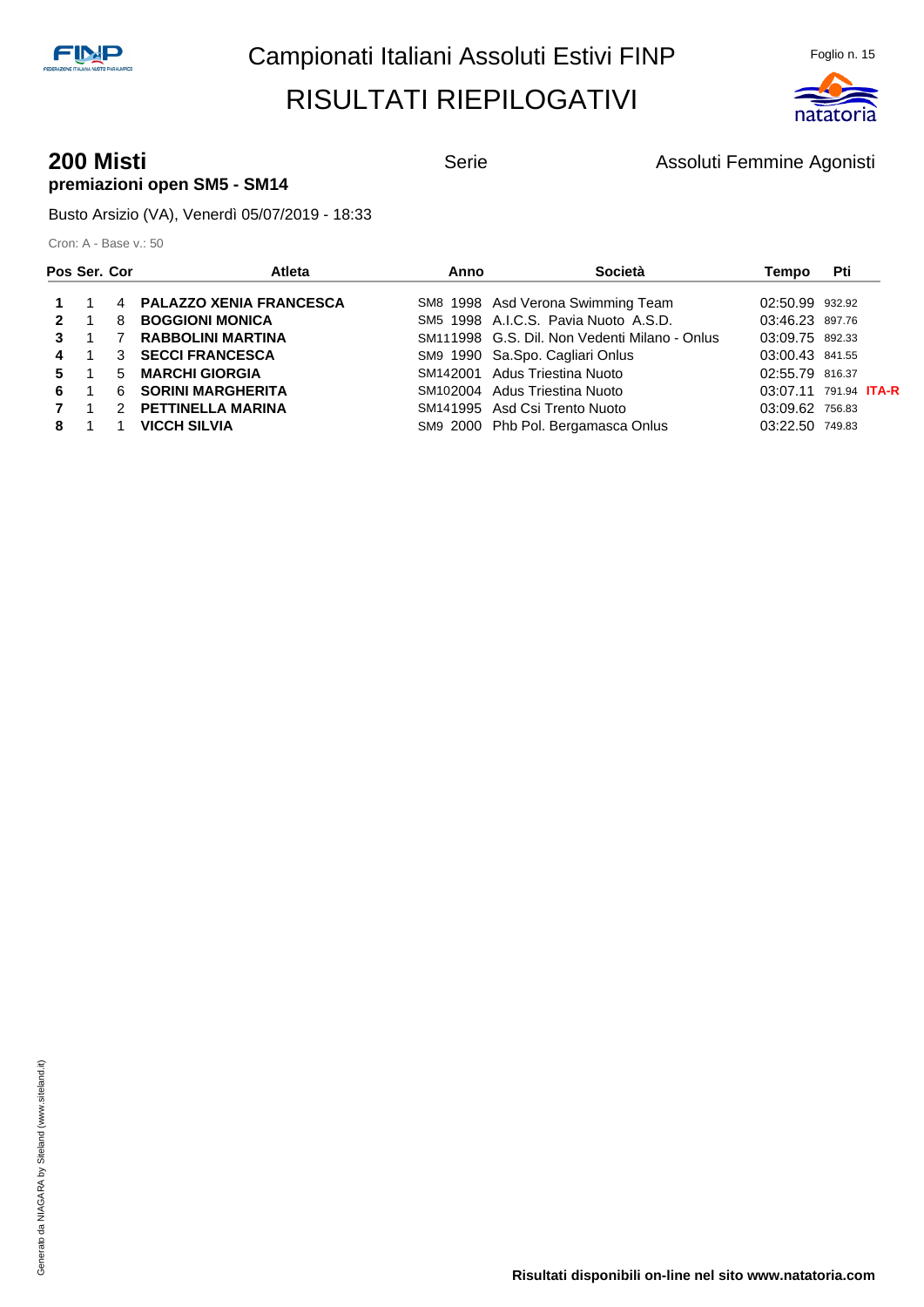

#### **Staff. 4x100 Mista** Serie Serie Assoluti Maschi Agonisti **PT 34**

Busto Arsizio (VA), Venerdì 05/07/2019 - 18:35

| Pos Ser. Cor |   | <b>Atleta</b>                                                                                                 |                                                       | Anno                         | <b>Società</b>                  | Tempo                         | Pti |
|--------------|---|---------------------------------------------------------------------------------------------------------------|-------------------------------------------------------|------------------------------|---------------------------------|-------------------------------|-----|
|              | 4 | <b>BARLAAM SIMONE</b><br><b>MORLACCHI FEDERICO</b><br><b>AMODEO ALBERTO</b><br><b>CARDANI RICCARDO</b>        | S9<br>SB <sub>8</sub><br>S9<br>S8                     | 2000<br>1993<br>2000<br>1992 | Polha - Varese Ass.Polisp.Dile. | (01:09.38)<br>04:49.76        | 869 |
| 2            | 5 | <b>CACCIAMANO GIANLUCA</b><br><b>PAULON ALESSANDRO</b><br><b>PASQUINI ROBERTO</b><br><b>COFRANCESCO PAOLO</b> | S <sub>10</sub> 1971<br>SB4<br>S <sub>10</sub><br>S10 | 1991<br>1968<br>2000         | S.S. Lazio Nuoto Ssd            | (01:22.73)<br>06:08.07 684.11 |     |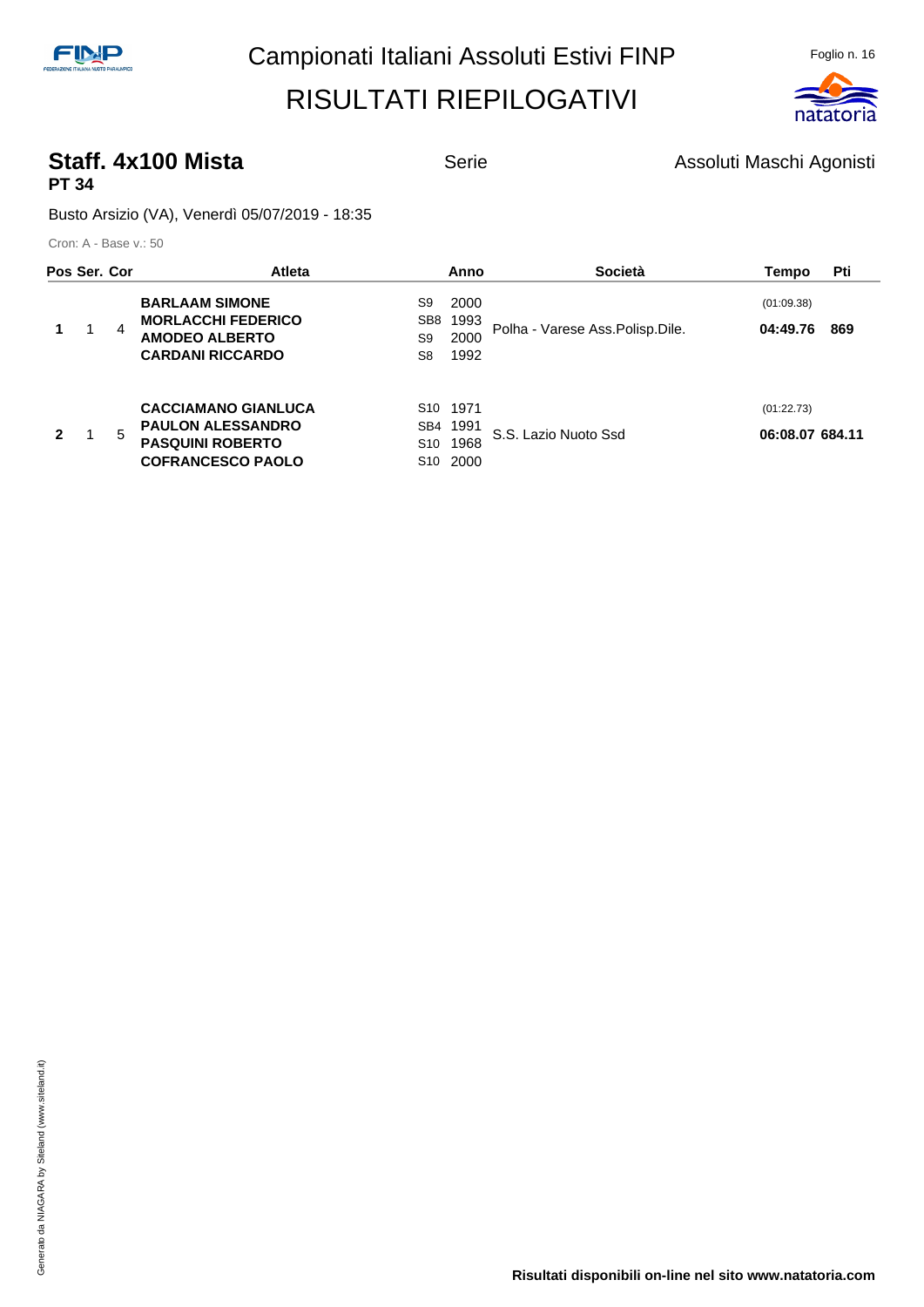

#### **Staff. 4x100 Mista** Serie Serie Assoluti Femmine Agonisti **PT 34**

Busto Arsizio (VA), Venerdì 05/07/2019 - 18:40

| Pos Ser. Cor |   |   | <b>Atleta</b>                                                                                                 |                                                | Anno                         | <b>Società</b>                    | Tempo                         | Pti |
|--------------|---|---|---------------------------------------------------------------------------------------------------------------|------------------------------------------------|------------------------------|-----------------------------------|-------------------------------|-----|
|              | 1 | 5 | <b>MESCHINI CATERINA</b><br><b>VELLUCCI CHIARA</b><br><b>PALAZZETTI DANIELA</b><br><b>BARCELLAN FRANCESCA</b> | S6<br>SB <sub>5</sub><br>S <sub>10</sub><br>S9 | 2002<br>1997<br>1996<br>1976 | S.S. Lazio Nuoto Ssd              | (01:56.37)<br>08:09.75 590.91 |     |
|              |   | 4 | <b>TERZI GIULIA</b><br>TALAMONA ARIANNA<br><b>CIKA ADLIN</b><br><b>TRIMI ARJOLA</b>                           | S7<br>SB <sub>5</sub><br>S <sub>10</sub><br>S4 | 1995<br>1994<br>2008<br>1987 | Polha - Varese Ass. Polisp. Dile. | <b>ASS</b>                    |     |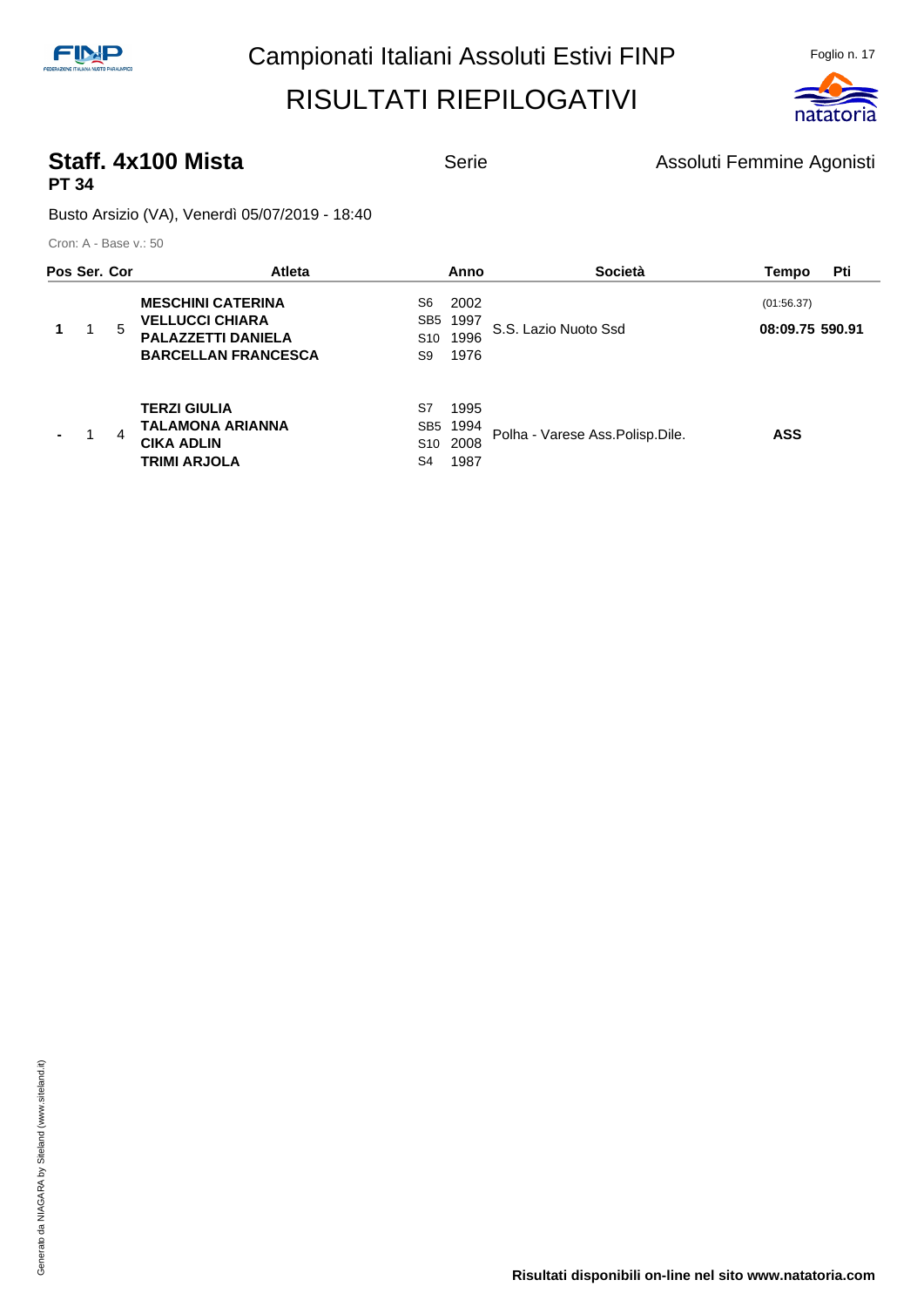

#### **100 Stile Libero 100 Stile Libero** Serie **Assoluti Maschi Agonisti S1 - S14**

Busto Arsizio (VA), Sabato 06/07/2019 - 09:30

|                                                   | Pos Ser. Cor            |                | <b>Atleta</b>                |                 | Anno | Società                                                       | <b>Tempo</b>          | Pti |  |
|---------------------------------------------------|-------------------------|----------------|------------------------------|-----------------|------|---------------------------------------------------------------|-----------------------|-----|--|
|                                                   | 3                       | 4              | <b>BARLAAM SIMONE</b>        | S9              |      | 2000 Polha - Varese Ass. Polisp. Dile.                        | 00:56.54 983.02       |     |  |
| 1<br>$\mathbf 2$                                  | 6                       | 5              | <b>BICELLI FEDERICO</b>      | S7              |      | 1999 Pol. Bresciana No Frontiere Onlus A.S.D. 01:03.57 961.77 |                       |     |  |
| 3                                                 | 8                       | 4              | <b>BONI VINCENZO</b>         | S <sub>3</sub>  |      | 1988 Caravaggio Sporting Village Ssd. a R.L.                  | 01:44.64 918.10       |     |  |
| 4                                                 | 3                       | 3              | <b>CIULLI SIMONE</b>         | S9              |      | 1986 Asd Circolo Canottieri Aniene                            | 01:00.76 914.75       |     |  |
| 5                                                 | 7                       | 4              | <b>BEGGIATO LUIGI</b>        | S <sub>4</sub>  |      | 1998 Asd A.S.P.E.A. Padova Onlus                              | 01:34.71 889.45       |     |  |
| 6                                                 | 3                       | 5              | <b>AMODEO ALBERTO</b>        | S <sub>9</sub>  |      | 2000 Polha - Varese Ass.Polisp.Dile.                          | 01:02.96 882.78       |     |  |
| 7                                                 | 1                       | 5              | <b>SOTTILE FABRIZIO</b>      | S12             |      | 1993 Polha - Varese Ass. Polisp. Dile.                        | 00:59.15 880.64       |     |  |
| 8                                                 | 6                       | 4              | <b>SCIACCALUGA GIOVANNI</b>  | S <sub>5</sub>  |      | 1994 S.S.D. Nuotatori Genovesi                                | 01:23.34 861.65       |     |  |
| 9                                                 | 2                       | 5              | <b>MENCIOTTI RICCARDO</b>    | S <sub>10</sub> |      | 1994 Asd Circolo Canottieri Aniene                            | 00:59.52 859.88       |     |  |
| 10                                                | 4                       | 4              | <b>CIAMPRICOTTI GIOELE</b>   | S <sub>8</sub>  |      | 1998 Asd Circolo Canottieri Aniene                            | 01:06.40 858.73       |     |  |
| 11                                                | 1                       | 3              | <b>BASSANI FEDERICO</b>      | S <sub>11</sub> |      | 1996 Asd Circolo Canottieri Aniene                            | 01:08.23 847.43       |     |  |
| 12                                                | 1                       | $\overline{c}$ | <b>URSO SALVATORE</b>        | S <sub>11</sub> |      | 1999 A.S.D. Noived Napoli                                     | 01:08.49 844.21       |     |  |
| 13                                                | $\overline{4}$          | 5              | <b>RESTA MASSIMO</b>         | S <sub>8</sub>  |      | 2004 S.S.D. Dlf Sport Bologna a R.L.                          | 01:10.15 812.83 ITA-R |     |  |
| 14                                                | 3                       | 6              | <b>RECALCATI MARCO</b>       | S9              |      | 1994 Phb Pol. Bergamasca Onlus                                | 01:08.70 809.02       |     |  |
| 15                                                | 2                       | 4              | <b>PASQUINI ROBERTO</b>      | S <sub>10</sub> |      | 1968 S.S. Lazio Nuoto Ssd                                     | 01:03.58 804.97       |     |  |
| 16                                                | 6                       | 6              | <b>MISURI DAVIDE</b>         | S7              |      | 1998 Asd Verona Swimming Team                                 | 01:17.23 791.66       |     |  |
| 17                                                | 2                       | 6              | <b>APUANI ALESSANDRO</b>     | S <sub>10</sub> |      | 2000 Phb Pol. Bergamasca Onlus                                | 01:05.19 785.09       |     |  |
| 18                                                | 9                       | 2              | <b>SCARDINO AGOSTINO</b>     | S1              |      | 1980 A.S.D. Atlantide O.N.L.U.S.                              | 03:02.28 782.42       |     |  |
| 19                                                | 3                       | $\overline{7}$ | <b>L'ABBATE LORENZO</b>      | S <sub>9</sub>  |      | 2001 Polha - Varese Ass. Polisp. Dile.                        | 01:12.60 765.56       |     |  |
| 20                                                | $\overline{\mathbf{c}}$ | $\overline{7}$ | <b>COFRANCESCO PAOLO</b>     | S <sub>10</sub> |      | 2000 S.S. Lazio Nuoto Ssd                                     | 01:07.04 763.42       |     |  |
| 21                                                | 5                       | 4              | <b>PRODOMO MILANA MATTIA</b> | S <sub>6</sub>  |      | 1984 S.S. Lazio Nuoto Ssd                                     | 01:26.44 757.06       |     |  |
| 22                                                | 1                       | 7              | <b>MELONI EMANUELE</b>       | S14             |      | 1999 Briantea84 A.S.D.                                        | 01:12.13 750.59       |     |  |
| 23                                                | 3                       | $\mathbf{1}$   | <b>SICURANI SILVIO</b>       | S9              |      | 1978 A.I.C.S. Pavia Nuoto A.S.D.                              | 01:14.39 747.14       |     |  |
| 24                                                | 5                       | 5              | <b>ZENI LORENZO</b>          | S <sub>6</sub>  |      | 2001 Polha - Varese Ass. Polisp. Dile.                        | 01:27.81 745.25       |     |  |
| 25                                                | 4                       | 6              | <b>CARDANI RICCARDO</b>      | S <sub>8</sub>  |      | 1992 Polha - Varese Ass. Polisp. Dile.                        | 01:16.87 741.77       |     |  |
| 26                                                | $\overline{7}$          | 6              | <b>LEGROTTAGLIE GIULIO</b>   | S <sub>4</sub>  |      | 2004 Asd Elpis                                                | 01:54.13 738.11 ITA-R |     |  |
| 27                                                | 3                       | 2              | <b>MEUCCI JACOPO</b>         | S9              |      | 1982 Asd Acqua Uisp Siena                                     | 01:16.15 729.88       |     |  |
| 28                                                | 9                       | 3              | <b>LANZANI EMANUELE</b>      | S <sub>2</sub>  | 1991 | Briantea84 A.S.D.                                             | 03:11.01 723.00       |     |  |
| 29                                                | 4                       | 3              | <b>VALENTINO MATTIA</b>      | S <sub>8</sub>  |      | 1988 Asd Brianza Silvia Tremolada                             | 01:19.26 719.40       |     |  |
| 30                                                | 6                       | 3              | PERUZZO LORENZO              | S <sub>5</sub>  |      | 2000 S.S. Lazio Nuoto Ssd                                     | 01:40.54 714.24       |     |  |
| 31                                                | 5                       | 3              | <b>GERI RICCARDO</b>         | S <sub>6</sub>  |      | 1993 A.I.C.S. Pavia Nuoto A.S.D.                              | 01:31.82 712.70       |     |  |
| 32                                                | 1                       | 4              | <b>DRAIBINE MAHMOUD</b>      | S <sub>12</sub> |      | 2002 A.S.D. Pol. Disabili Fabriano Mirasole                   | 01:13.61 707.65       |     |  |
| 33                                                | 5                       | 6              | <b>BRUSCA MATTEO</b>         | S <sub>6</sub>  |      | 1993 Polha - Varese Ass. Polisp. Dile.                        | 01:32.73 705.70       |     |  |
| 34                                                | 4                       | $\mathbf{1}$   | <b>GALLIULO GIACOMO</b>      | S <sub>8</sub>  |      | 1997 Framarossport S.S.D. Srl                                 | 01:21.09 703.17       |     |  |
| 35                                                | 4                       | 7              | <b>TOLASI ANTONIO</b>        | S <sub>8</sub>  |      | 1962 A.I.C.S. Pavia Nuoto A.S.D.                              | 01:22.90 687.82       |     |  |
| 36                                                | 4                       | 2              | <b>FAGIOLI LORENZO</b>       | S8              |      | 1989 S.S.D. Dlf Sport Bologna a R.L.                          | 01:23.69 681.32       |     |  |
| 37                                                | 5                       | $\overline{2}$ | <b>RECCHIA MARIANO</b>       | S <sub>6</sub>  |      | 1986 Impianti Sportivi Nf Ssd Arl                             | 01:39.32 658.88       |     |  |
| 38                                                | 6                       | 7              | <b>ROTA MATTEO</b>           | S7              |      | 1994 Phb Pol. Bergamasca Onlus                                | 01:33.07 656.92       |     |  |
| 39                                                | 8                       | 6              | <b>PIRONE VINCENZO</b>       | S3              |      | 1988 A.S.D. Nuotatori Campani                                 | 02:29.05 644.55       |     |  |
| 40                                                | 8                       | 7              | PACCHIAROTTI ALESSANDRO      | S <sub>3</sub>  |      | 1990 A.S.D. Vitersport                                        | 02:30.52 638.25       |     |  |
| 41                                                | 7                       | 2              | <b>VIDAL MATTEO</b>          | S4              |      | 1984 Sport Life Onlus A.S.D.                                  | 02:13.07 633.05       |     |  |
| 42                                                | 5                       | 1              | <b>CRESCINI LUCA</b>         | S6              |      | 1975 Pol. Bresciana No Frontiere Onlus A.S.D.                 | 01:43.59 631.72       |     |  |
| 43                                                | 5                       | 7              | <b>CASTIGLIONI SAMUELE</b>   | S <sub>6</sub>  |      | 1991 A.S.D. Propatria Disabili Busto Arsizio                  | 01:44.32 627.30       |     |  |
| 44                                                | 8                       | 5              | <b>SARCINA GIACOMO</b>       | S <sub>3</sub>  |      | 1992 Ssd Sportmanagement Spa                                  | 02:41.18 596.04 WC    |     |  |
| 45                                                | 8                       | 3              | <b>FRISON WILLIAM</b>        | S <sub>3</sub>  |      | 1978 Asd A.S.P.E.A. Padova Onlus                              | 02:45.45 580.66       |     |  |
| 46                                                | 8                       | 2              | <b>BALDUZZI STEFANO</b>      | S <sub>3</sub>  |      | 1987 Phb Pol. Bergamasca Onlus                                | 02:54.37 550.95       |     |  |
| 47                                                | 6                       | 2              | <b>LAVIA THOMAS</b>          | S <sub>5</sub>  |      | 1982 A.S.D. Fai Sport                                         | 02:12.55 541.76       |     |  |
| 48                                                | 8                       | 1              | <b>CAMPIONE VINCENZO</b>     | S <sub>3</sub>  |      | 1982 A.S.D Anthropos                                          | 03:06.83 514.21       |     |  |
| 49                                                | 7                       | 7              | <b>SCALISE GABRIELE</b>      | S <sub>4</sub>  |      | 1981 Asd A.S.P.E.A. Padova Onlus                              | 02:52.55 488.21 WC    |     |  |
| 50                                                | 9                       | 1              | <b>PERENCIN LUCA</b>         | S <sub>1</sub>  |      | 1998 A.S.D. Fai Sport                                         | 04:56.67 480.74       |     |  |
| 51                                                | 6                       | 1              | <b>PAPPALARDI MICHELE</b>    | S4              |      | 1978 Polisport Dream Team Asd                                 | 03:49.74 312.57 WC    |     |  |
| 52                                                | 2                       | 8              | <b>MIF DARIUS VASILE</b>     | S10             |      | 2005 S.S. Lazio Nuoto Ssd                                     | 01:06.91              | FG  |  |
| Generato da NIAGARA by Siteland (www.siteland.it) |                         |                |                              |                 |      |                                                               |                       |     |  |
|                                                   |                         |                |                              |                 |      |                                                               |                       |     |  |
|                                                   |                         |                |                              |                 |      |                                                               |                       |     |  |
|                                                   |                         |                |                              |                 |      | Risultati disponibili on-line nel sito www.natatoria.com      |                       |     |  |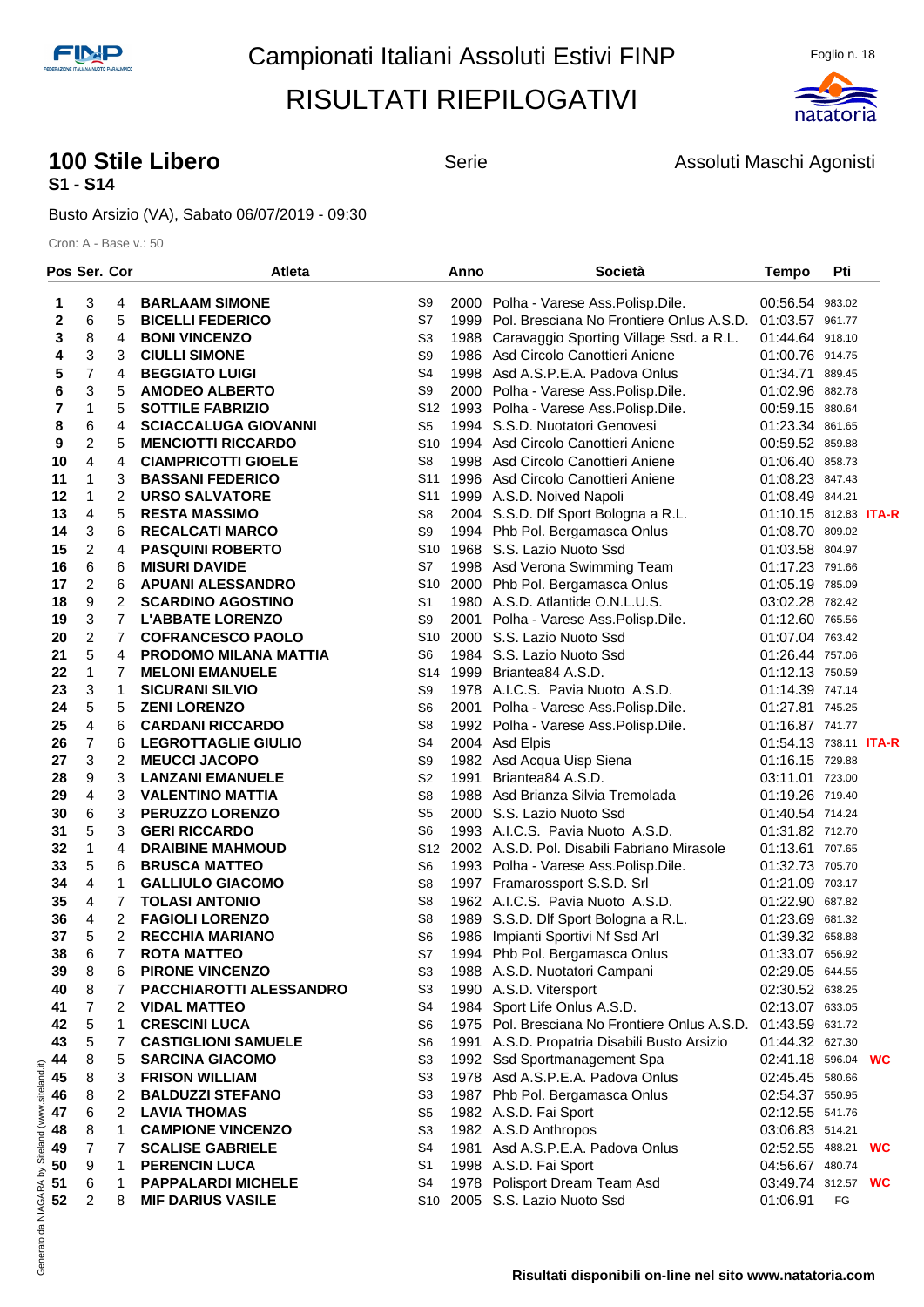

**53** 7 5 **LORENZO GABRIELE** S4 2006 Polha - Varese Ass.Polisp.Dile. 01:59.61 FG **54** 8 8 **DURBACA ALEXANDRU** S3 1988 A.S.D Effegiquadro 02:41.34 FG **-** 2 3 **FRANZONI ANTONIO MARCO** S10 1989 A.S.D. Nuotatori Campani ASS **1 6 DA SILVA BEJARANO CARLOS ALBERTO**S13 1997 Paraguay **ASS ASS** FG **-** 7 3 **SONZA ALEN** S4 1980 Polha - Varese Ass.Polisp.Dile. SQU

**Risultati disponibili on-line nel sito www.natatoria.com**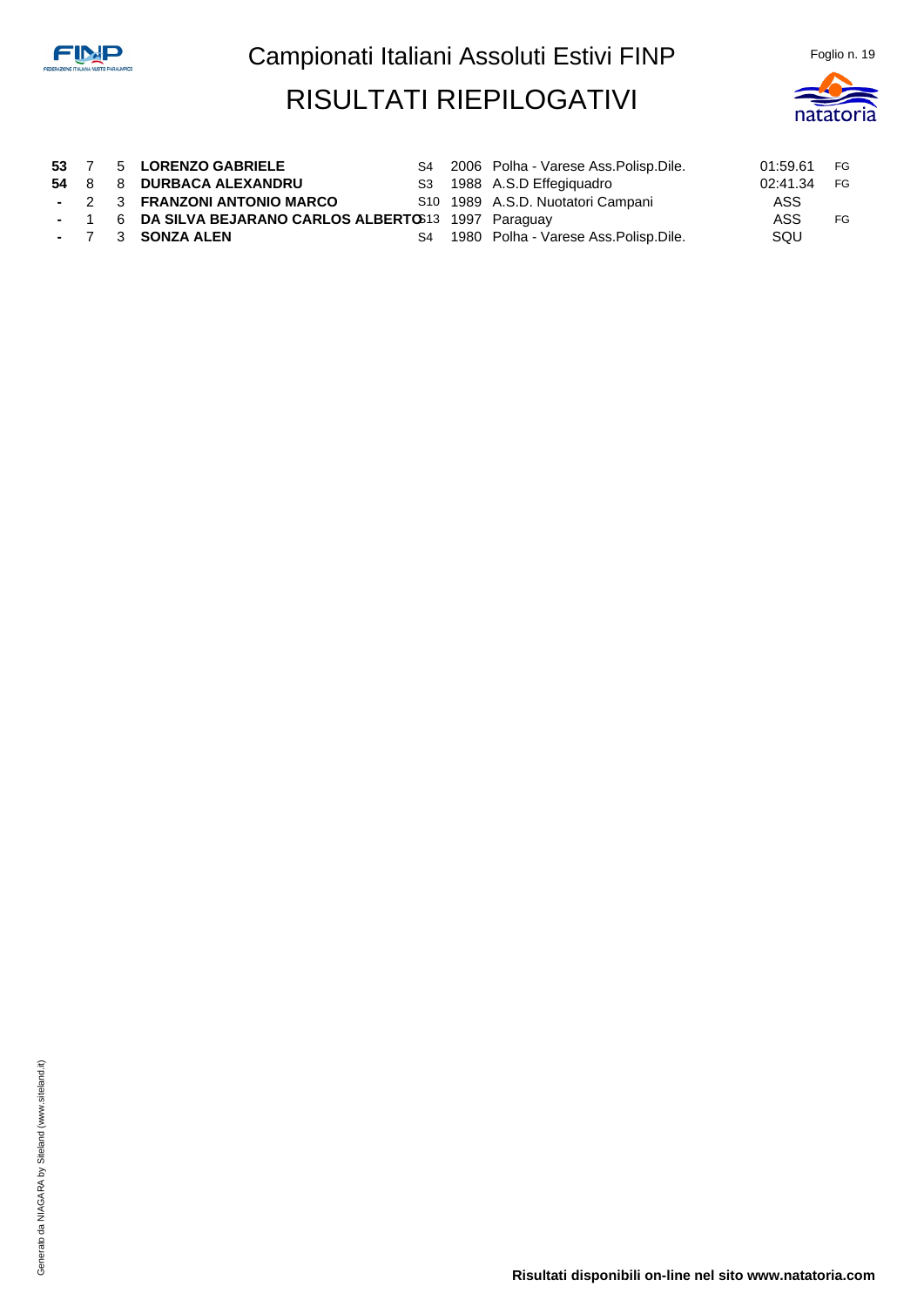

#### **100 Stile Libero 100 Stile Libero** Serie Assoluti Femmine Agonisti **S1 - S14**

Busto Arsizio (VA), Sabato 06/07/2019 - 10:15

| Pos Ser. Cor   |                |                | Atleta                              |                 | Anno | <b>Società</b>                                                | <b>Tempo</b>                 | Pti |  |
|----------------|----------------|----------------|-------------------------------------|-----------------|------|---------------------------------------------------------------|------------------------------|-----|--|
| 1              | 2              | 4              | <b>SCORTECHINI ALESSIA</b>          |                 |      | S <sub>10</sub> 1997 Asd Circolo Canottieri Aniene            | 01:03.96 940.43              |     |  |
| 2              | $\mathbf{1}$   | 7              | <b>TERZI GIULIA</b>                 | S7              |      | 1995 Polha - Varese Ass. Polisp. Dile.                        | 01:14.49 939.45              |     |  |
| 3              | 1              | 4              | <b>BERRA ALESSIA</b>                |                 |      | S12 1994 Polha - Varese Ass. Polisp. Dile.                    | 01:04.06 932.72              |     |  |
| 4              | 1              | 5              | PALAZZO XENIA FRANCESCA             | S8              |      | 1998 Asd Verona Swimming Team                                 | 01:11.43 913.06              |     |  |
| 5              | 3              | 4              | <b>BIANCO VITTORIA</b>              | S9              |      | 1995 Impianti Sportivi Nf Ssd Arl                             | 01:09.78 893.81              |     |  |
| 6              | 2              | 5              | <b>SORINI MARGHERITA</b>            | S10             |      | 2004 Adus Triestina Nuoto                                     | 01:10.70 850.78              |     |  |
| 7              | 4              | 6              | <b>ROMANO EMANUELA</b>              | S6              |      | 1990 A.S.D. Nuotatori Campani                                 | 01:28.88 820.54              |     |  |
| 8              | 2              | 3              | <b>PALAZZETTI DANIELA</b>           | S10             |      | 1996 S.S. Lazio Nuoto Ssd                                     | 01:14.25 810.10              |     |  |
| 9              | 3              | 5              | <b>VICCH SILVIA</b>                 | S9              |      | 2000 Phb Pol. Bergamasca Onlus                                | 01:23.84 743.92              |     |  |
| 10             | 4              | $\overline{7}$ | <b>TEOFILI VIVIANA</b>              | S13             |      | 2003 S.S. Lazio Nuoto Ssd                                     | 01:19.98 743.81              |     |  |
| 11             | 4              | 5              | <b>MESCHINI CATERINA</b>            | S6              |      | 2002 S.S. Lazio Nuoto Ssd                                     | 01:38.78 738.31              |     |  |
| 12             | 1              | 3              | <b>BELOTTI SARA</b>                 | S12             |      | 1999 Olimpic Swim Pro A.S.D.                                  | 01:21.92 729.37              |     |  |
| 13             | 5              | 4              | <b>AGOSTINI IRENE</b>               | S5              | 2001 | Asd A.S.P.E.A. Padova Onlus                                   | 01:49.28 725.75              |     |  |
| 14             | 1              | 8              | <b>PIETRONI ELENA</b>               | S6              |      | 1996 Briantea84 A.S.D.                                        | 01:37.18 720.11              |     |  |
| 15             | 4              | 3              | <b>FOTIA GIORGIA</b>                | S <sub>6</sub>  |      | 2006 A.S.D. Il Faro Onlus Augusta                             | 01:44.72 696.43 <b>ITA-E</b> |     |  |
| 16             | 2              | 6              | <b>CIKA ADLIN</b>                   | S <sub>10</sub> |      | 2008 Polha - Varese Ass. Polisp. Dile.                        | 01:26.77 693.21              |     |  |
| 17             | 5              | 5              | <b>GHIRETTI GIULIA</b>              | S <sub>5</sub>  |      | 1994 Ego Nuoto A.S.D.                                         | 01:54.95 689.95              |     |  |
| 18             | 1              | 6              | <b>CORNACCHINI SOFIA</b>            | S <sub>8</sub>  |      | 1997 A.S.D. Atlantide O.N.L.U.S.                              | 01:34.82 687.83              |     |  |
| 19             | 3              | 3              | <b>GRANATA SARA</b>                 | S9              | 1995 | Polisport Dream Team Asd                                      | 01:31.16 684.18              |     |  |
| 20             | 4              | 4              | <b>SOLA YLENIA</b>                  | S6              |      | 1995 Pol. Bresciana No Frontiere Onlus A.S.D. 01:47.65 677.47 |                              |     |  |
| 21             | 3              | 6              | <b>GRANCEA FLORENTINA</b>           | S9              |      | 2000 Pol. Bresciana No Frontiere Onlus A.S.D. 01:36.54 646.05 |                              |     |  |
| 22             | 3              | 2              | <b>BARCELLAN FRANCESCA</b>          | S <sub>9</sub>  |      | 1976 S.S. Lazio Nuoto Ssd                                     | 01:38.61 632.49              |     |  |
| 23             | 4              | 2              | <b>MELOCCHI GARCIA CHIARA MARIA</b> | S <sub>6</sub>  |      | 2003 Phb Pol. Bergamasca Onlus                                | 01:57.40 621.21              |     |  |
| 24             | 6              | 4              | <b>KOSINSKA FRANCESCA</b>           | S4              |      | 1976 S.S.D. Team Marche Cis S.R.L.                            | 02:27.72 617.72              |     |  |
| 25             | $\overline{2}$ | 2              | <b>BRUNETTI ROSANNA</b>             | S10             |      | 1964 Acquamarina Team Trieste Onlus                           | 01:40.29 599.76              |     |  |
| 26             | 1              | 2              | <b>GASTALDI ANNA LAURA</b>          | S <sub>12</sub> |      | 2000 Asd A.S.P.E.A. Padova Onlus                              | 01:40.58 594.05              |     |  |
| 27             | 6              | 5              | <b>DAL PAOS ELEONORA</b>            | S4              |      | 1993 A.S.D. Fai Sport                                         | 02:38.28 576.51              |     |  |
| 28             | 6              | 6              | <b>ZANCOPE CHIARA</b>               | S4              |      | 1973 Asd A.S.P.E.A. Padova Onlus                              | 02:42.00 563.27              |     |  |
| 29             | 1              | $\mathbf 1$    | <b>ALBICINI CRISTINA</b>            | S <sub>12</sub> |      | 1969 Pol. Bresciana No Frontiere Onlus A.S.D. 01:47.72 554.68 |                              |     |  |
| 30             | 5              | 6              | <b>SIMION EMMA</b>                  | S5              |      | 1997 Asd A.S.P.E.A. Padova Onlus                              | 02:23.20 553.84              |     |  |
| 31             | 5              | 3              | <b>SANTONOCITO LISA</b>             | S <sub>5</sub>  |      | 1982 Asd Brianza Silvia Tremolada                             | 02:27.16 538.94              |     |  |
| 32             | 5              | 2              | <b>BONVECCHI MARIA</b>              | S <sub>5</sub>  |      | 1985 S.S.D. Team Marche Cis S.R.L.                            | 02:35.78 509.12              |     |  |
| 33             | 6              | $\overline{7}$ | <b>CORTE ALESSIA</b>                | S4              |      | 1985 Sport Life Onlus A.S.D.                                  | 03:10.36 479.35              |     |  |
| 34             | 6              | 3              | <b>STROPPA FEDERICA</b>             | S4              |      | 1977 A.S.D. Pol. Disabili Fabriano Mirasole                   | 03:11.12 477.45              |     |  |
| 35             | 7              | 2              | <b>PINZONI CARLOTTA</b>             | S <sub>2</sub>  |      | 1982 Ssd Sportmanagement Spa                                  | 04:32.13 449.56              |     |  |
| 36             | 6              | 2              | <b>BIFFI FRANCESCA</b>              | S4              |      | 1997 Phb Pol. Bergamasca Onlus                                | 03:28.40 437.86              |     |  |
| 37             | 7              | 4              | <b>BELLETTI DANIELA</b>             | S3              | 1984 | Sport Life Onlus A.S.D.                                       | 04:17.84 363.13              |     |  |
| ۰              | $\overline{7}$ | 5              | <b>PADOVAN MICHELA</b>              | S <sub>3</sub>  | 1999 | A.S.D. Cus Torino                                             | ASS                          |     |  |
| $\blacksquare$ | 7              | 3              | <b>FRANDOLI JASMIN</b>              | S <sub>3</sub>  | 1985 | Adus Triestina Nuoto                                          | <b>ASS</b>                   |     |  |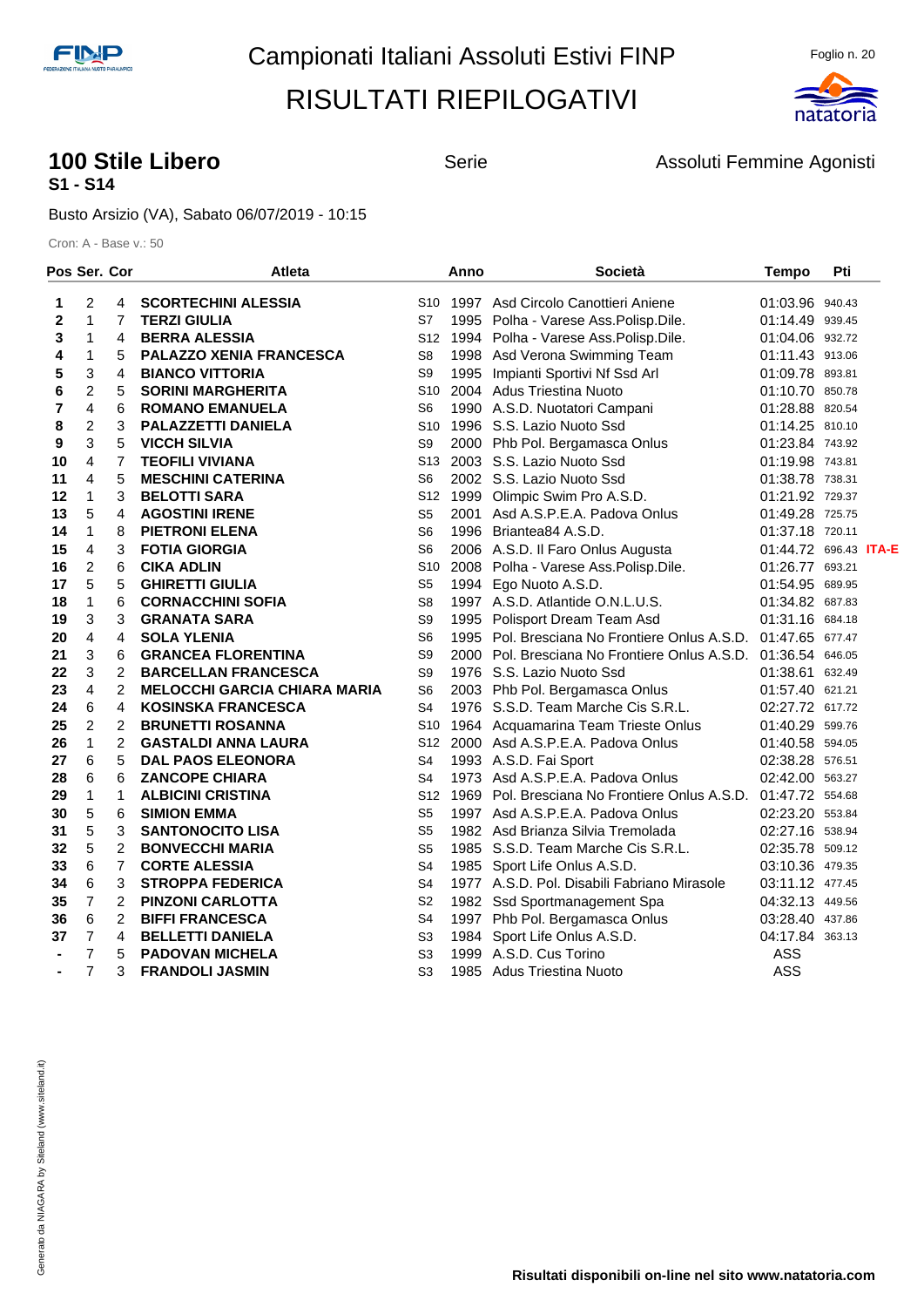

# **SB2 - SB3**

**50 Rana Serie** Serie **Assoluti Maschi Agonisti** Serie Assoluti Maschi Agonisti

Busto Arsizio (VA), Sabato 06/07/2019 - 11:00

| Pos Ser. Cor |               |             | Atleta                            | Anno     | Società                                          | Tempo               | Pti |  |
|--------------|---------------|-------------|-----------------------------------|----------|--------------------------------------------------|---------------------|-----|--|
|              |               | 4           | <b>MORELLI EFREM</b>              |          | SB3 1979 Asd Sea Sub Modena                      | 00:48.89 993.05     |     |  |
|              |               | 3           | <b>MARSON CRISTIAN</b>            |          | SB3 1973 Briantea84 A.S.D.                       | $01:07.27$ 721.72   |     |  |
|              | $\mathcal{P}$ | 4           | <b>MARIGLIANO EMANUELE</b>        |          | SB2 1995 A.S.D. Nuotatori Campani                | 01:17.40 682.69 ITA |     |  |
|              |               | $5^{\circ}$ | <b>SERRAFINO CALOGERO ALBERTO</b> |          | SB3 1992 A.S.D. Atlantide O.N.L.U.S.             | 01:12.73 667.54     |     |  |
|              |               | 6           | <b>MAGLIONE FRANCESCO MARIA</b>   |          | SB3 2000 Caravaggio Sporting Village Ssd. a R.L. | 01:16.18 637.31     |     |  |
| 6            | $\mathcal{P}$ | 3           | <b>BALDUZZI STEFANO</b>           |          | SB2 1987 Phb Pol. Bergamasca Onlus               | 01:33.58 564.65     |     |  |
|              | $\mathcal{P}$ | 5           | <b>FRIGERIO SIMONE</b>            |          | SB <sub>2</sub> 1985 Briantea84 A.S.D.           | 01:33.89 562.79     |     |  |
| 8            | $\mathcal{P}$ | 6           | <b>FRISON WILLIAM</b>             |          | SB <sub>2</sub> 1978 Asd A.S.P.E.A. Padova Onlus | 01:35.52 553.18     |     |  |
|              |               | 2           | <b>FERMO FRANCESCO</b>            | SB2 1997 | A.S.D Nuoto Valdinievole                         | 01:57.56 449.47     |     |  |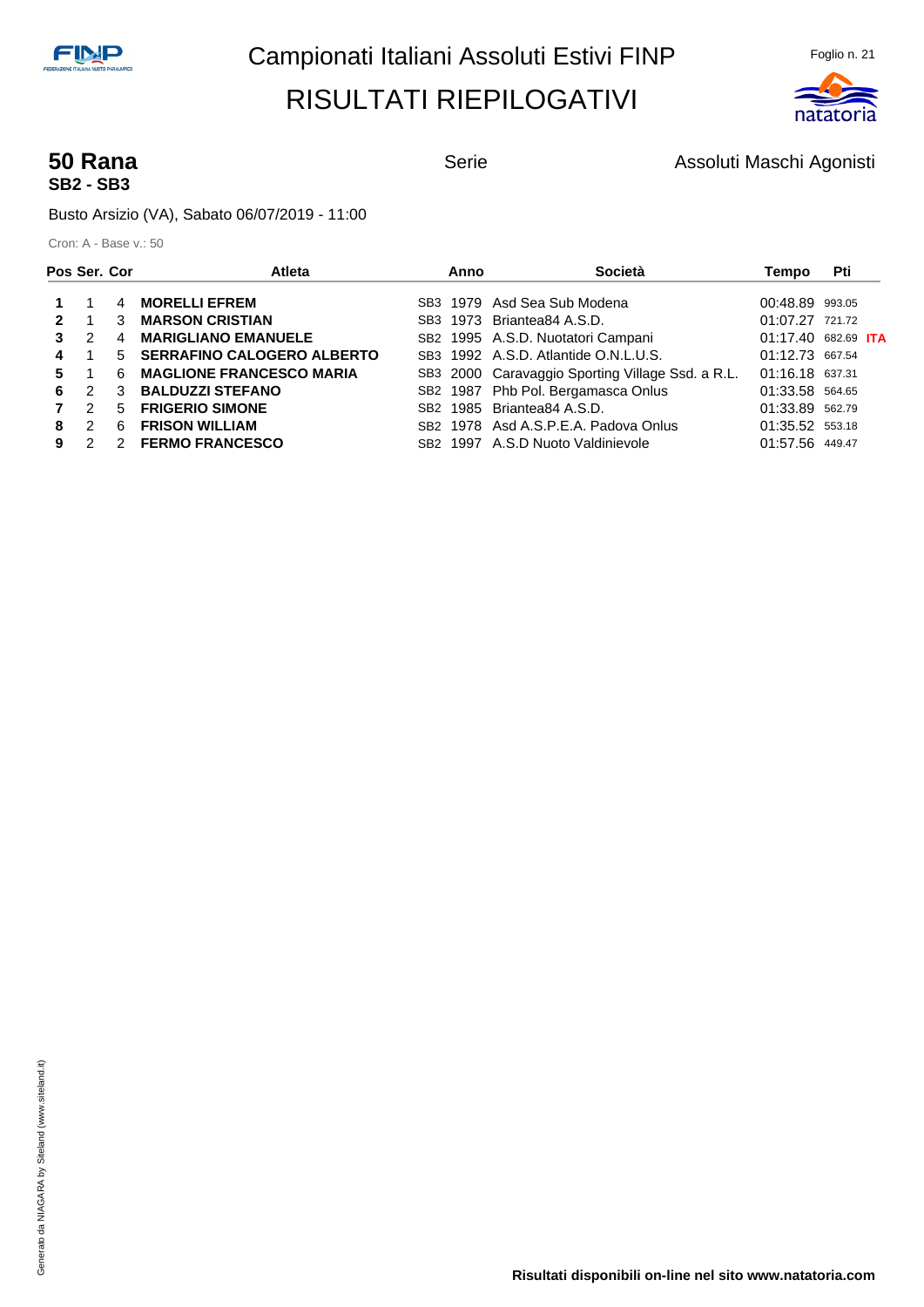

# **SB2 - SB3**

**50 Rana Serie** Serie **Assoluti Femmine Agonisti** Serie Agonisti

Busto Arsizio (VA), Sabato 06/07/2019 - 11:10

| Pos Ser. Cor |  | <b>Atleta</b>          | Anno           | <b>Società</b>                             | Tempo           | <b>Pti</b> |  |
|--------------|--|------------------------|----------------|--------------------------------------------|-----------------|------------|--|
|              |  | 1 1 4 TRIMI ARJOLA     |                | SB3 1987 Polha - Varese Ass. Polisp. Dile. | 01:06.36 857.75 |            |  |
|              |  | 2 1 3 TODARELLO IRENE  |                | SB3 1988 A.S.D. Special Team Prato         | 02:14.91 421.91 |            |  |
|              |  | - 1 5 ABDELSHAFI MALAK | SB4 2003 Egypt |                                            | ASS             | FG         |  |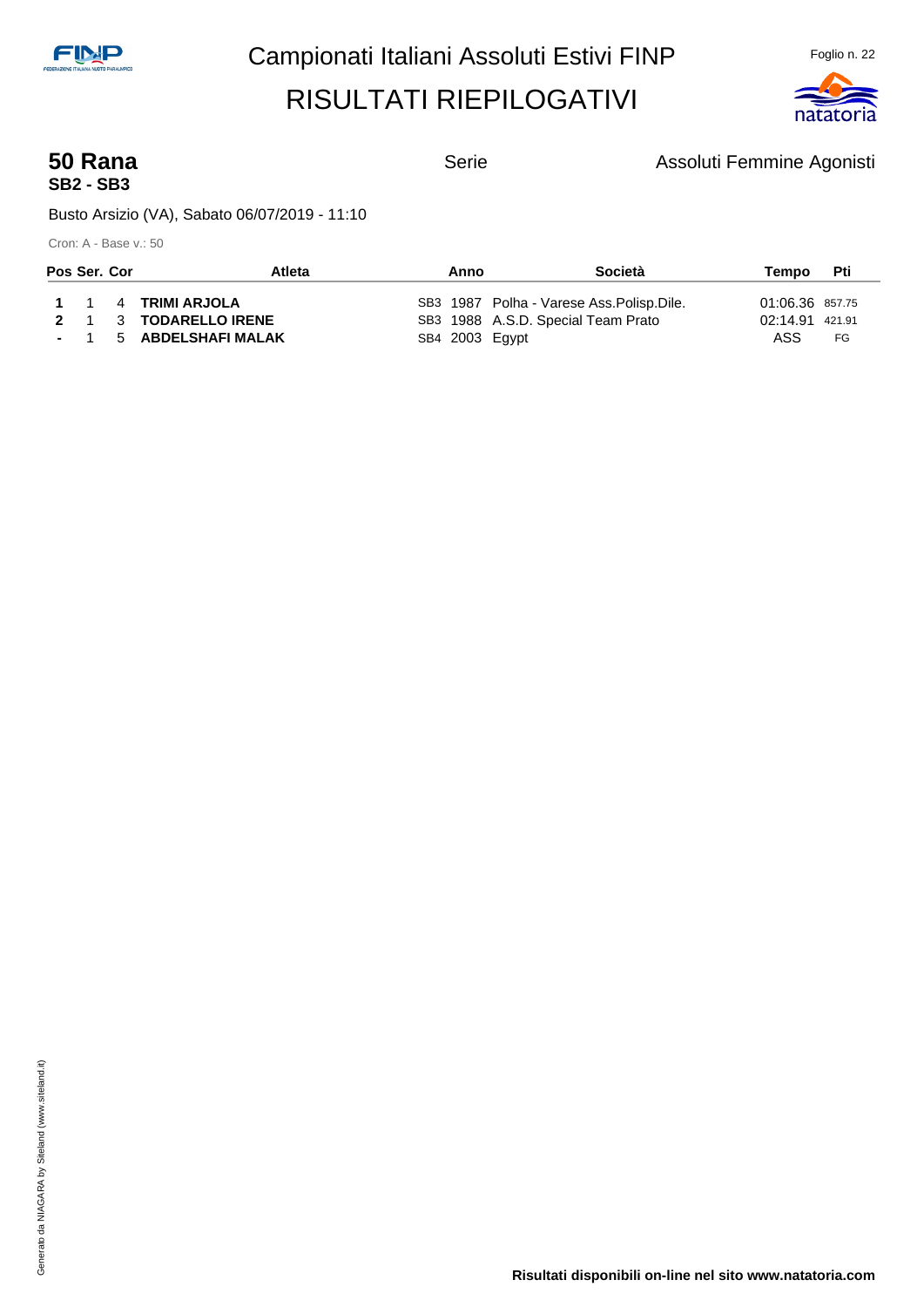

#### **100 Stile Libero 100 Stile Libero** Serie **Assoluti Maschi Agonisti finale open S1 - S6**

Busto Arsizio (VA), Sabato 06/07/2019 - 11:15

|              | Pos Ser. Cor |   | Atleta                      |                | Anno | Società                                      | Tempo           | Pti |
|--------------|--------------|---|-----------------------------|----------------|------|----------------------------------------------|-----------------|-----|
|              |              | 2 | <b>BONI VINCENZO</b>        | S3             |      | 1988 Caravaggio Sporting Village Ssd. a R.L. | 01:42.50 937.27 |     |
| $\mathbf{P}$ |              | 6 | <b>BEGGIATO LUIGI</b>       | S4             |      | 1998 Asd A.S.P.E.A. Padova Onlus             | 01:33.50 900.96 |     |
| 3            |              | 4 | <b>SCIACCALUGA GIOVANNI</b> | S5             |      | 1994 S.S.D. Nuotatori Genovesi               | 01:21.54 880.67 |     |
| 4            |              |   | <b>SCARDINO AGOSTINO</b>    | S <sub>1</sub> |      | 1980 A.S.D. Atlantide O.N.L.U.S.             | 03:02.15 782.98 |     |
| 5.           |              |   | 5 PRODOMO MILANA MATTIA     | S6.            |      | 1984 S.S. Lazio Nuoto Ssd                    | 01:26.86 753.40 |     |
| 6.           |              | 3 | <b>ZENI LORENZO</b>         | S6             |      | 2001 Polha - Varese Ass. Polisp. Dile.       | 01:27.12 751.15 |     |
|              |              |   | <b>LEGROTTAGLIE GIULIO</b>  | S4             |      | 2004 Asd Elpis                               | 01:55.28 730.74 |     |
| 8            |              | 8 | <b>LANZANI EMANUELE</b>     | S <sub>2</sub> |      | 1991 Briantea84 A.S.D.                       | 03:17.19 700.34 |     |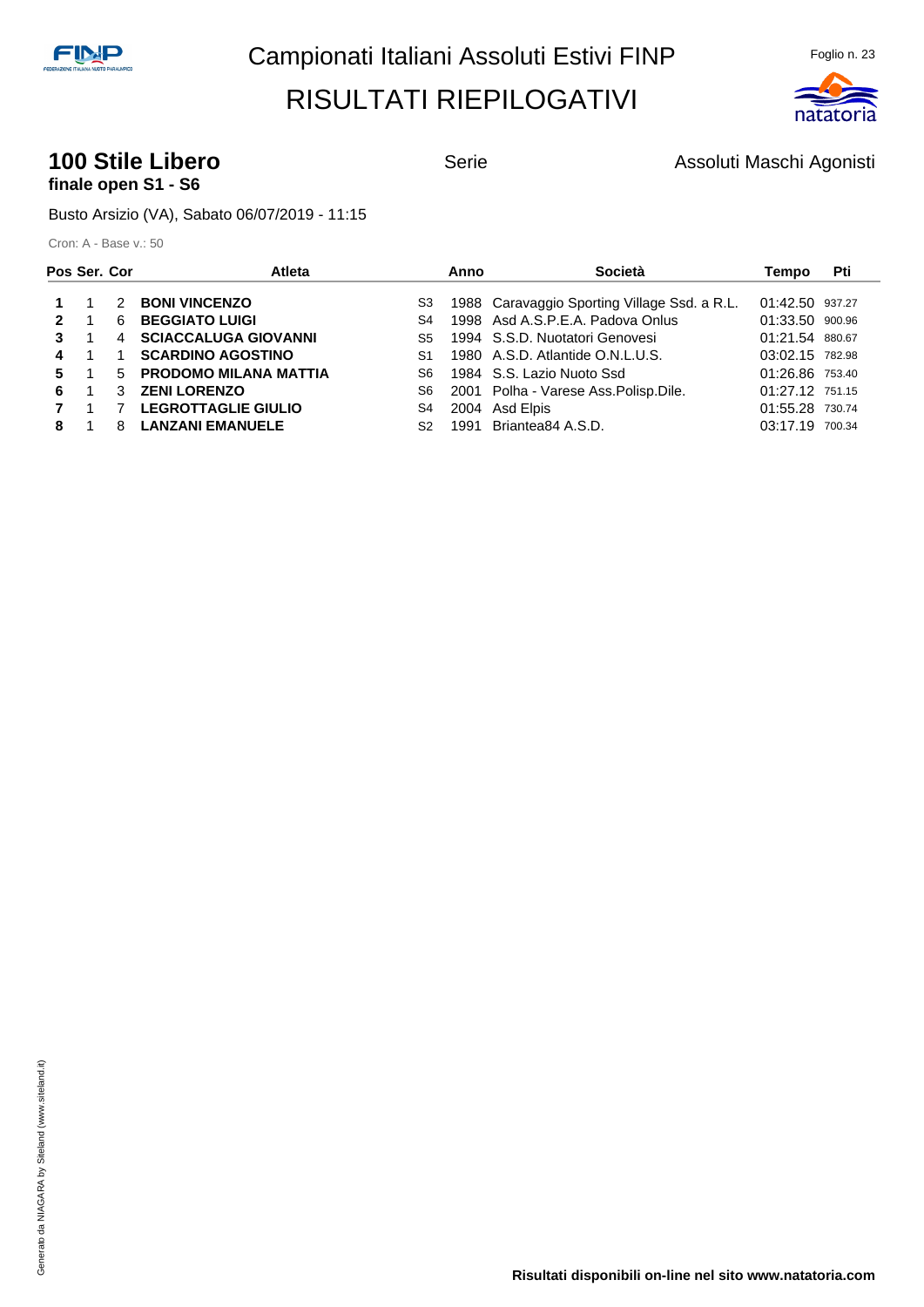

#### **100 Stile Libero 100 Stile Libero** Serie Assoluti Femmine Agonisti **finale open S1 - S6**

Busto Arsizio (VA), Sabato 06/07/2019 - 11:20

| Pos Ser. Cor |    |    | Atleta                              |     | Anno | Società                                       | Tempo           | Pti |
|--------------|----|----|-------------------------------------|-----|------|-----------------------------------------------|-----------------|-----|
|              |    | 4  | <b>ROMANO EMANUELA</b>              | S6  |      | 1990 A.S.D. Nuotatori Campani                 | 01:28.68 822.40 |     |
| $\mathbf{2}$ |    | 5. | <b>MESCHINI CATERINA</b>            | S6. |      | 2002 S.S. Lazio Nuoto Ssd                     | 01:38.50 740.41 |     |
|              |    |    | <b>AGOSTINI IRENE</b>               | S5  |      | 2001 Asd A.S.P.E.A. Padova Onlus              | 01:49.75 722.64 |     |
| 4            |    | 3  | <b>FOTIA GIORGIA</b>                | S6  |      | 2006 A.S.D. Il Faro Onlus Augusta             | 01:45.82 689.19 |     |
| 5.           |    |    | <b>GHIRETTI GIULIA</b>              | S5  |      | 1994 Ego Nuoto A.S.D.                         | 01:58.21 670.92 |     |
| 6.           |    | 6. | <b>SOLA YLENIA</b>                  | S6  |      | 1995 Pol. Bresciana No Frontiere Onlus A.S.D. | 01:49.39 666.70 |     |
|              | 1. |    | <b>KOSINSKA FRANCESCA</b>           | S4  |      | 1976 S.S.D. Team Marche Cis S.R.L.            | 02:27.18 619.99 |     |
| 8            |    |    | <b>MELOCCHI GARCIA CHIARA MARIA</b> | S6  |      | 2003 Phb Pol. Bergamasca Onlus                | 02:00.59 604.78 |     |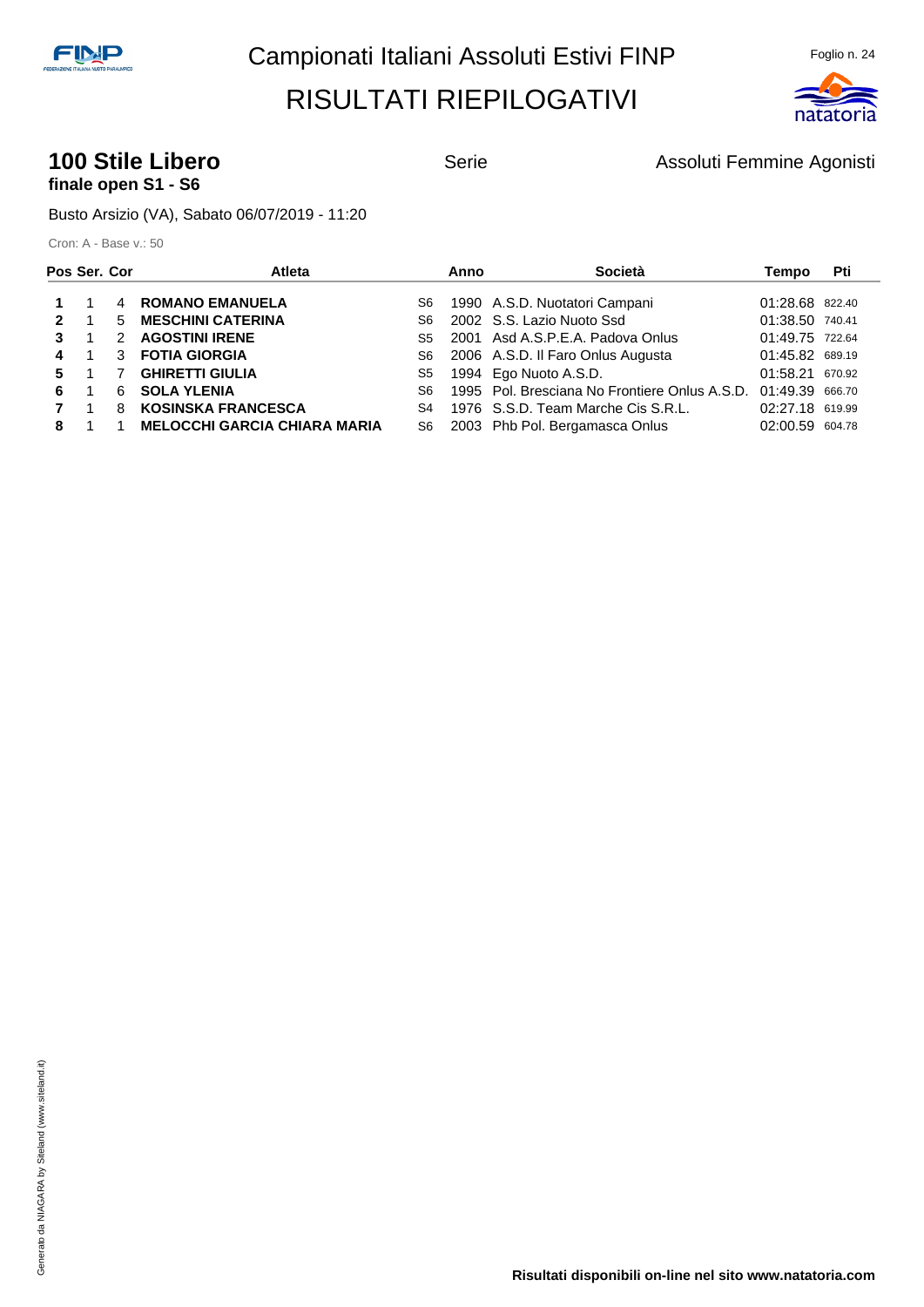

#### **100 Stile Libero 100 Stile Libero** Serie **Assoluti Maschi Agonisti finale open S7 - S14**

Busto Arsizio (VA), Sabato 06/07/2019 - 11:25

| Pos Ser. Cor |                | Atleta                     |     | Anno | Società                                            | Tempo            | Pti |
|--------------|----------------|----------------------------|-----|------|----------------------------------------------------|------------------|-----|
|              | $\overline{4}$ | <b>BARLAAM SIMONE</b>      | S9  |      | 2000 Polha - Varese Ass. Polisp. Dile.             | 00:55.49 1001.62 |     |
| $\mathbf{P}$ |                | <b>BICELLI FEDERICO</b>    | S7  |      | 1999 Pol. Bresciana No Frontiere Onlus A.S.D.      | 01:03.93 956.36  |     |
| 3            | 6              | <b>CIULLI SIMONE</b>       | S9  |      | 1986 Asd Circolo Canottieri Aniene                 | 00:58.50 950.09  |     |
| 4            |                | <b>MENCIOTTI RICCARDO</b>  |     |      | S <sub>10</sub> 1994 Asd Circolo Canottieri Aniene | 00:56.78 901.37  |     |
| 5.           | $\mathcal{P}$  | <b>AMODEO ALBERTO</b>      | S9  |      | 2000 Polha - Varese Ass. Polisp. Dile.             | 01:02.64 887.29  |     |
| 6.           | 8              | <b>BASSANI FEDERICO</b>    |     |      | S <sub>11</sub> 1996 Asd Circolo Canottieri Aniene | 01:07.34 858.63  |     |
|              |                | 5 SOTTILE FABRIZIO         |     |      | S12 1993 Polha - Varese Ass. Polisp. Dile.         | 01:00.80 856.74  |     |
| 8            |                | <b>CIAMPRICOTTI GIOELE</b> | S8. |      | 1998 Asd Circolo Canottieri Aniene                 | 01:07.60 843.49  |     |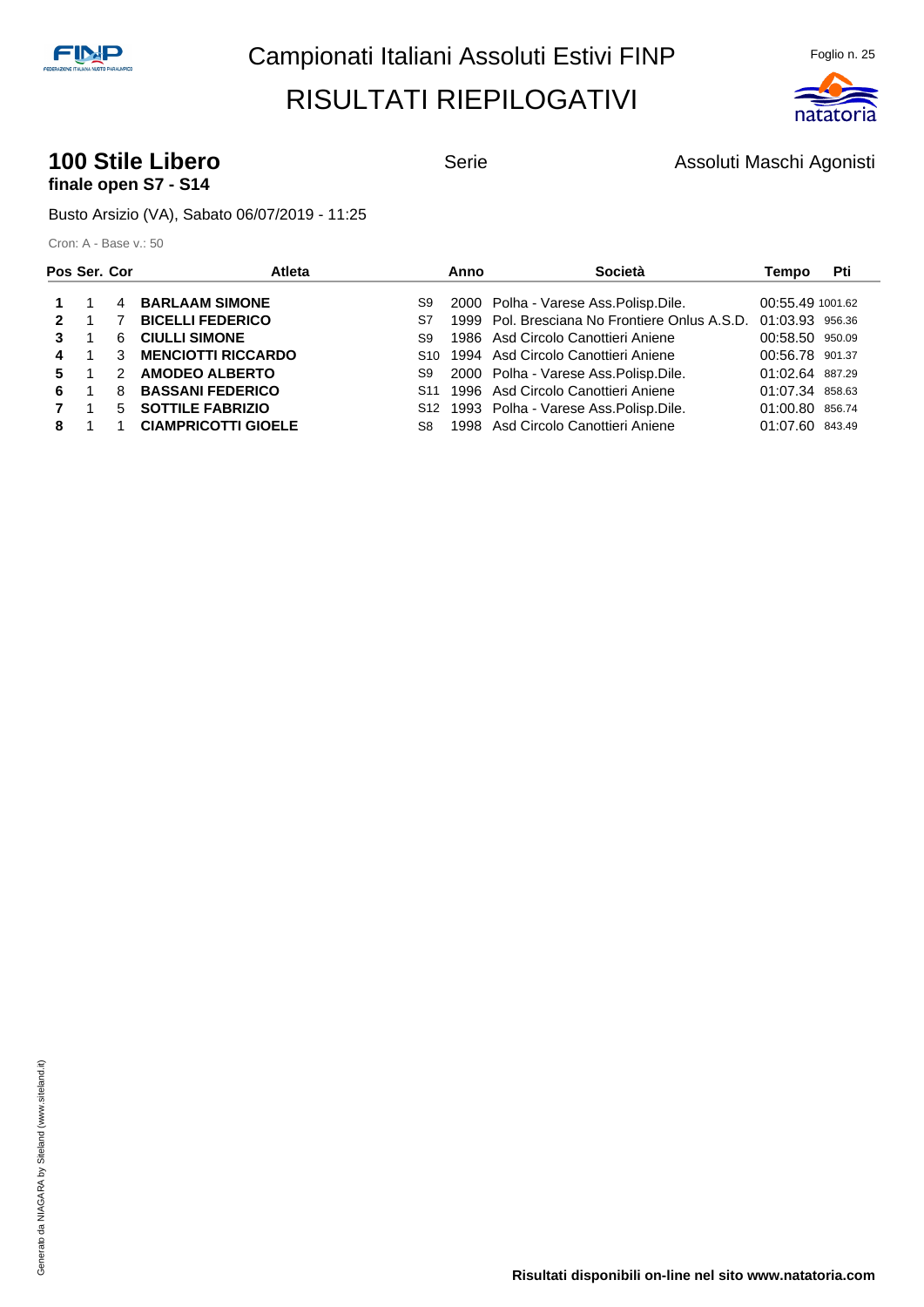

#### **100 Stile Libero 100 Stile Libero** Serie Assoluti Femmine Agonisti **finale open S7 - S14**

Busto Arsizio (VA), Sabato 06/07/2019 - 11:30

|              | Pos Ser. Cor   |   | Atleta                    |    | Anno | Società                                    | Tempo           | Pti |
|--------------|----------------|---|---------------------------|----|------|--------------------------------------------|-----------------|-----|
|              |                |   | 5 BERRA ALESSIA           |    |      | S12 1994 Polha - Varese Ass. Polisp. Dile. | 01:02.04 963.09 |     |
| $\mathbf{2}$ | $\overline{1}$ |   | 2 PALAZZO XENIA FRANCESCA | S8 |      | 1998 Asd Verona Swimming Team              | 01:08.52 951.84 |     |
| 3            |                |   | 4 SCORTECHINI ALESSIA     |    |      | S10 1997 Asd Circolo Canottieri Aniene     | 01:03.24 951.14 |     |
| 4            | $\overline{1}$ |   | <b>TERZI GIULIA</b>       | S7 |      | 1995 Polha - Varese Ass.Polisp.Dile.       | 01:15.36 928.61 |     |
| 5.           | $\overline{1}$ |   | 3 BIANCO VITTORIA         | S9 |      | 1995 Impianti Sportivi Nf Ssd Arl          | 01:09.96 891.51 |     |
| 6            | - 1            | 6 | <b>SORINI MARGHERITA</b>  |    |      | S10 2004 Adus Triestina Nuoto              | 01:10.36 854.89 |     |
|              |                |   | 7 PALAZZETTI DANIELA      |    |      | S <sub>10</sub> 1996 S.S. Lazio Nuoto Ssd  | 01:14.91 802.96 |     |
| 8            |                | 8 | <b>VICCH SILVIA</b>       | S9 |      | 2000 Phb Pol. Bergamasca Onlus             | 01:24.12 741.44 |     |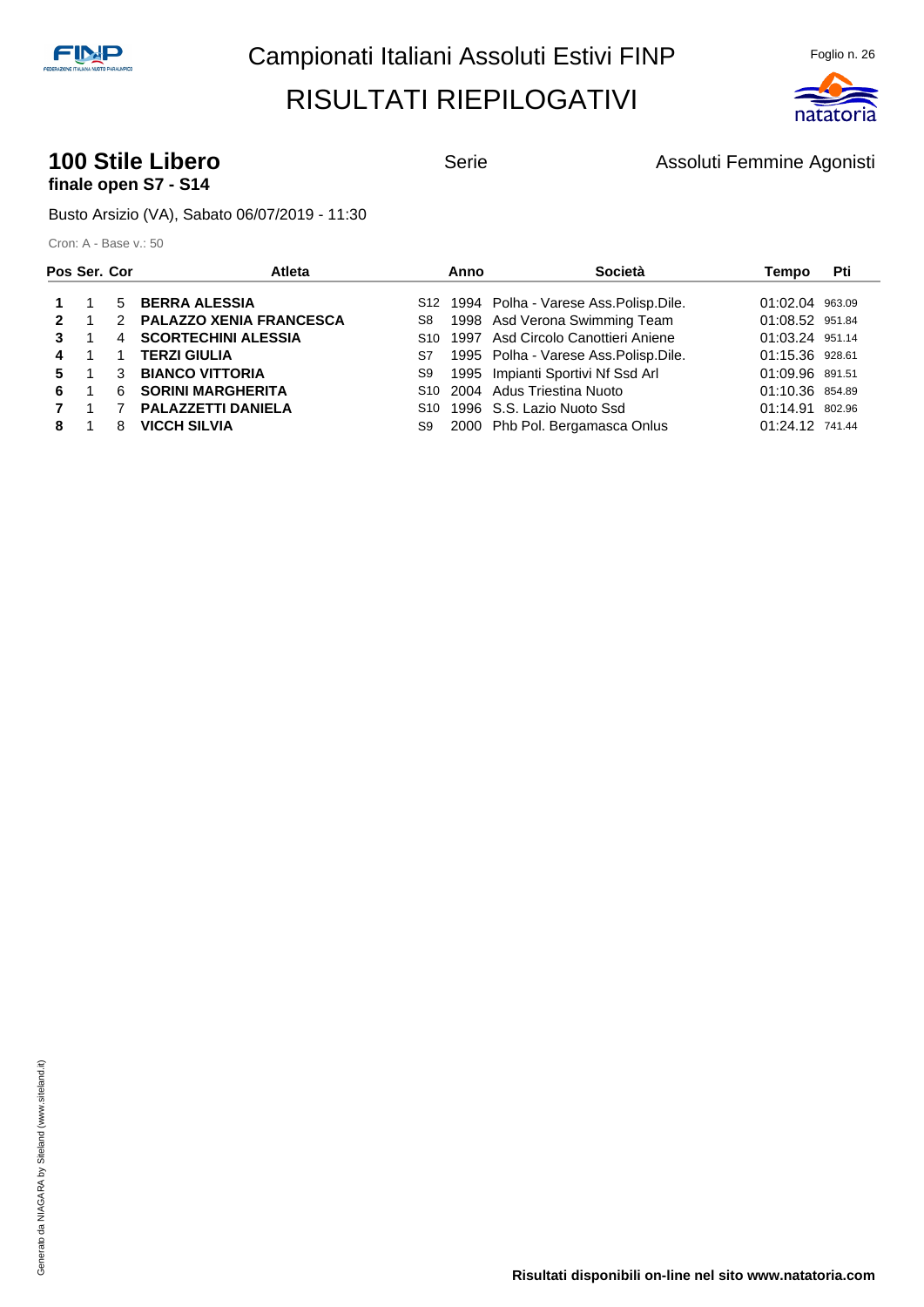

#### **50 Rana Serie** Serie **Assoluti Maschi Agonisti** Serie Assoluti Maschi Agonisti **finale open SB2 - SB3**

Busto Arsizio (VA), Sabato 06/07/2019 - 11:35

| Pos Ser. Cor |   | Atleta                          | Anno | Società                                          | Tempo            | Pti                        |
|--------------|---|---------------------------------|------|--------------------------------------------------|------------------|----------------------------|
|              | 4 | <b>MORELLI EFREM</b>            |      | SB3 1979 Asd Sea Sub Modena                      | 00:48.24 1006.43 |                            |
| $\mathbf{2}$ | 5 | <b>MARSON CRISTIAN</b>          |      | SB3 1973 Briantea84 A.S.D.                       | 01:05.87 737.06  |                            |
|              |   | <b>MARIGLIANO EMANUELE</b>      |      | SB2 1995 A.S.D. Nuotatori Campani                |                  | 01:15.58 699.13 <b>ITA</b> |
| 4            | 6 | <b>MAGLIONE FRANCESCO MARIA</b> |      | SB3 2000 Caravaggio Sporting Village Ssd. a R.L. | 01:17.77 624.28  |                            |
| 5.           |   | <b>FRIGERIO SIMONE</b>          |      | SB <sub>2</sub> 1985 Briantea84 A.S.D.           | 01:33.88 562.85  |                            |
| 6.           |   | <b>BALDUZZI STEFANO</b>         |      | SB2 1987 Phb Pol. Bergamasca Onlus               | 01:35.12 555.51  |                            |
|              | 3 | <b>FERMO FRANCESCO</b>          |      | SB2 1997 A.S.D Nuoto Valdinievole                | 01:57.17 450.97  |                            |
|              | 8 | <b>FRISON WILLIAM</b>           |      | SB <sub>2</sub> 1978 Asd A.S.P.E.A. Padova Onlus | ASS              |                            |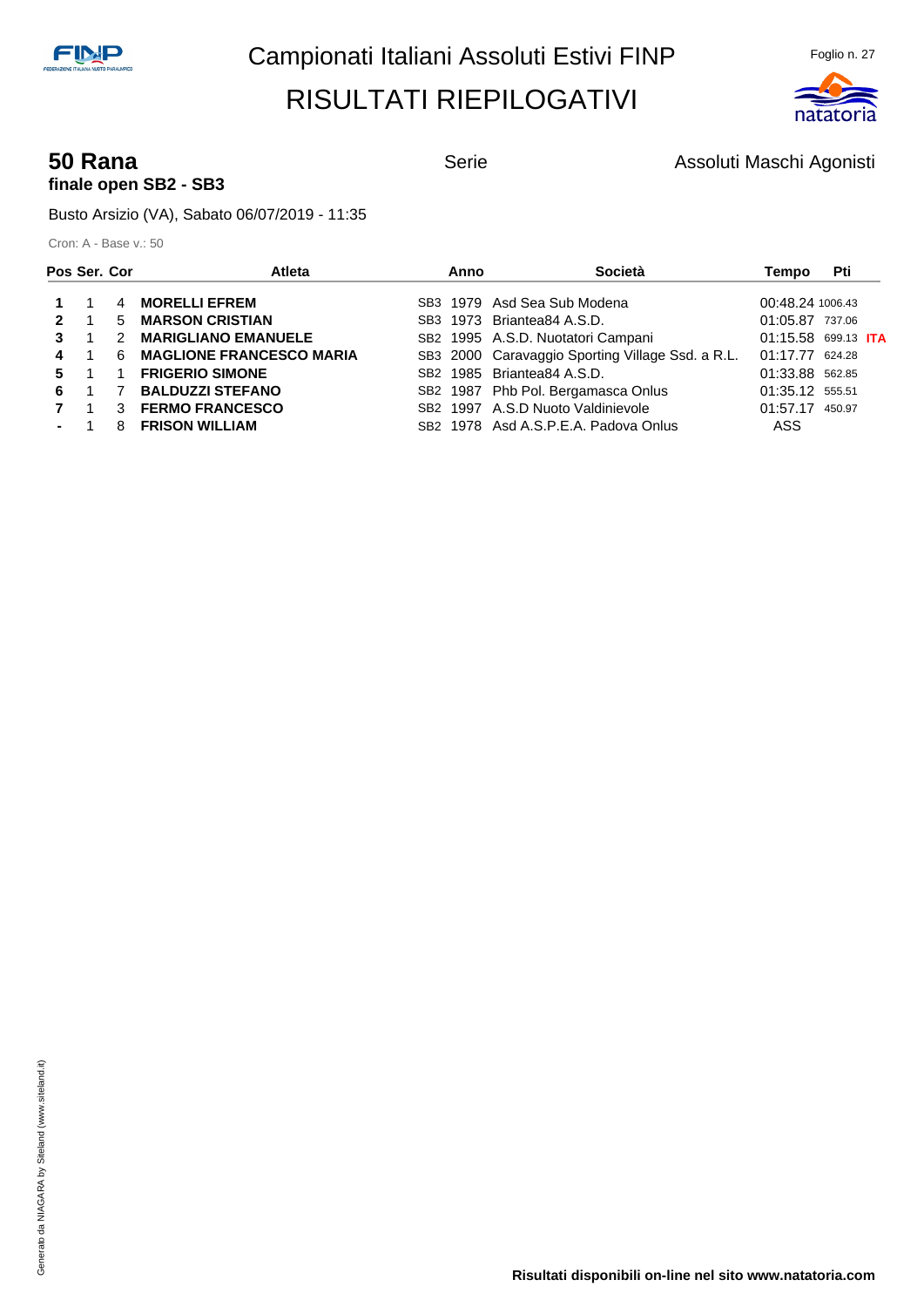

| 50 Rana<br>finale open SB2 - SB3 |                                               | <b>Serie</b> |         | Assoluti Femmine Agonisti |
|----------------------------------|-----------------------------------------------|--------------|---------|---------------------------|
|                                  | Busto Arsizio (VA), Sabato 06/07/2019 - 11:40 |              |         |                           |
| Cron: A - Base v.: 50            |                                               |              |         |                           |
| Pos Ser. Cor                     | <b>Atleta</b>                                 | Anno         | Società | Pti<br>Tempo              |
|                                  |                                               |              |         |                           |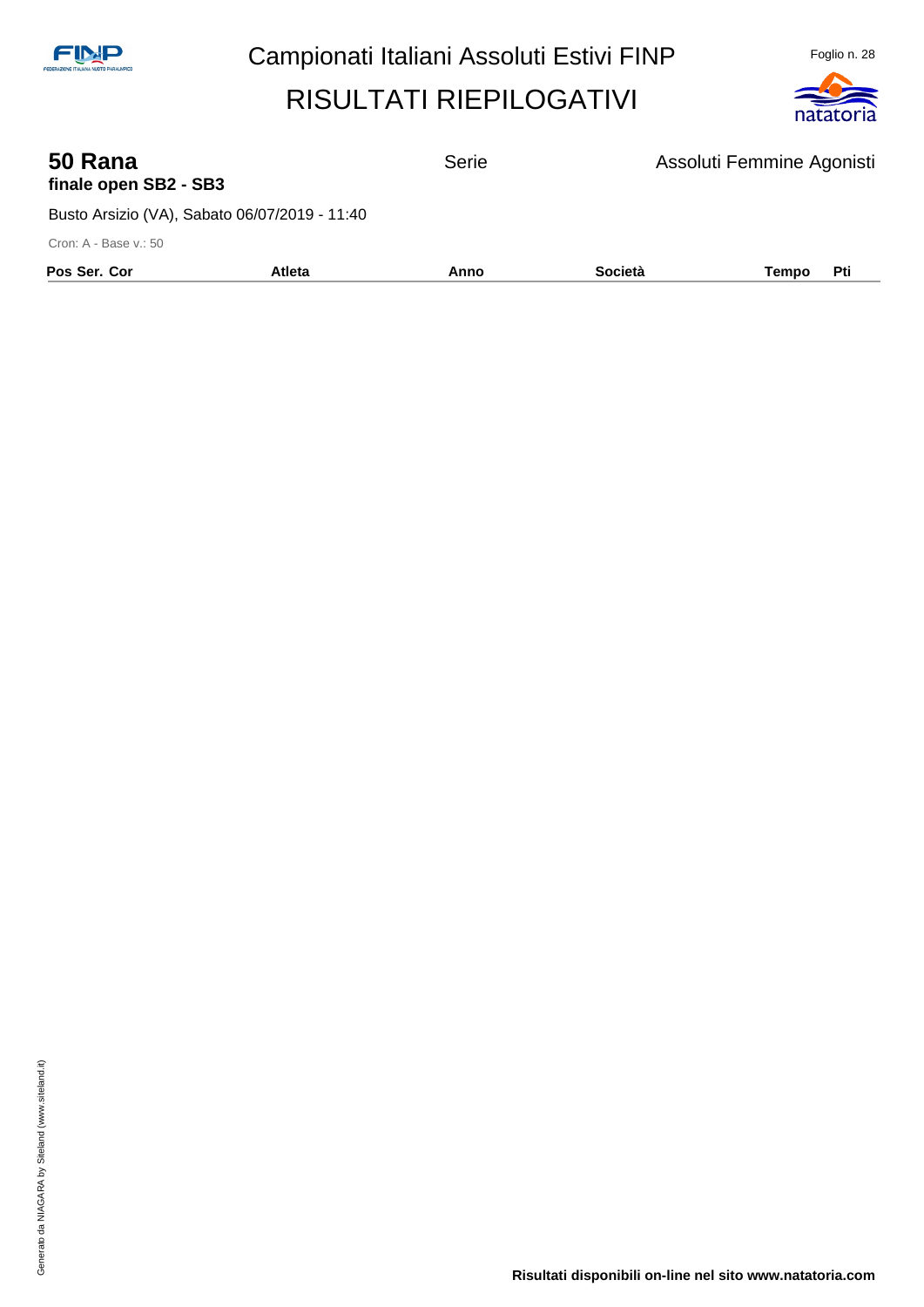#### **Mistaffetta 4x50 MX** Serie **Assoluti** Serie Assoluti **PT 20 MIXED**

Busto Arsizio (VA), Sabato 06/07/2019 - 11:45

|                | Pos Ser. Cor |                | <b>Atleta</b>                                                                                             |                                                                       | Anno                             | <b>Società</b>                           | <b>Tempo</b>    | Pti |
|----------------|--------------|----------------|-----------------------------------------------------------------------------------------------------------|-----------------------------------------------------------------------|----------------------------------|------------------------------------------|-----------------|-----|
| 1              | $\mathbf{1}$ | 5              | <b>MESCHINI CATERINA</b><br><b>PERUZZO LORENZO</b><br><b>PAULON ALESSANDRO</b><br><b>VELLUCCI CHIARA</b>  | S <sub>6</sub><br>S <sub>5</sub><br>S <sub>5</sub>                    | 2002<br>SB4 2000<br>1991<br>1997 | S.S. Lazio Nuoto Ssd                     | 03:50.60 631.4  |     |
| $\overline{2}$ | 1            | 4              | <b>FRIGERIO SIMONE</b><br><b>MARSON CRISTIAN</b><br><b>PIETRONI ELENA</b><br><b>PARENTE JESSICA</b>       | S <sub>3</sub><br>SB <sub>3</sub><br>S <sub>6</sub><br>S <sub>6</sub> | 1985<br>1973<br>1996<br>1992     | Briantea84 A.S.D.                        | 04:30.94 537.39 |     |
| 3              | $\mathbf 1$  | 2              | <b>BIFFI FRANCESCA</b><br><b>BALDUZZI STEFANO</b><br><b>VICCH SILVIA</b><br><b>ARIANO ENRICO</b>          | S4<br>SB <sub>2</sub><br>S <sub>9</sub><br>S <sub>5</sub>             | 1997<br>1987<br>2000<br>1968     | Phb Pol. Bergamasca Onlus                | 04:42.49 515.42 |     |
| 4              | $\mathbf 1$  | 6              | <b>SIMION EMMA</b><br><b>SCALISE GABRIELE</b><br><b>AGOSTINI IRENE</b><br><b>BEGGIATO LUIGI</b>           | S5<br>SB <sub>3</sub><br>S <sub>5</sub><br>S <sub>4</sub>             | 1997<br>1981<br>2001<br>1998     | Asd A.S.P.E.A. Padova Onlus              | 04:45.09 510.72 |     |
| 5              | $\mathbf 1$  | $\overline{7}$ | <b>STROPPA FEDERICA</b><br><b>SBRICCOLI CARLO</b><br><b>BURATTINI MATTEO</b><br><b>D'EUGENIO STEFANIA</b> | S4<br>SB <sub>4</sub><br>S <sub>5</sub><br>S7                         | 1977<br>1991<br>1976<br>1959     | A.S.D. Pol. Disabili Fabriano Mirasole   | 04:59.36 486.37 |     |
|                | 1            | 3              | <b>MASSUSSI ANDREA</b><br><b>SOLA YLENIA</b><br><b>BICELLI FEDERICO</b><br><b>CONTI ALESSANDRO</b>        | S <sub>5</sub><br>S7<br>S <sub>3</sub>                                | 1994<br>SB5 1995<br>1999<br>2002 | Pol. Bresciana No Frontiere Onlus A.S.D. | <b>ASS</b>      |     |

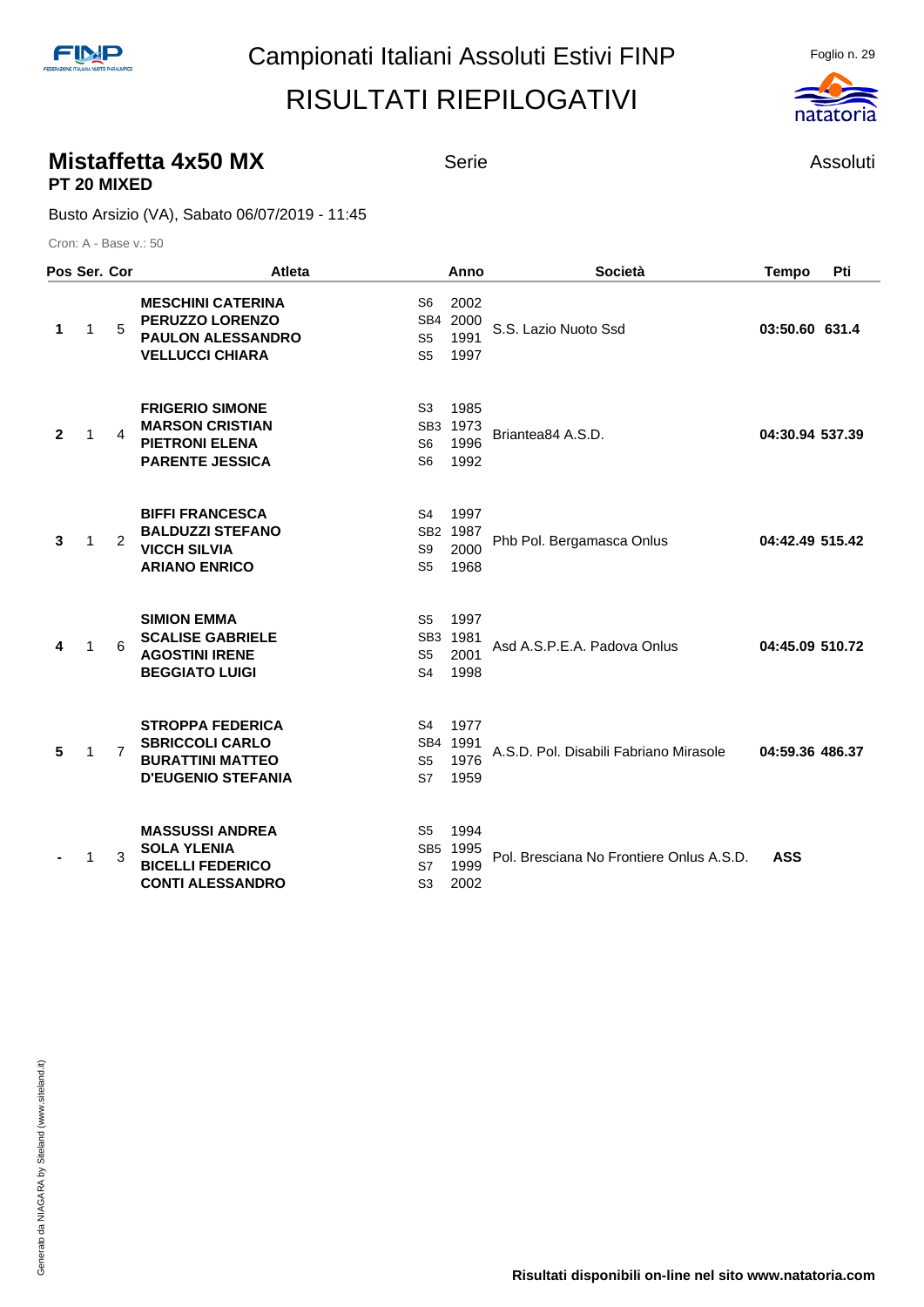

## **S1- S2 e S6 - S14**

**100 Dorso 100 Dorso** Serie Assoluti Maschi Agonisti

Busto Arsizio (VA), Sabato 06/07/2019 - 17:00

| Pos Ser. Cor |                |               | <b>Atleta</b>                         | Anno | <b>Società</b>                               | Tempo                        | Pti    |  |
|--------------|----------------|---------------|---------------------------------------|------|----------------------------------------------|------------------------------|--------|--|
|              | 2              | 6             | <b>BICELLI FEDERICO</b><br>S7         | 1999 | Pol. Bresciana No Frontiere Onlus A.S.D.     | 01:15.50 938.01              |        |  |
| 2            |                | 3             | <b>MENCIOTTI RICCARDO</b><br>S10      | 1994 | Asd Circolo Canottieri Aniene                | 01:02.95 927.72              |        |  |
| 3            |                | 4             | <b>RAIMONDI STEFANO</b><br>S10        |      | 1998 Asd Verona Swimming Team                | 01:03.85 914.64              |        |  |
| 4            |                | 5             | <b>PALAZZO MISHA</b><br>S14           |      | 2002 Asd Verona Swimming Team                | 01:10.35 862.97              |        |  |
| 5            | $\overline{2}$ | 5             | <b>GOUDA SAID HESSAN KARIM</b><br>S11 |      | 2004 Asd Circolo Canottieri Aniene           | 01:25.26                     | 792.99 |  |
| 6            |                |               | <b>RECALCATI MARCO</b><br>S9          |      | 1994 Phb Pol. Bergamasca Onlus               | 01:21.16 777.60              |        |  |
|              | 2              | 4             | <b>DOLFIN MARCO MARIA</b><br>S6       | 1981 | Briantea84 A.S.D.                            | 01:36.74 752.64              |        |  |
| 8            |                | 8             | <b>NICOLETTI FRANCESCO</b><br>S9      |      | 2006 Polha - Varese Ass. Polisp. Dile.       | 01:24.27 748.90 <b>ITA-E</b> |        |  |
| 9            |                |               | <b>COFRANCESCO PAOLO</b><br>S10       |      | 2000 S.S. Lazio Nuoto Ssd                    | 01:20.97 721.25              |        |  |
| 10           | 2              | 8             | <b>MARINELLI MICHELE</b><br>S8        | 1995 | Asd Polisportiva Senigallia                  | 01:42.54 627.66              |        |  |
| 11           | $\overline{2}$ | 3             | <b>MATTIAZZI ANDREA</b><br>S6         |      | 1993 Sport Life Onlus A.S.D.                 | 01:58.99 611.90              |        |  |
| 12           | $\overline{2}$ |               | <b>CIAGLIA ALESSIO</b><br>S7          |      | 1974 Asd Brianza Silvia Tremolada            | 01:56.46 608.11              |        |  |
| 13           | $\mathcal{P}$  | $\mathcal{P}$ | PECORARO GRAZIANO<br>S <sub>6</sub>   |      | 1999 A.S.D. Project Diver                    | 02:05.23                     | 581.41 |  |
| 14           | $\mathcal{P}$  |               | <b>CASTIGLIONI SAMUELE</b><br>S6      |      | 1991 A.S.D. Propatria Disabili Busto Arsizio | 02:06.84                     | 574.03 |  |
| 15           |                | 2             | <b>MIF DARIUS VASILE</b><br>S10       | 2005 | S.S. Lazio Nuoto Ssd                         | 01:20.76                     | FG     |  |
|              |                | 6             | DA SILVA BEJARANO CARLOS ALBERTO 313  | 1997 | Paraguay                                     | ASS                          | FG     |  |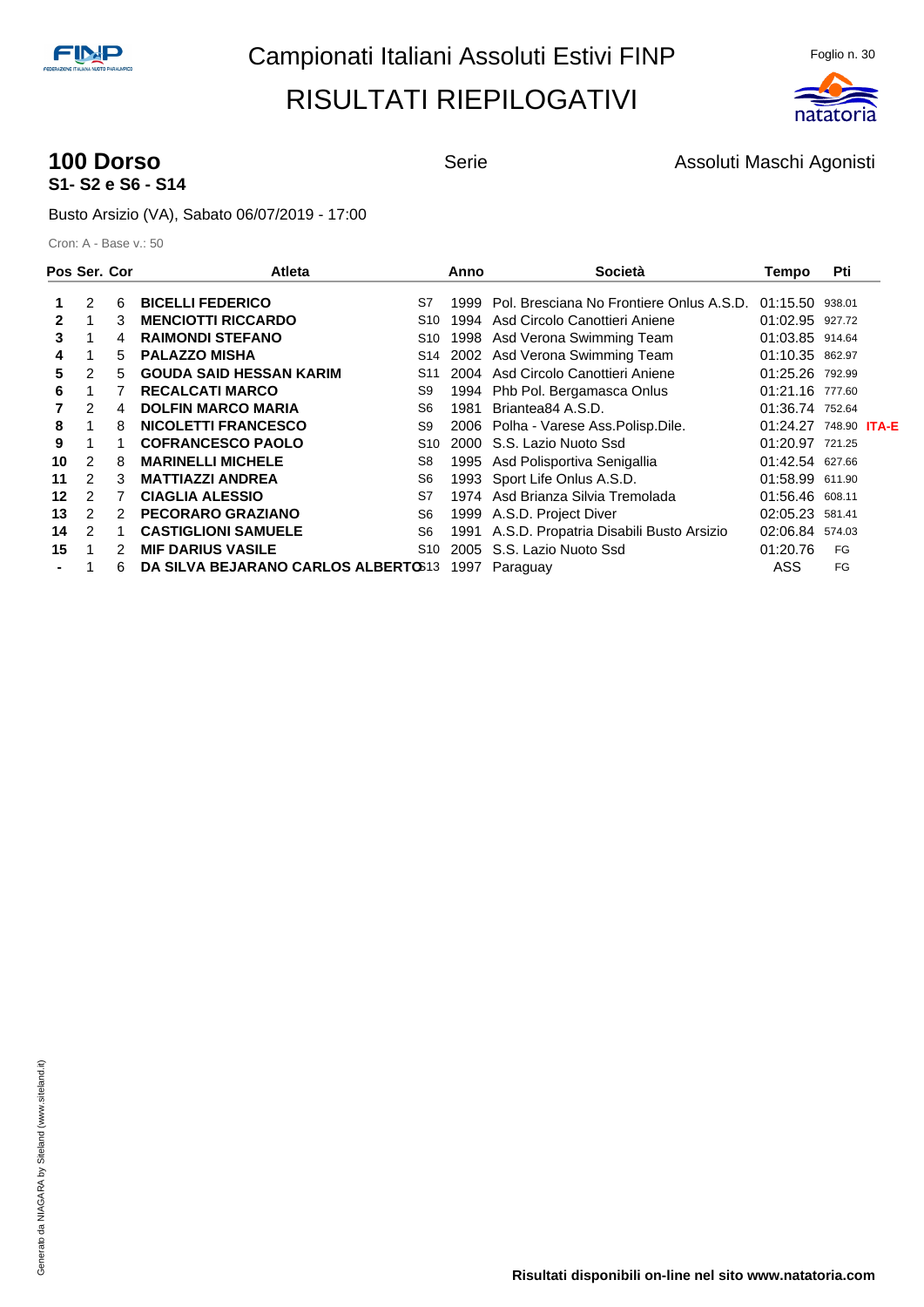

## **S1- S2 e S6 - S14**

**100 Dorso** Serie **Assoluti Femmine Agonisti** Serie Assoluti Femmine Agonisti

Busto Arsizio (VA), Sabato 06/07/2019 - 17:30

| Pos Ser. Cor |                |   | <b>Atleta</b>              |                | Anno | Società                                  | Tempo           | Pti    |
|--------------|----------------|---|----------------------------|----------------|------|------------------------------------------|-----------------|--------|
|              |                | 6 | <b>BERRA ALESSIA</b>       | S12            |      | 1994 Polha - Varese Ass. Polisp. Dile.   | 01:16.57        | 906.36 |
| 2            | 2              | 2 | <b>PROCIDA ANGELA</b>      | S2             |      | 2000 A.S.D. Nuotatori Campani            | 02:46.30 802.41 |        |
| 3            |                | 5 | <b>BELOTTI SARA</b>        | S12            | 1999 | Olimpic Swim Pro A.S.D.                  | 01:38.14 707.15 |        |
| 4            |                | 2 | <b>CIKA ADLIN</b>          | S10            |      | 2008 Polha - Varese Ass. Polisp. Dile.   | 01:42.81 653.24 |        |
| 5            | $\overline{2}$ | 4 | <b>MAGGI CAMILLA</b>       | S7             |      | 2001 A.S.D Effegiquadro                  | 02:10.22 634.31 |        |
| 6            |                | 4 | <b>MANTOAN LARA</b>        | S12            |      | 1999 Asd A.S.P.E.A. Padova Onlus         | 01:54.65 605.32 |        |
|              | $\mathcal{P}$  | 3 | <b>ESABOTINI AURORA</b>    | S7             |      | 2002 A.S.D. Polisportiva Team 14         | 02:20.13 589.45 |        |
| 8            |                |   | <b>BRUNETTI ROSANNA</b>    | S10            |      | 1964 Acquamarina Team Trieste Onlus      | 01:54.20 588.09 |        |
| 9            | 2              | 6 | <b>CORNACCHINI SOFIA</b>   | S8             |      | 1997 A.S.D. Atlantide O.N.L.U.S.         | 02:09.14 585.49 |        |
| 10           |                | 3 | <b>GASTALDI ANNA LAURA</b> | S12            |      | 2000 Asd A.S.P.E.A. Padova Onlus         | 02:00.99        | 573.60 |
| 11           |                |   | <b>PEZZOTTA CAMILLA</b>    | S13            |      | 2007 Asd Omero Bergamo                   | 02:00.61        | 563.55 |
| 12           | 2              |   | <b>BARCELLAN FRANCESCA</b> | S9             |      | 1976 S.S. Lazio Nuoto Ssd                | 02:04.06 561.58 |        |
| 13           | 2              | 8 | <b>GRANCEA FLORENTINA</b>  | S9             | 2000 | Pol. Bresciana No Frontiere Onlus A.S.D. | 02:05.09        | 556.96 |
| 14           | $\mathcal{P}$  |   | <b>PINZONI CARLOTTA</b>    | S <sub>2</sub> | 1982 | Ssd Sportmanagement Spa                  | 04:18.60        | 516.01 |
|              | 2              | 5 | <b>TOTO JESSICA</b>        | S7             |      | 1998 A.S.D Effegiguadro                  | SQU             |        |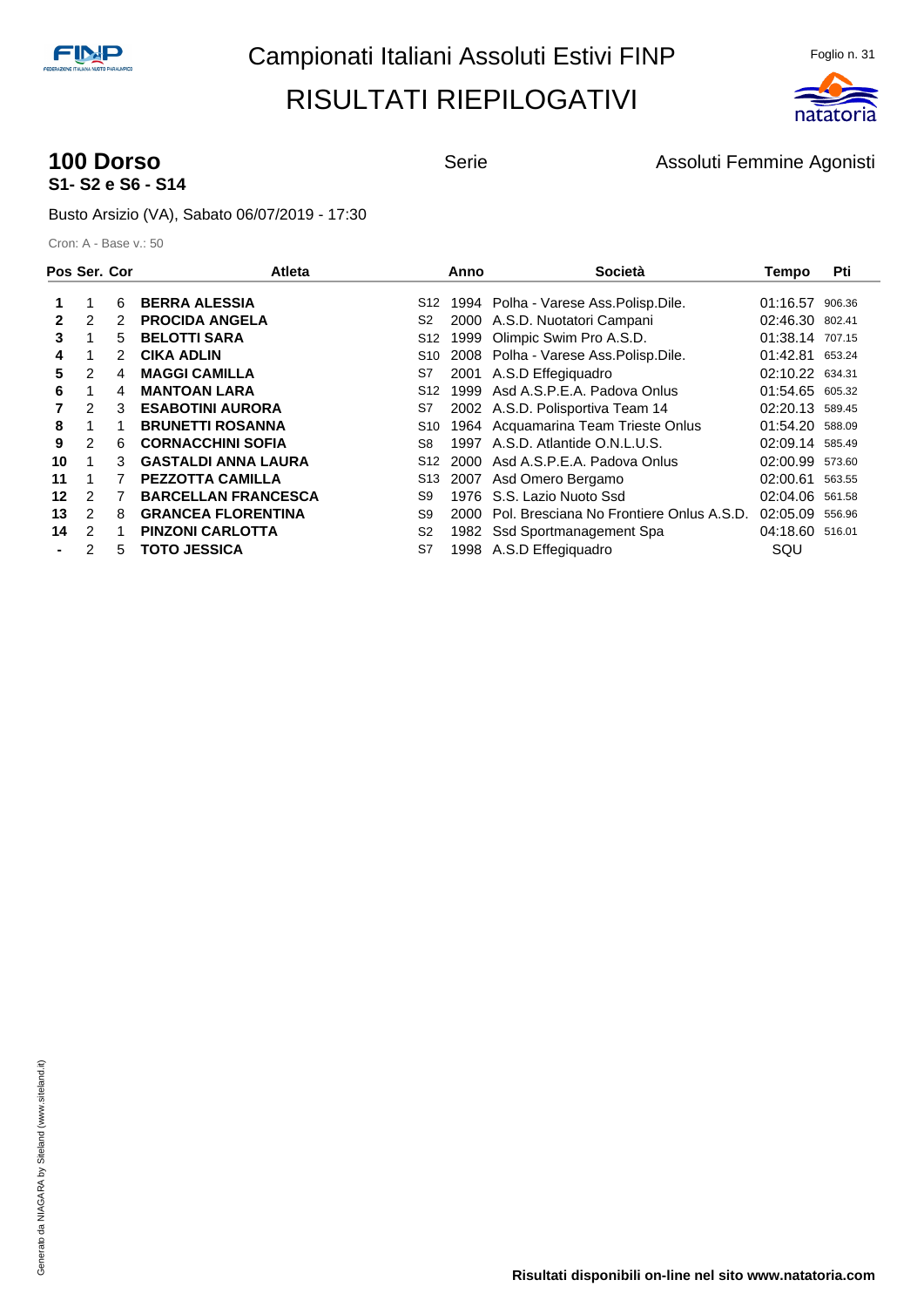

## **S1 - S5**

**50 Dorso Serie** Serie **Assoluti Maschi Agonisti** Agonisti

Busto Arsizio (VA), Sabato 06/07/2019 - 18:00

|                | Pos Ser. Cor   |   | <b>Atleta</b>                  |                | Anno | <b>Società</b>                                | <b>Tempo</b>          | Pti    |           |
|----------------|----------------|---|--------------------------------|----------------|------|-----------------------------------------------|-----------------------|--------|-----------|
| 1              | 4              | 3 | <b>BONI VINCENZO</b>           | S <sub>3</sub> |      | 1988 Caravaggio Sporting Village Ssd. a R.L.  | 00:48.33 913.72       |        |           |
| 2              | 1              | 4 | <b>MASSUSSI ANDREA</b>         | S <sub>5</sub> |      | 1994 Pol. Bresciana No Frontiere Onlus A.S.D. | 00:45.40              | 808.37 |           |
| 3              | 5              | 3 | <b>SCARDINO AGOSTINO</b>       | S <sub>1</sub> |      | 1980 A.S.D. Atlantide O.N.L.U.S.              | 01:25.83 744.38       |        |           |
| 4              | 2              | 5 | <b>SAPIO MASSIMO</b>           | S <sub>4</sub> |      | 1984 S.S. Lazio Nuoto Ssd                     | 01:04.81 672.27       |        |           |
| 5              | 4              | 4 | <b>MARIGLIANO EMANUELE</b>     | S <sub>3</sub> |      | 1995 A.S.D. Nuotatori Campani                 | 01:05.73 671.84       |        |           |
| 6              | 4              | 2 | <b>PIRONE VINCENZO</b>         | S <sub>3</sub> |      | 1988 A.S.D. Nuotatori Campani                 | 01:08.17 647.79       |        |           |
| 7              | 4              | 5 | <b>PACCHIAROTTI ALESSANDRO</b> | S <sub>3</sub> |      | 1990 A.S.D. Vitersport                        | 01:08.36 645.99       |        |           |
| 8              | 2              | 6 | <b>AZZARITO ANDREA</b>         | S <sub>4</sub> | 1999 | S.S.D. Nuotatori Genovesi                     | 01:07.46 645.86       |        |           |
| 9              | 1              | 5 | <b>ARIANO ENRICO</b>           | S <sub>5</sub> |      | 1968 Phb Pol. Bergamasca Onlus                | 00:56.88 645.22       |        |           |
| 10             | 4              | 7 | <b>CONTI ALESSANDRO</b>        | S <sub>3</sub> |      | 2002 Pol. Bresciana No Frontiere Onlus A.S.D. | 01:10.57 625.76 ITA-J |        |           |
| 11             | 2              | 3 | <b>SONZA ALEN</b>              | S <sub>4</sub> |      | 1980 Polha - Varese Ass. Polisp. Dile.        | 01:13.62 591.82       |        |           |
| 12             | $\overline{c}$ | 7 | <b>CATINO FRANCESCO</b>        | S <sub>4</sub> |      | 1975 Polisportiva Milanese 1979 A.S.D.        | 01:14.68 583.42       |        |           |
| 13             | 5              | 4 | <b>FRIGERIO SIMONE</b>         | S <sub>3</sub> | 1985 | Briantea84 A.S.D.                             | 01:16.63 576.28       |        |           |
| 14             | 4              | 1 | <b>SARCINA GIACOMO</b>         | S <sub>3</sub> | 1992 | Ssd Sportmanagement Spa                       | 01:16.65 576.13       |        |           |
| 15             | 1              | 3 | <b>SBRICCOLI CARLO</b>         | S <sub>5</sub> | 1991 | A.S.D. Pol. Disabili Fabriano Mirasole        | 01:05.65 559.03       |        |           |
| 16             | 2              | 1 | <b>SCALISE GABRIELE</b>        | S <sub>4</sub> | 1981 | Asd A.S.P.E.A. Padova Onlus                   | 01:20.05 544.28       |        |           |
| 17             | 5              | 2 | <b>LANZANI EMANUELE</b>        | S <sub>2</sub> | 1991 | Briantea84 A.S.D.                             | 01:34.98 521.48       |        |           |
| 18             | 5              | 5 | <b>GASPARINI YURI GIUSEPPE</b> | S <sub>3</sub> | 1977 | A.S.D. Atlantide O.N.L.U.S.                   | 01:28.24 500.45       |        |           |
| 19             | 1              | 1 | <b>LOMBARDINI SERGIO</b>       | S <sub>5</sub> |      | 1977 Phb Pol. Bergamasca Onlus                | 01:17.76 471.97       |        |           |
| 20             | 1              | 2 | <b>ANDRIESH DAVYD</b>          | S <sub>5</sub> |      | 2002 Asd Brianza Silvia Tremolada             | 01:18.60 466.92       |        |           |
| 21             | 5              | 1 | <b>PERENCIN LUCA</b>           | S <sub>1</sub> |      | 1998 A.S.D. Fai Sport                         | 02:22.18              | 449.36 |           |
| 22             | 1              | 7 | <b>BALDI DIEGO</b>             | S <sub>5</sub> |      | 1986 A.S.D. Pol. Disabili Fabriano Mirasole   | 01:22.52 444.74       |        |           |
| 23             | 1              | 8 | <b>SCARAMUZZI GIOVANNI</b>     | S <sub>5</sub> |      | 1975 A.C.S.D. Pentotary                       | 01:28.65 413.99       |        | <b>WC</b> |
| 24             | 2              | 4 | <b>MORELLI EFREM</b>           | S4             | 1979 | Asd Sea Sub Modena                            | 00:49.86              | FG     |           |
| 25             | 2              | 2 | <b>LORENZO GABRIELE</b>        | S <sub>4</sub> |      | 2006 Polha - Varese Ass. Polisp. Dile.        | 01:05.14              | FG     |           |
| 26             | 4              | 6 | <b>DURBACA ALEXANDRU</b>       | S <sub>3</sub> |      | 1988 A.S.D Effegiquadro                       | 01:06.71              | FG     |           |
| $\blacksquare$ | 1              | 6 | <b>MARONGIU ALESSANDRO</b>     | S <sub>5</sub> |      | 1985 A.S.D. Ticino Cuggiono                   | ASS                   |        |           |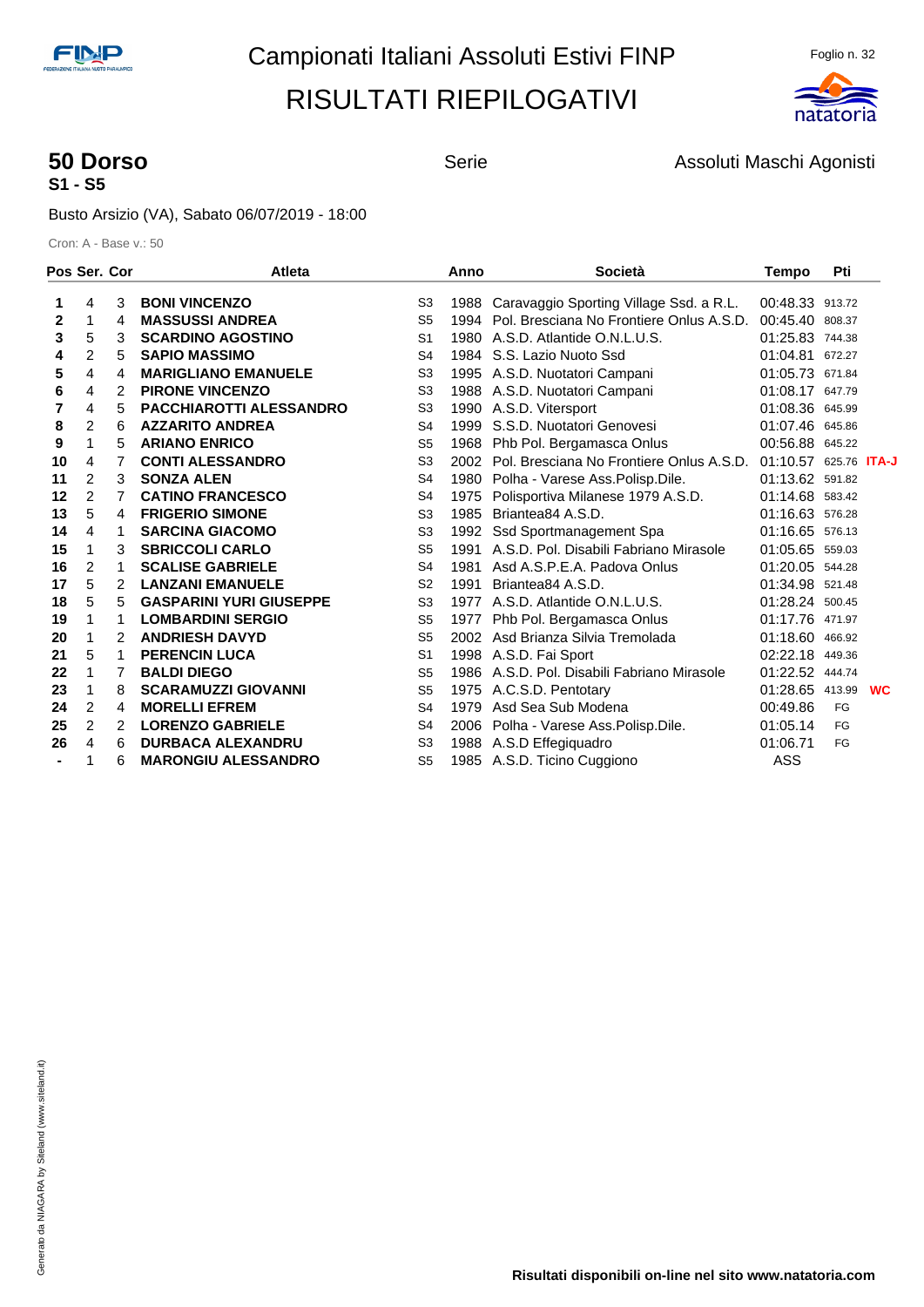

# **S1 - S5**

**50 Dorso** Serie **Assoluti Femmine Agonisti** Serie Assoluti Femmine Agonisti

Busto Arsizio (VA), Sabato 06/07/2019 - 18:15

| Pos Ser. Cor |                |   | <b>Atleta</b>               |                | Anno | Società                                     | Tempo                      | Pti    |           |
|--------------|----------------|---|-----------------------------|----------------|------|---------------------------------------------|----------------------------|--------|-----------|
|              |                | 4 | <b>BOGGIONI MONICA</b>      | S5             |      | 1998 A.I.C.S. Pavia Nuoto A.S.D.            | 00:46.68 869.97            |        |           |
| $\mathbf{2}$ | 2              | 3 | <b>TRIMI ARJOLA</b>         | S4             |      | 1987 Polha - Varese Ass. Polisp. Dile.      | 01:00.24 826.36            |        |           |
| 3            | 3              | 2 | <b>PROCIDA ANGELA</b>       | S <sub>2</sub> |      | 2000 A.S.D. Nuotatori Campani               | 01:17.82 814.32 <b>ITA</b> |        |           |
| 4            |                | 5 | <b>GHIRETTI GIULIA</b>      | S <sub>5</sub> | 1994 | Ego Nuoto A.S.D.                            | 00:49.93 813.34            |        |           |
| 5            |                | 3 | <b>AGOSTINI IRENE</b>       | S <sub>5</sub> | 2001 | Asd A.S.P.E.A. Padova Onlus                 | 00:56.87 714.08            |        |           |
| 6            | 2              | 2 | <b>DAL PAOS ELEONORA</b>    | S4             |      | 1993 A.S.D. Fai Sport                       | 01:10.87 702.41            |        |           |
|              | $\overline{2}$ | 4 | <b>ZANCOPE CHIARA</b>       | S4             |      | 1973 Asd A.S.P.E.A. Padova Onlus            | 01:11.93 692.06            |        |           |
| 8            |                | 6 | <b>SANTONOCITO LISA</b>     | S5             |      | 1982 Asd Brianza Silvia Tremolada           | 01:10.19 578.57            |        |           |
| 9            | 3              |   | <b>AMODEO GIORGIA</b>       | S <sub>2</sub> |      | 2001 Pol. Dil. Integrabili                  | 01:52.27 564.44            |        |           |
| 10           |                | 2 | <b>BONVECCHI MARIA</b>      | S5             |      | 1985 S.S.D. Team Marche Cis S.R.L.          | 01:12.33 561.45            |        |           |
| 11           |                |   | <b>SIMION EMMA</b>          | S5             | 1997 | Asd A.S.P.E.A. Padova Onlus                 | 01:15.66 536.74 WC         |        |           |
| 12           | 2              | 5 | <b>STROPPA FEDERICA</b>     | S4             |      | 1977 A.S.D. Pol. Disabili Fabriano Mirasole | 01:33.53 532.24            |        |           |
| 13           | 2              | 6 | <b>CORTE ALESSIA</b>        | S4             |      | 1985 Sport Life Onlus A.S.D.                | 01:38.34 506.20            |        |           |
| 14           | 2              |   | <b>BIFFI FRANCESCA</b>      | S4             | 1997 | Phb Pol. Bergamasca Onlus                   | 01:39.65                   | 499.55 |           |
| 15           | 2              |   | <b>SCARAMUZZI NUNZIAPIA</b> | S4             |      | 1986 A.C.S.D. Pentotary                     | 01:43.39                   | 481.48 | <b>WC</b> |
| 16           | 3              | 4 | <b>BELLETTI DANIELA</b>     | S <sub>3</sub> |      | 1984 Sport Life Onlus A.S.D.                | 01:51.09                   | 458.28 |           |
| 17           | 3              | 3 | <b>ZANMARCHI VALENTINA</b>  | S <sub>3</sub> |      | 1976 A.S.D. Fai Sport                       | 01:51.55 456.39            |        |           |
|              | 3              | 5 | <b>FRANDOLI JASMIN</b>      | S3             |      | 1985 Adus Triestina Nuoto                   | ASS                        |        |           |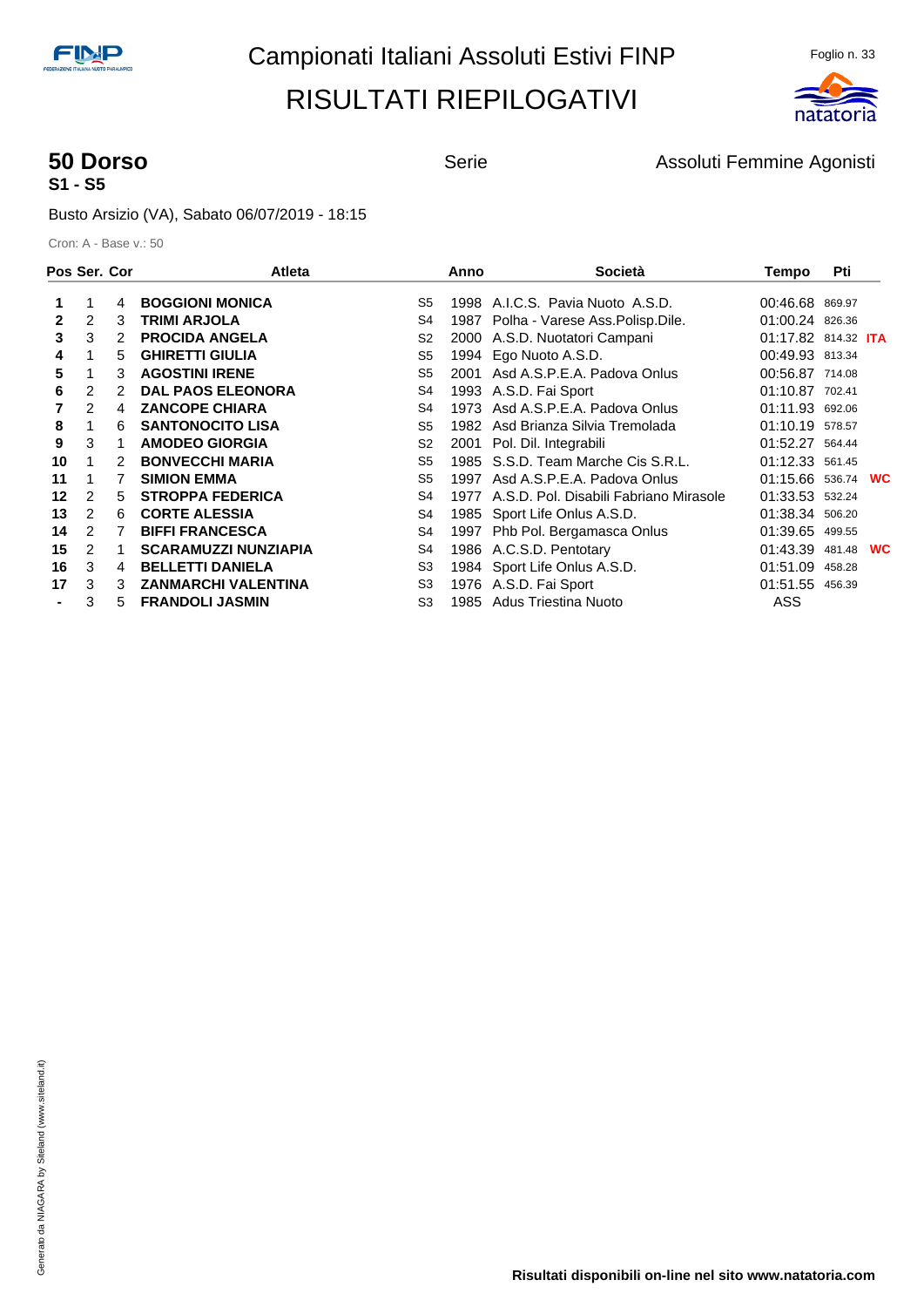

#### **400 Stile Libero Serie** Serie **Assoluti Maschi Agonisti** Agonisti **S6 - S13**

Busto Arsizio (VA), Sabato 06/07/2019 - 18:30

| Pos Ser. Cor |                |               | <b>Atleta</b>                 |                 | Anno | <b>Società</b>                         | Tempo           | Pti    |           |
|--------------|----------------|---------------|-------------------------------|-----------------|------|----------------------------------------|-----------------|--------|-----------|
|              |                | 4             | <b>MORLACCHI FEDERICO</b>     | S9              |      | 1993 Polha - Varese Ass. Polisp. Dile. | 04:23.61        | 969.84 |           |
| $\mathbf{2}$ |                | 5             | <b>RAIMONDI STEFANO</b>       | S <sub>10</sub> |      | 1998 Asd Verona Swimming Team          | 04:14.55 949.09 |        |           |
| 3            | $\overline{2}$ | 6             | <b>CIAMPRICOTTI GIOELE</b>    | S8              | 1998 | Asd Circolo Canottieri Aniene          | 04:58.49 896.24 |        |           |
| 4            | 2              | 5             | <b>MISURI DAVIDE</b>          | S7              |      | 1998 Asd Verona Swimming Team          | 05:49.42 812.98 |        |           |
| 5            |                | 6             | <b>PASQUINI ROBERTO</b>       | S <sub>10</sub> |      | 1968 S.S. Lazio Nuoto Ssd              | 05:03.33 796.46 |        |           |
| 6            |                | 3             | <b>RECALCATI MARCO</b>        | S9              |      | 1994 Phb Pol. Bergamasca Onlus         | 05:22.62 792.45 |        |           |
|              | 2              | 3             | <b>BRUSCA MATTEO</b>          | S6              |      | 1993 Polha - Varese Ass. Polisp. Dile. | 06:54.28 718.81 |        |           |
| 8            | $\overline{2}$ | 4             | <b>ROTA MATTEO</b>            | S7              |      | 1994 Phb Pol. Bergamasca Onlus         | 06:37.63 714.41 |        |           |
| 9            | $\mathcal{P}$  |               | <b>TOLASI ANTONIO</b>         | S8              |      | 1962 A.I.C.S. Pavia Nuoto A.S.D.       | 06:17.33 708.98 |        |           |
| 10           | 2              | 8             | <b>AMBROSINI DANILO</b>       | S8              |      | 1976 Polha - Varese Ass. Polisp. Dile. | 06:34.59        | 677.97 |           |
| 11           | 1              | 2             | <b>SICURANI SILVIO</b>        | S9              |      | 1978 A.I.C.S. Pavia Nuoto A.S.D.       | 06:28.29        | 658.43 |           |
| 12           | $\mathcal{P}$  | $\mathcal{P}$ | <b>RECCHIA MARIANO</b>        | S6              | 1986 | Impianti Sportivi Nf Ssd Arl           | 07:38.84 649.01 |        |           |
| 13           | 2              |               | <b>PREZIOSA MAURO</b>         | S <sub>6</sub>  |      | 1980 Polisport Dream Team Asd          | 09:51.34 503.59 |        | <b>WC</b> |
|              |                |               | <b>FRANZONI ANTONIO MARCO</b> | S10             |      | 1989 A.S.D. Nuotatori Campani          | ASS             |        |           |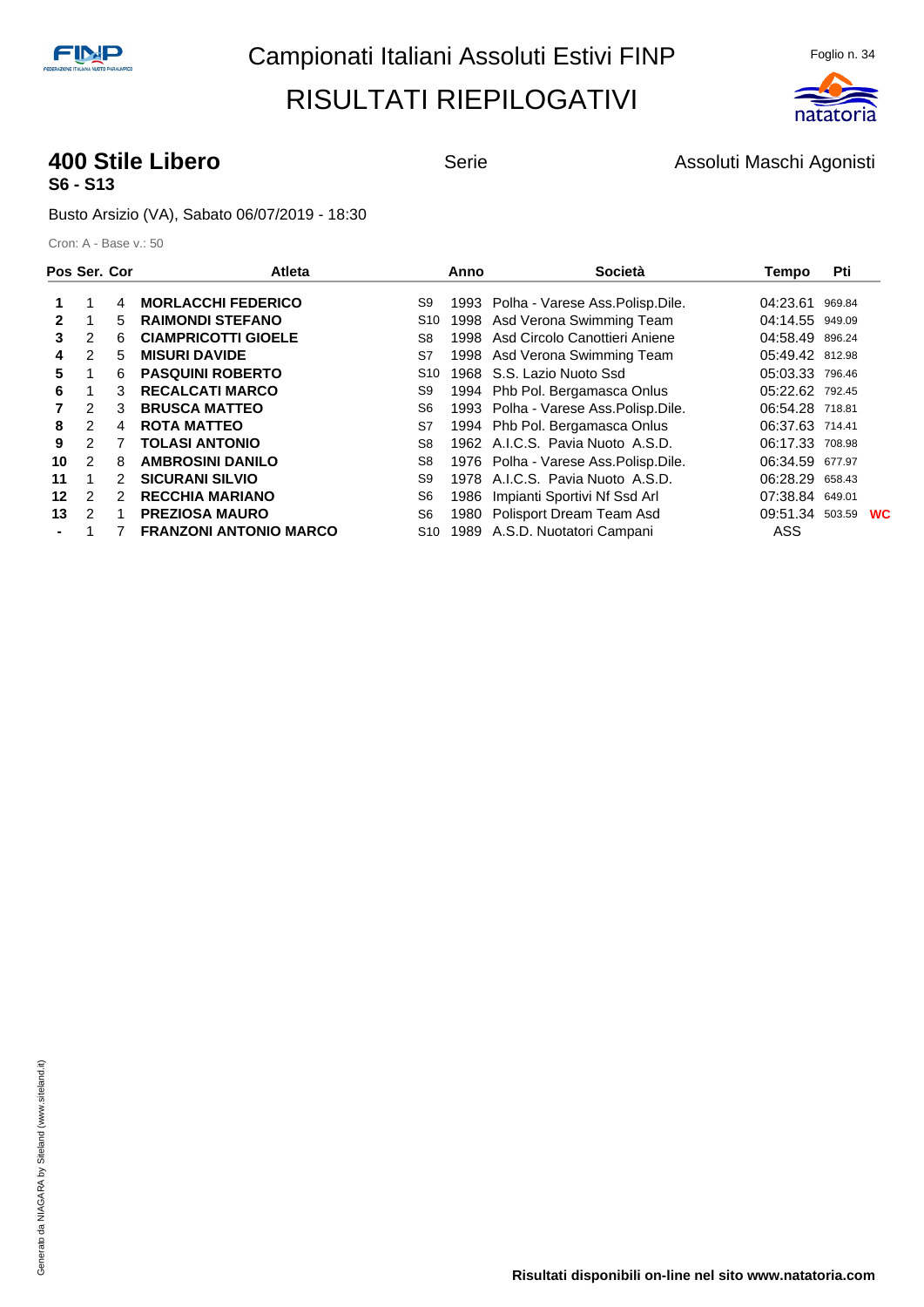

#### **400 Stile Libero Serie** Serie **Assoluti Femmine Agonisti 400 Stile Libero Serie Assoluti Femmine Agonisti S6 - S13**

Busto Arsizio (VA), Sabato 06/07/2019 - 19:00

| Pos Ser. Cor |               |               | <b>Atleta</b>                  |                 | Anno | Società                                                       | Tempo           | Pti    |
|--------------|---------------|---------------|--------------------------------|-----------------|------|---------------------------------------------------------------|-----------------|--------|
|              |               | 5.            | <b>GILLI CARLOTTA</b>          | S13             | 2001 | Rari Nantes Torino Ssd Arl                                    | 04:37.06 981.09 |        |
| 2            |               |               | <b>PALAZZO XENIA FRANCESCA</b> | S8              |      | 1998 Asd Verona Swimming Team                                 | 05:03.74 958.09 |        |
| 3            |               | 6.            | <b>SORINI MARGHERITA</b>       | S10             |      | 2004 Adus Triestina Nuoto                                     | 05:00.53 907.53 |        |
| 4            |               | 4             | <b>RABBOLINI MARTINA</b>       | S <sub>11</sub> |      | 1998 G.S. Dil. Non Vedenti Milano - Onlus                     | 05:59.14 878.82 |        |
| 5.           | $\mathcal{P}$ | 5             | <b>BIANCO VITTORIA</b>         | S9              |      | 1995 Impianti Sportivi Nf Ssd Arl                             | 05:14.78 867.91 |        |
| 6            | 2             | 6.            | <b>SECCI FRANCESCA</b>         | S9              |      | 1990 Sa.Spo. Cagliari Onlus                                   | 05:29.66 828.73 |        |
|              | $\mathcal{P}$ | 4             | <b>AERE KATIA</b>              | S7              |      | 1971 Asd Trivium                                              | 06:39.12 773.23 |        |
| 8            | $\mathcal{P}$ | $\mathcal{P}$ | <b>MESCHINI CATERINA</b>       | S6              |      | 2002 S.S. Lazio Nuoto Ssd                                     | 07:14.52 739.00 |        |
| 9            | $\mathcal{P}$ |               | <b>SOLA YLENIA</b>             | S6              |      | 1995 Pol. Bresciana No Frontiere Onlus A.S.D.                 | 07:20.51        | 728.95 |
| 10           | $\mathcal{P}$ | 3             | <b>TOTO JESSICA</b>            | S7              |      | 1998 A.S.D Effegiguadro                                       | 07:31.03 684.23 |        |
| 11           | 1             | 3             | <b>ALBICINI CRISTINA</b>       | S <sub>12</sub> |      | 1969 Pol. Bresciana No Frontiere Onlus A.S.D. 07:31.93 627.82 |                 |        |
|              | 2             |               | <b>GRANATA SARA</b>            | S9              |      | 1995 Polisport Dream Team Asd                                 | SQU             |        |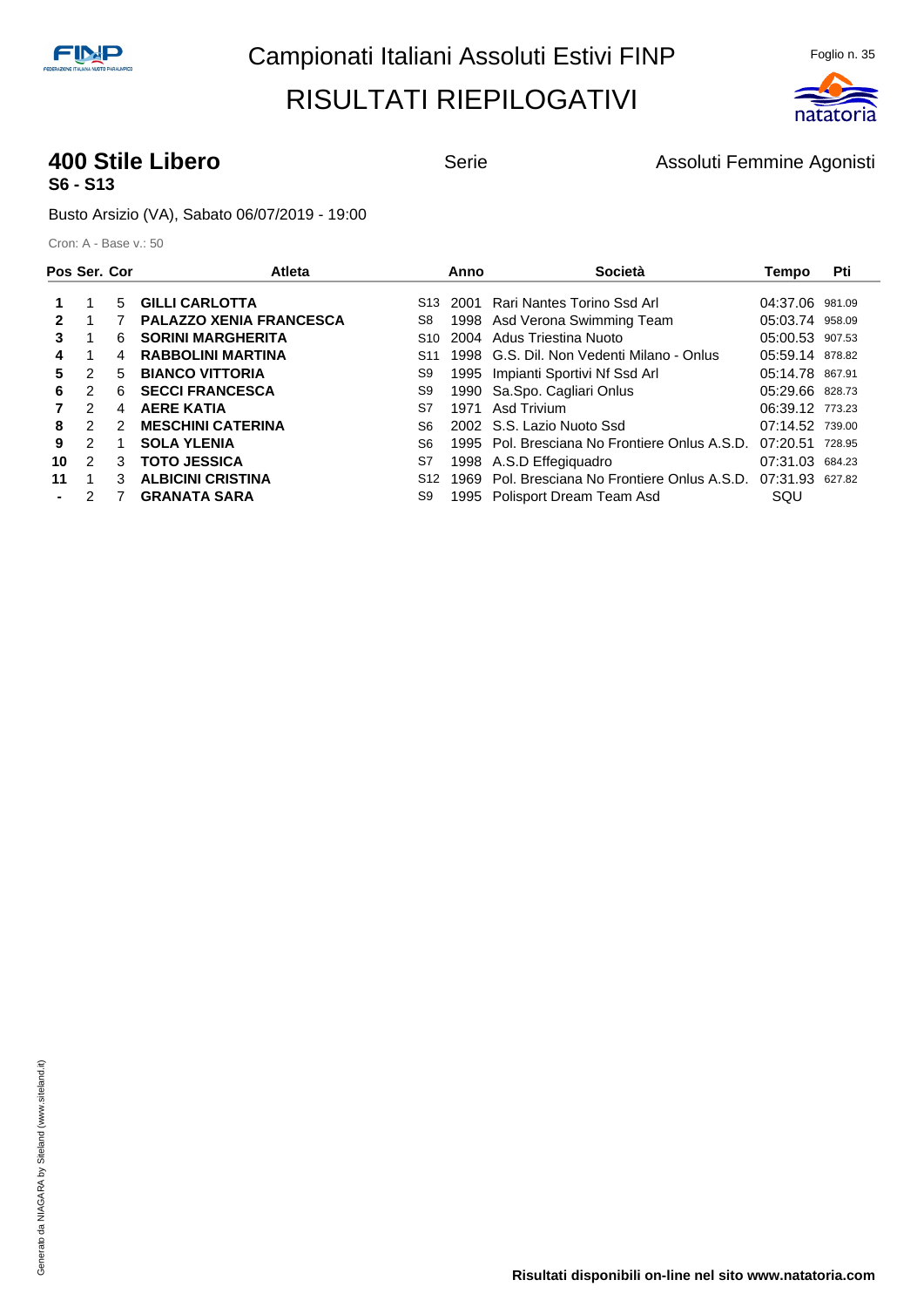

#### **200 Stile Libero Contract Serie** Serie **Assoluti Maschi Agonisti S2 - S5 e S14**

Busto Arsizio (VA), Sabato 06/07/2019 - 19:15

| Pos Ser. Cor |   | Atleta                      |                | Anno | Società                                      | Tempo            | Pti |
|--------------|---|-----------------------------|----------------|------|----------------------------------------------|------------------|-----|
|              | 4 | <b>BOCCIARDO FRANCESCO</b>  | S5             |      | 1994 S.S.D. Nuotatori Genovesi               | 02:26.68 1047.04 |     |
| 2            | 6 | <b>BONI VINCENZO</b>        | S3             |      | 1988 Caravaggio Sporting Village Ssd. a R.L. | 03:32.61 934.25  |     |
| 3            | 3 | <b>SCIACCALUGA GIOVANNI</b> | S5             |      | 1994 S.S.D. Nuotatori Genovesi               | 02:54.37 880.77  |     |
| 4            |   | <b>BEGGIATO LUIGI</b>       | S <sub>4</sub> |      | 1998 Asd A.S.P.E.A. Padova Onlus             | 03:30.53 854.08  |     |
| 5.           |   | 2 PERUZZO LORENZO           | S5             |      | 2000 S.S. Lazio Nuoto Ssd                    | 03:28.83 735.43  |     |
| 6            | 5 | <b>MELONI EMANUELE</b>      | S14            |      | 1999 Briantea84 A.S.D.                       | 02:42.28 717.46  |     |
|              |   | <b>ARIANO ENRICO</b>        | S5             |      | 1968 Phb Pol. Bergamasca Onlus               | 03:42.28 690.93  |     |
| 8            | 8 | <b>VIDAL MATTEO</b>         | S4             |      | 1984 Sport Life Onlus A.S.D.                 | 04:47.75 624.88  |     |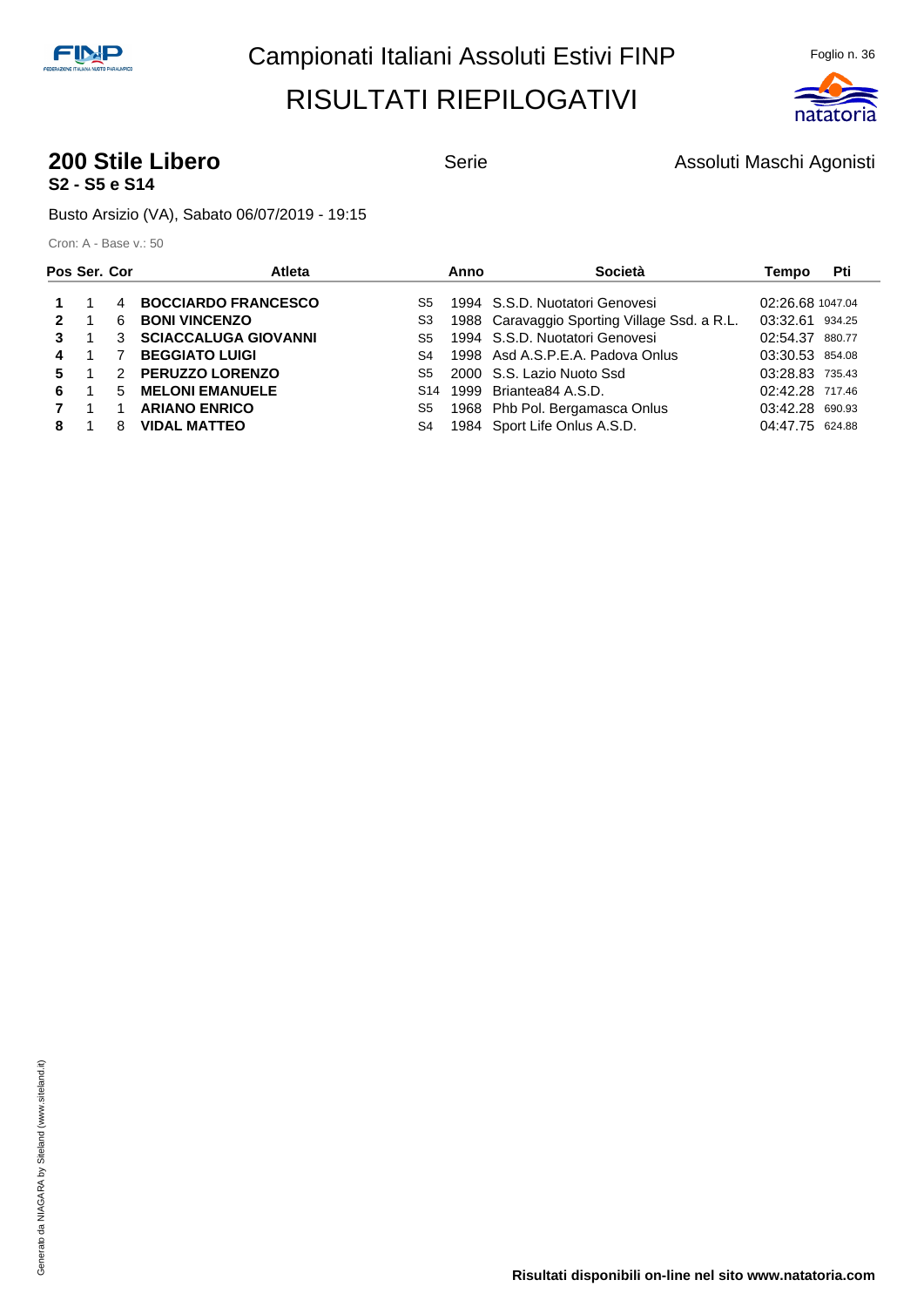

#### **200 Stile Libero Contract Serie** Serie **Assoluti Femmine Agonisti S2 - S5 e S14**

Busto Arsizio (VA), Sabato 06/07/2019 - 19:25

| Pos Ser. Cor | Atleta                   | Anno | Società                               | Tempo           | <b>Pti</b>                 |
|--------------|--------------------------|------|---------------------------------------|-----------------|----------------------------|
|              | 1 1 2 PROCIDA ANGELA     |      | S2 2000 A.S.D. Nuotatori Campani      |                 | 05:38.19 891.39 <b>ITA</b> |
|              | 2 1 4 PETTINELLA MARINA  |      | S14 1995 Asd Csi Trento Nuoto         | 02:39.05 793.15 |                            |
|              | 3 1 5 FRESTA DENISE      |      | S5 1996 Asd All Sporting              | 03:58.41 704.63 |                            |
|              | 4 1 3 KOSINSKA FRANCESCA |      | S4 1976 S.S.D. Team Marche Cis S.R.L. | 05:12.14 624.37 |                            |
|              | - 1 6 PADOVAN MICHELA    |      | S3 1999 A.S.D. Cus Torino             | ASS             |                            |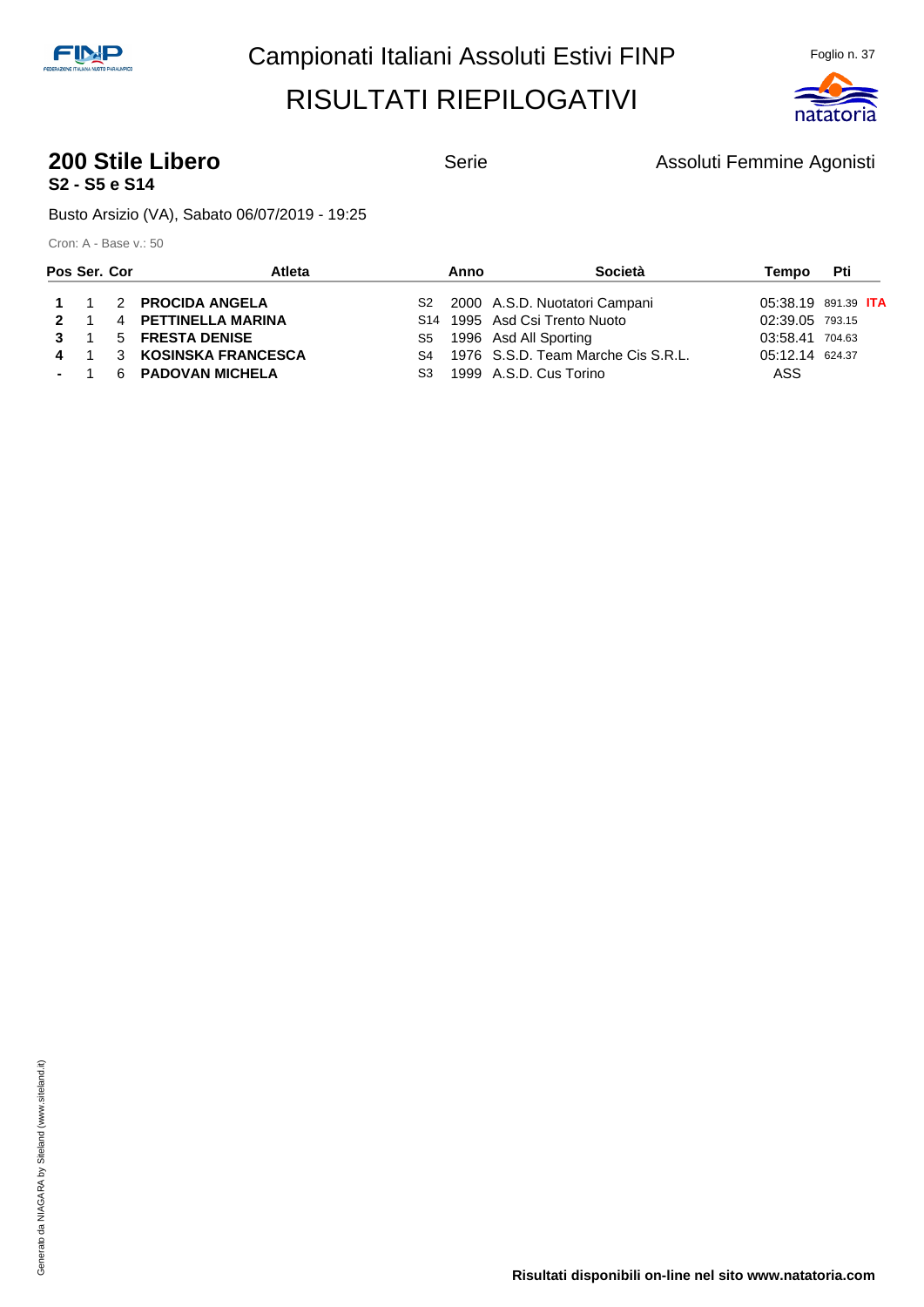

#### **100 Dorso 100 Dorso** Serie Assoluti Maschi Agonisti **finale open S1- S2 e S6 - S14**

Busto Arsizio (VA), Sabato 06/07/2019 - 19:30

| Pos Ser. Cor |   | <b>Atleta</b>                  |     | Anno | Società                                                          | Tempo           | Pti                        |
|--------------|---|--------------------------------|-----|------|------------------------------------------------------------------|-----------------|----------------------------|
|              |   | 5 RAIMONDI STEFANO             |     |      | S10 1998 Asd Verona Swimming Team                                | 01:01.00 957.38 |                            |
| $\mathbf{p}$ | 6 | <b>BICELLI FEDERICO</b>        |     |      | S7 1999 Pol. Bresciana No Frontiere Onlus A.S.D. 01:14.57 949.71 |                 |                            |
|              | 4 | <b>MENCIOTTI RICCARDO</b>      |     |      | S <sub>10</sub> 1994 Asd Circolo Canottieri Aniene               | 01:02.69 931.57 |                            |
|              |   | 3 PALAZZO MISHA                |     |      | S14 2002 Asd Verona Swimming Team                                | 01:09.46 874.03 |                            |
| 5.           |   | <b>GOUDA SAID HESSAN KARIM</b> |     |      | S11 2004 Asd Circolo Canottieri Aniene                           |                 | 01:23.95 805.36 <b>ITA</b> |
| 6.           |   | 2 RECALCATI MARCO              | S9  |      | 1994 Phb Pol. Bergamasca Onlus                                   | 01:22.28 767.02 |                            |
|              |   | <b>NICOLETTI FRANCESCO</b>     | S9  |      | 2006 Polha - Varese Ass. Polisp. Dile.                           | 01:24.66 745.45 |                            |
| 8            | 8 | <b>DOLFIN MARCO MARIA</b>      | S6. |      | 1981 Briantea84 A.S.D.                                           | 01:38.24 741.14 |                            |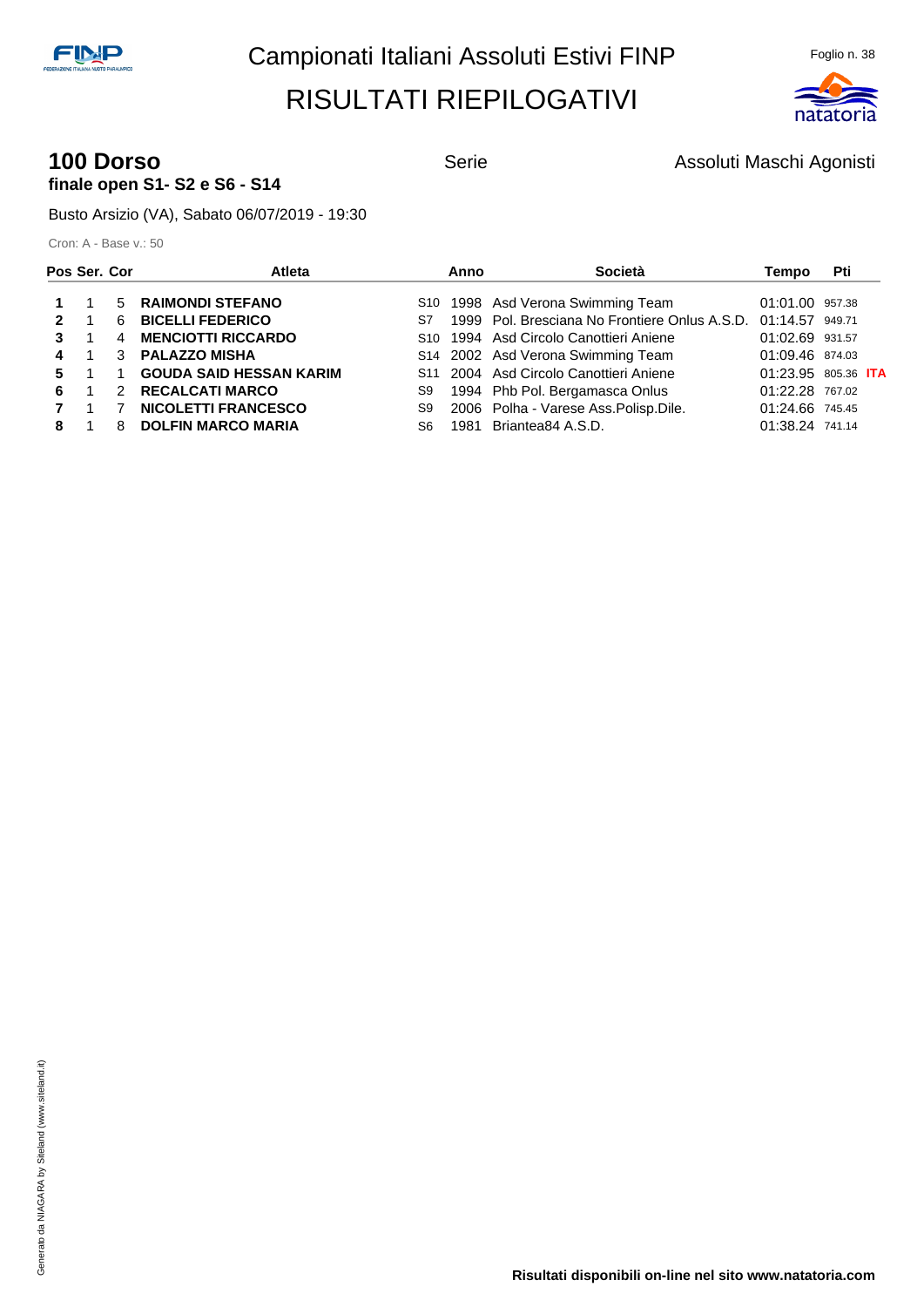

#### **100 Dorso** Serie **Assoluti Femmine Agonisti** Serie Assoluti Femmine Agonisti **finale open S1- S2 e S6 - S14**

Busto Arsizio (VA), Sabato 06/07/2019 - 19:34

| Pos Ser. Cor |               | <b>Atleta</b>            |     | Anno | Società                                    | Tempo           | Pti                        |
|--------------|---------------|--------------------------|-----|------|--------------------------------------------|-----------------|----------------------------|
|              |               | 4 BERRA ALESSIA          |     |      | S12 1994 Polha - Varese Ass. Polisp. Dile. | 01:16.34 909.09 |                            |
| $\mathbf{p}$ |               | 8 PROCIDA ANGELA         |     |      | S2 2000 A.S.D. Nuotatori Campani           |                 | 02:44.70 810.20 <b>ITA</b> |
|              |               | 5 BELOTTI SARA           |     |      | S12 1999 Olimpic Swim Pro A.S.D.           | 01:38.28 706.15 |                            |
| 4            |               | 3 CIKA ADLIN             |     |      | S10 2008 Polha - Varese Ass. Polisp. Dile. | 01:43.87 646.58 |                            |
| 5.           |               | <b>MAGGI CAMILLA</b>     |     |      | S7 2001 A.S.D Effegiquadro                 | 02:11.59 627.71 |                            |
| 6            | $\mathcal{P}$ | <b>MANTOAN LARA</b>      |     |      | S12 1999 Asd A.S.P.E.A. Padova Onlus       | 01:55.33 601.75 |                            |
|              | 6.            | <b>BRUNETTI ROSANNA</b>  |     |      | S10 1964 Acquamarina Team Trieste Onlus    | 01:53.78 590.26 |                            |
| 8            |               | <b>CORNACCHINI SOFIA</b> | S8. |      | 1997 A.S.D. Atlantide O.N.L.U.S.           | 02:11.96 572.98 |                            |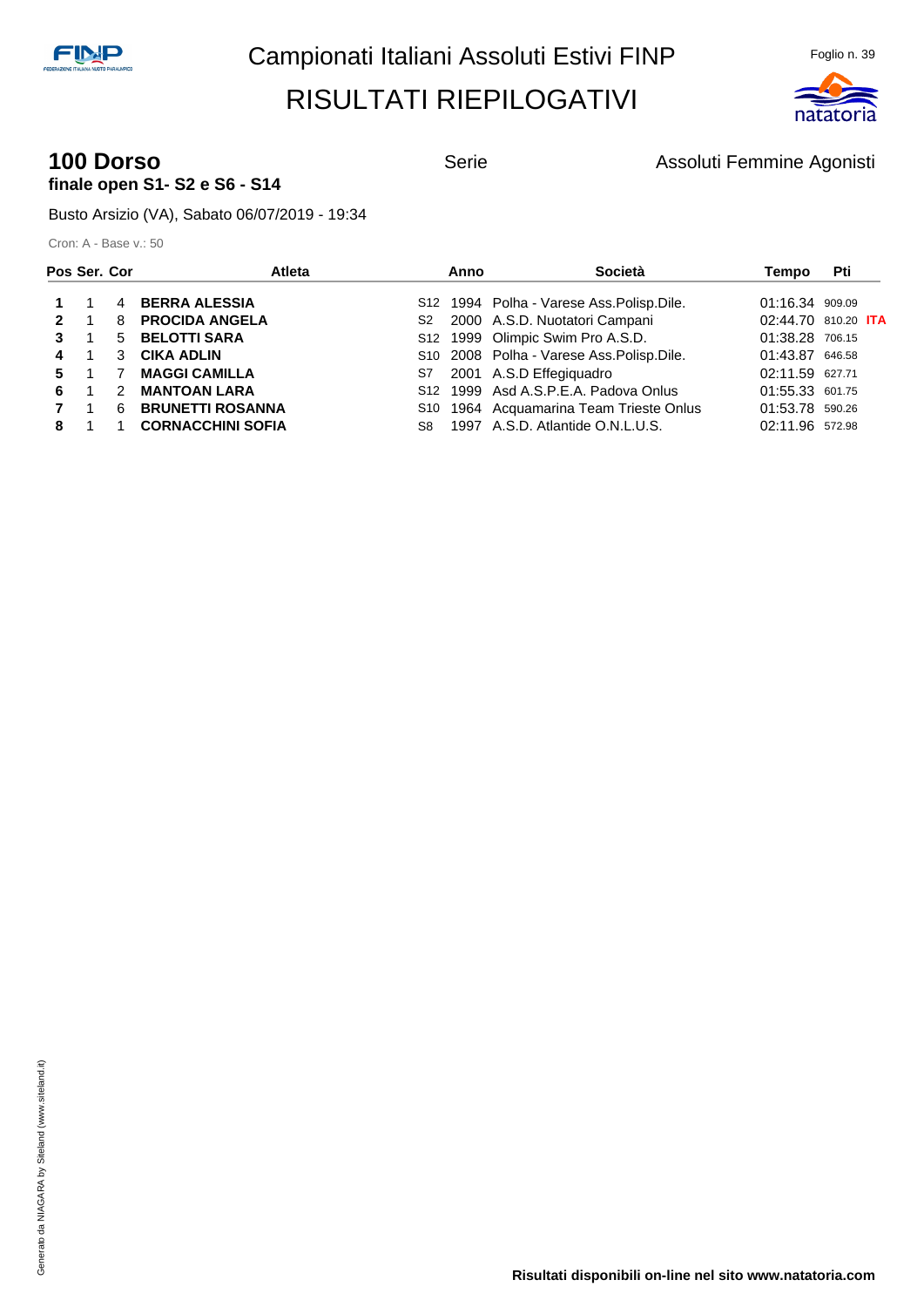

## **finale open S1- S5**

**50 Dorso Serie** Serie **Assoluti Maschi Agonisti** Agonisti

Busto Arsizio (VA), Sabato 06/07/2019 - 19:38

|   | Atleta                     |                                           | Anno | Società | Tempo                                                                                                                                                                                                                                               | Pti                                                              |
|---|----------------------------|-------------------------------------------|------|---------|-----------------------------------------------------------------------------------------------------------------------------------------------------------------------------------------------------------------------------------------------------|------------------------------------------------------------------|
|   |                            |                                           |      |         |                                                                                                                                                                                                                                                     |                                                                  |
| 4 | <b>MASSUSSI ANDREA</b>     | S5                                        |      |         | 00:45.55 805.71                                                                                                                                                                                                                                     |                                                                  |
| 8 | <b>SCARDINO AGOSTINO</b>   | S1                                        |      |         | 01:26.28 740.50                                                                                                                                                                                                                                     |                                                                  |
| 6 | <b>MARIGLIANO EMANUELE</b> | S3                                        |      |         | 01:05.31 676.16                                                                                                                                                                                                                                     |                                                                  |
|   | <b>PIRONE VINCENZO</b>     | S3                                        |      |         | 01:06.29 666.16                                                                                                                                                                                                                                     |                                                                  |
|   | <b>SAPIO MASSIMO</b>       | S4                                        |      |         | 01:05.44 665.80                                                                                                                                                                                                                                     |                                                                  |
|   | <b>ARIANO ENRICO</b>       | S5                                        |      |         | 00:55.73 658.53                                                                                                                                                                                                                                     |                                                                  |
|   | <b>AZZARITO ANDREA</b>     | S <sub>4</sub>                            |      |         | 01:12.93 597.42                                                                                                                                                                                                                                     |                                                                  |
|   | 5                          | Pos Ser. Cor<br><b>BONI VINCENZO</b><br>3 | S3   |         | 1988 Caravaggio Sporting Village Ssd. a R.L.<br>1980 A.S.D. Atlantide O.N.L.U.S.<br>1995 A.S.D. Nuotatori Campani<br>1988 A.S.D. Nuotatori Campani<br>1984 S.S. Lazio Nuoto Ssd<br>1968 Phb Pol. Bergamasca Onlus<br>1999 S.S.D. Nuotatori Genovesi | 00:48.71 906.59<br>1994 Pol. Bresciana No Frontiere Onlus A.S.D. |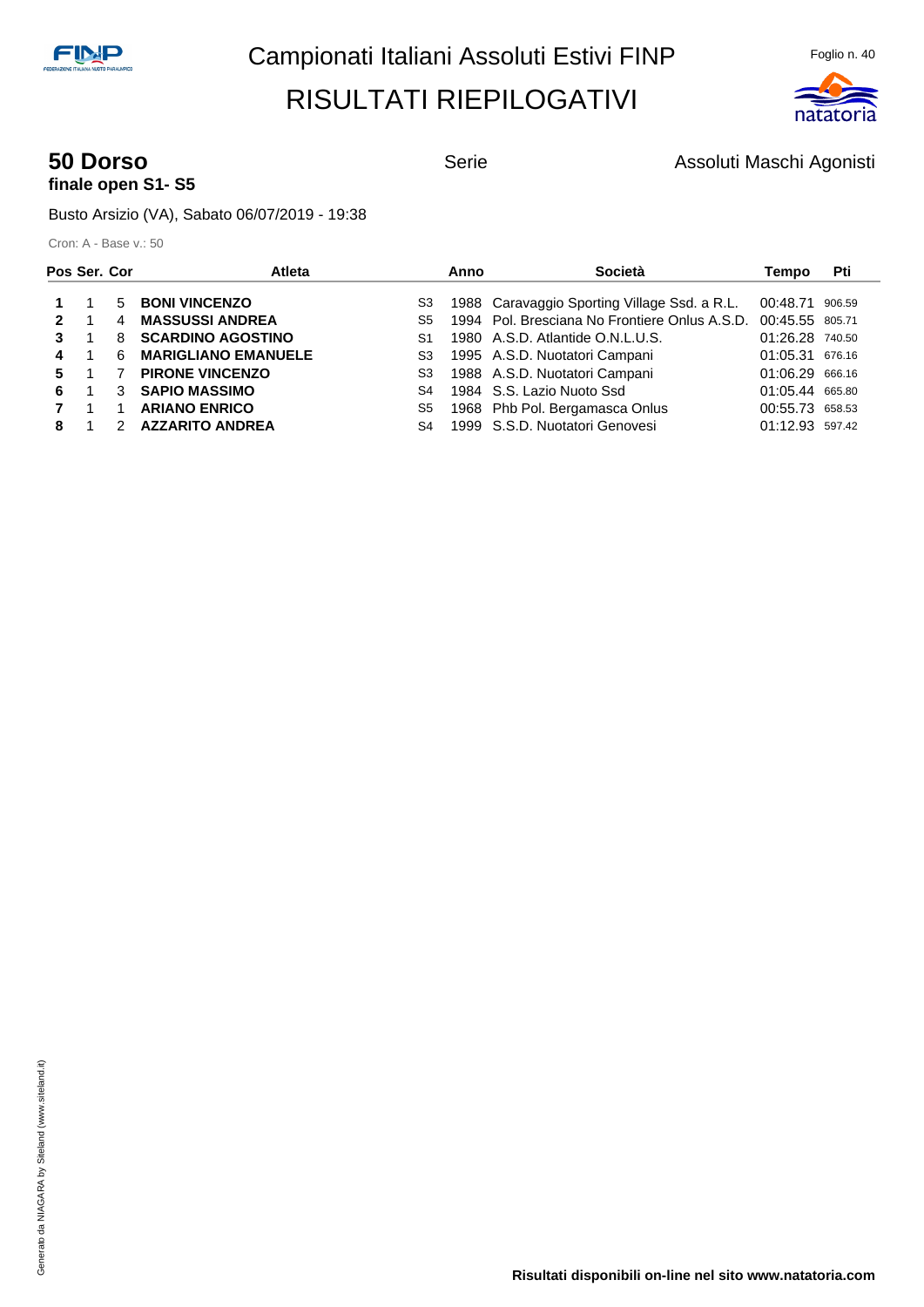

## **finale open S1- S5**

**50 Dorso Serie** Serie **Assoluti Femmine Agonisti** Serie **Assoluti Femmine Agonisti** 

Busto Arsizio (VA), Sabato 06/07/2019 - 19:42

| Pos Ser. Cor |                |   | <b>Atleta</b>            |                | Anno | Società                                | Tempo           | Pti    |
|--------------|----------------|---|--------------------------|----------------|------|----------------------------------------|-----------------|--------|
|              |                | 4 | <b>BOGGIONI MONICA</b>   | S5             |      | 1998 A.I.C.S. Pavia Nuoto A.S.D.       | 00:46.37 875.78 |        |
| 2            |                | 6 | <b>TRIMI ARJOLA</b>      | S4             |      | 1987 Polha - Varese Ass. Polisp. Dile. | 00:59.38 838.33 |        |
| 3            |                |   | 5 GHIRETTI GIULIA        | S5             |      | 1994 Ego Nuoto A.S.D.                  | 00:49.83 814.97 |        |
| 4            | $\overline{1}$ | 8 | <b>PROCIDA ANGELA</b>    | S <sub>2</sub> |      | 2000 A.S.D. Nuotatori Campani          | 01:18.44 807.88 |        |
| 5.           |                | 3 | <b>AGOSTINI IRENE</b>    | S5             |      | 2001 Asd A.S.P.E.A. Padova Onlus       | 00:56.82 714.71 |        |
| 6            |                |   | <b>DAL PAOS ELEONORA</b> | S4             |      | 1993 A.S.D. Fai Sport                  | 01:09.97 711.45 |        |
|              | $\overline{1}$ |   | <b>ZANCOPE CHIARA</b>    | S4             |      | 1973 Asd A.S.P.E.A. Padova Onlus       | 01:11.41        | 697.10 |
|              |                |   | 2 SANTONOCITO LISA       | S5.            |      | 1982 Asd Brianza Silvia Tremolada      | ASS             |        |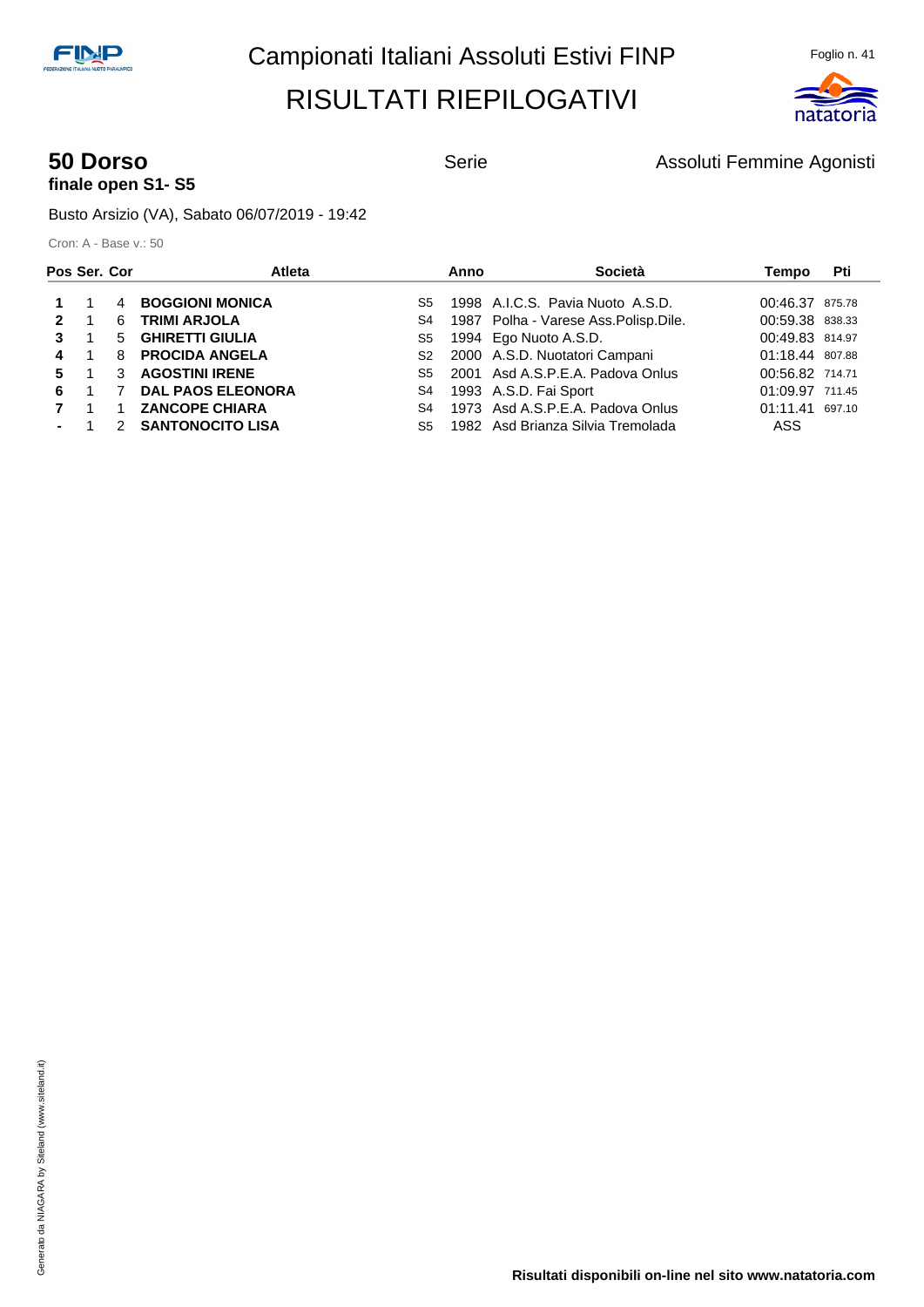

#### **400 Stile Libero Serie** Serie **Assoluti Maschi Agonisti** Agonisti **premiazione open S6 - S13**

Busto Arsizio (VA), Sabato 06/07/2019 - 19:45

| Pos Ser. Cor |                |               | Atleta                     |    | Anno | Società                                   | Tempo           | Pti |
|--------------|----------------|---------------|----------------------------|----|------|-------------------------------------------|-----------------|-----|
|              |                | 5             | <b>MORLACCHI FEDERICO</b>  | S9 |      | 1993 Polha - Varese Ass.Polisp.Dile.      | 04:23.61 969.84 |     |
| 2            | $\blacksquare$ |               | 4 RAIMONDI STEFANO         |    |      | S10 1998 Asd Verona Swimming Team         | 04:14.55 949.09 |     |
| 3            |                | 3             | <b>CIAMPRICOTTI GIOELE</b> | S8 |      | 1998 Asd Circolo Canottieri Aniene        | 04:58.49 896.24 |     |
| 4            | $\mathbf{1}$   |               | <b>MISURI DAVIDE</b>       | S7 |      | 1998 Asd Verona Swimming Team             | 05:49.42 812.98 |     |
| 5.           | - 1            |               | 6 PASQUINI ROBERTO         |    |      | S <sub>10</sub> 1968 S.S. Lazio Nuoto Ssd | 05:03.33 796.46 |     |
| 6.           |                | $\mathcal{P}$ | <b>RECALCATI MARCO</b>     | S9 |      | 1994 Phb Pol. Bergamasca Onlus            | 05:22.62 792.45 |     |
|              | $\overline{1}$ | 8             | <b>BRUSCA MATTEO</b>       | S6 |      | 1993 Polha - Varese Ass. Polisp. Dile.    | 06:54.28 718.81 |     |
| 8            |                |               | <b>ROTA MATTEO</b>         | S7 |      | 1994 Phb Pol. Bergamasca Onlus            | 06:37.63 714.41 |     |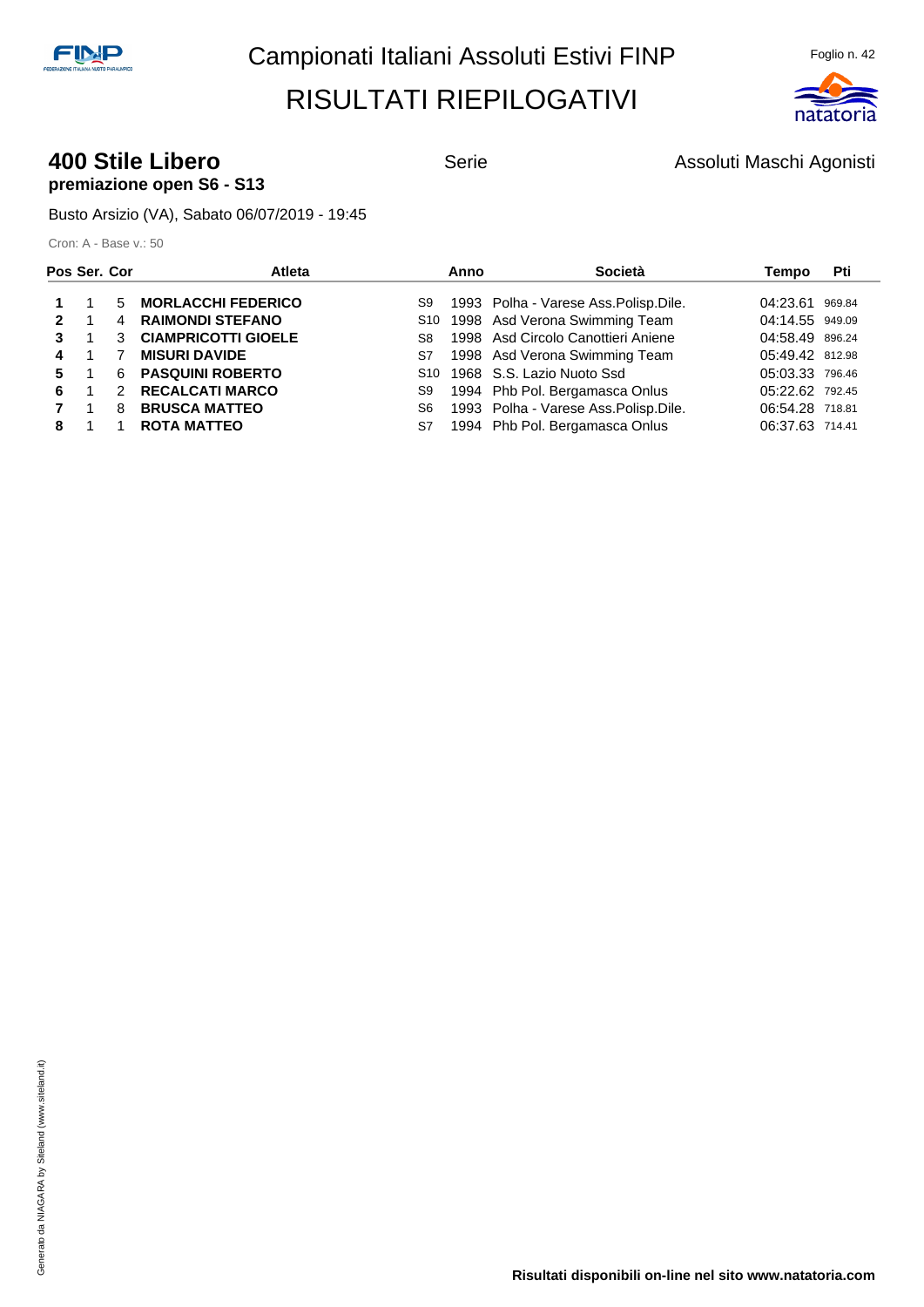

#### **400 Stile Libero Serie** Serie **Assoluti Femmine Agonisti 400 Stile Libero Serie Assoluti Femmine Agonisti premiazione open S6 - S13**

Busto Arsizio (VA), Sabato 06/07/2019 - 19:47

|              | Pos Ser. Cor |               | Atleta                    |     | Anno | Società                                       | Tempo           | Pti |
|--------------|--------------|---------------|---------------------------|-----|------|-----------------------------------------------|-----------------|-----|
|              |              |               | 4 GILLI CARLOTTA          |     |      | S13 2001 Rari Nantes Torino Ssd Arl           | 04:37.06 981.09 |     |
| $\mathbf{p}$ |              |               | 3 PALAZZO XENIA FRANCESCA | S8  |      | 1998 Asd Verona Swimming Team                 | 05:03.74 958.09 |     |
| 3            |              | 5             | <b>SORINI MARGHERITA</b>  |     |      | S10 2004 Adus Triestina Nuoto                 | 05:00.53 907.53 |     |
| 4            |              |               | <b>RABBOLINI MARTINA</b>  |     |      | S11 1998 G.S. Dil. Non Vedenti Milano - Onlus | 05:59.14 878.82 |     |
| 5.           |              | 6             | <b>BIANCO VITTORIA</b>    | S9  |      | 1995 Impianti Sportivi Nf Ssd Arl             | 05:14.78 867.91 |     |
| 6.           |              | $\mathcal{P}$ | <b>SECCI FRANCESCA</b>    | S9  |      | 1990 Sa.Spo. Cagliari Onlus                   | 05:29.66 828.73 |     |
|              | -1           |               | <b>AERE KATIA</b>         | S7  |      | 1971 Asd Trivium                              | 06:39.12 773.23 |     |
| 8            |              | 8             | <b>MESCHINI CATERINA</b>  | S6. |      | 2002 S.S. Lazio Nuoto Ssd                     | 07:14.52 739.00 |     |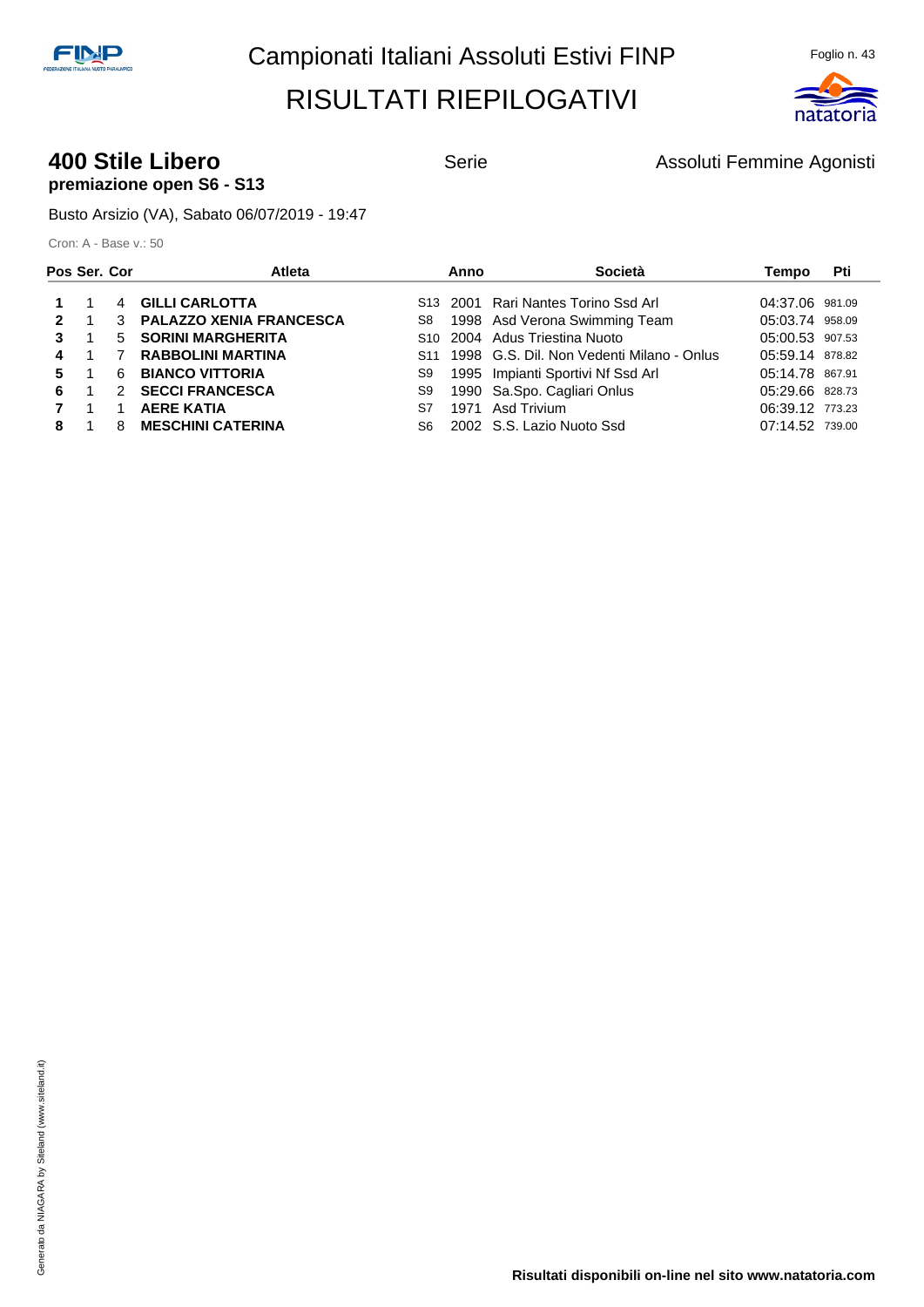

#### **200 Stile Libero Contract Serie** Serie **Assoluti Maschi Agonisti premiazione open S2 - S5 e S14**

Busto Arsizio (VA), Sabato 06/07/2019 - 19:49

| Pos Ser. Cor |    |    | Atleta                      |     | Anno | Società                                      | Tempo            | Pti |
|--------------|----|----|-----------------------------|-----|------|----------------------------------------------|------------------|-----|
|              |    | 4  | <b>BOCCIARDO FRANCESCO</b>  | S5  |      | 1994 S.S.D. Nuotatori Genovesi               | 02:26.68 1047.04 |     |
| $\mathbf{p}$ |    |    | <b>BONI VINCENZO</b>        | S3  |      | 1988 Caravaggio Sporting Village Ssd. a R.L. | 03:32.61 934.25  |     |
| 3            |    | 3  | <b>SCIACCALUGA GIOVANNI</b> | S5  |      | 1994 S.S.D. Nuotatori Genovesi               | 02:54.37 880.77  |     |
| 4            |    | 2  | <b>BEGGIATO LUIGI</b>       | S4  |      | 1998 Asd A.S.P.E.A. Padova Onlus             | 03:30.53 854.08  |     |
| 5.           |    | 6. | <b>PERUZZO LORENZO</b>      | S5  |      | 2000 S.S. Lazio Nuoto Ssd                    | 03:28.83 735.43  |     |
| 6.           |    | 5  | <b>MELONI EMANUELE</b>      | S14 |      | 1999 Briantea84 A.S.D.                       | 02:42.28 717.46  |     |
|              | -1 |    | <b>ARIANO ENRICO</b>        | S5  |      | 1968 Phb Pol. Bergamasca Onlus               | 03:42.28 690.93  |     |
| 8            |    | 8  | <b>VIDAL MATTEO</b>         | S4  |      | 1984 Sport Life Onlus A.S.D.                 | 04:47.75 624.88  |     |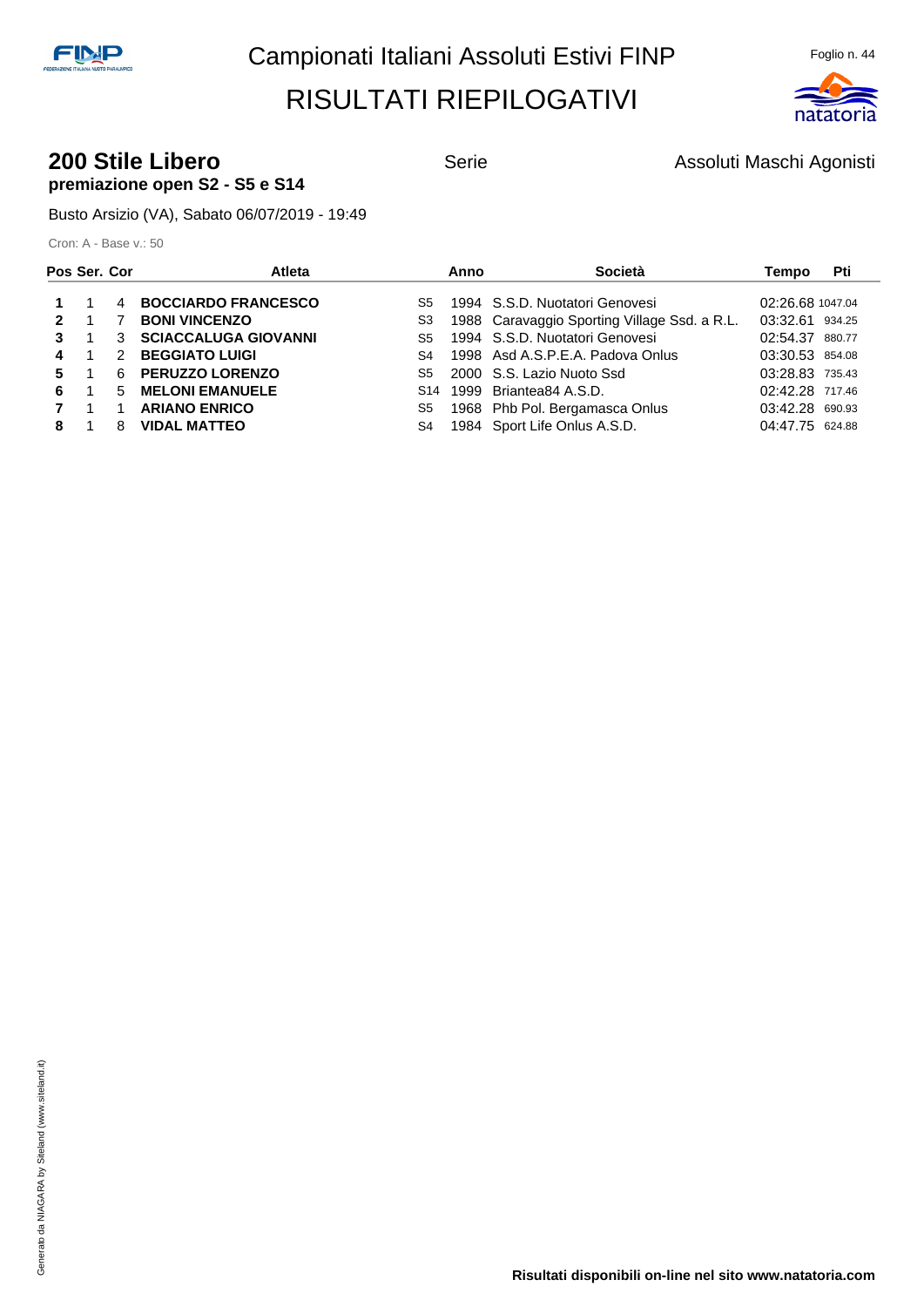

| 200 Stile Libero               |  |
|--------------------------------|--|
| premiazione open S2 - S5 e S14 |  |

**200 Stile Libero** Serie Assoluti Femmine Agonisti

Busto Arsizio (VA), Sabato 06/07/2019 - 19:51

| Pos Ser. Cor | Atleta | Anno | <b>Società</b> | Tempo | Pti |
|--------------|--------|------|----------------|-------|-----|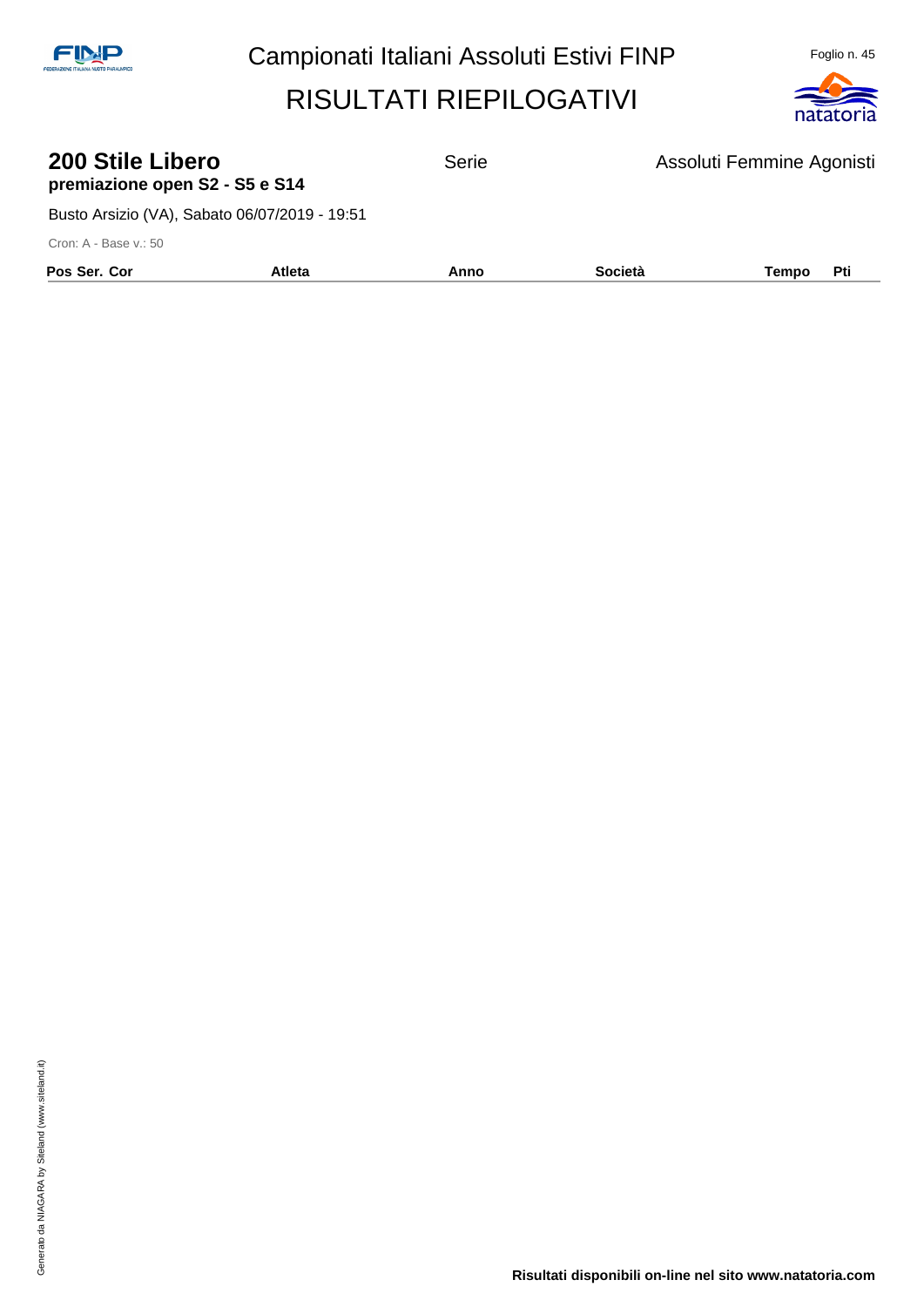#### **Mistaffetta 4x50 SL** Serie **Assoluti** Serie Assoluti **PT 20 MIXED**

#### Busto Arsizio (VA), Sabato 06/07/2019 - 19:55

|              | Pos Ser. Cor |   | <b>Atleta</b>                                                                                                     |                                                                      | Anno                         | <b>Società</b>              | <b>Tempo</b>                  | Pti |
|--------------|--------------|---|-------------------------------------------------------------------------------------------------------------------|----------------------------------------------------------------------|------------------------------|-----------------------------|-------------------------------|-----|
| 1            |              | 5 | <b>SAPIO MASSIMO</b><br><b>PAULON ALESSANDRO</b><br><b>VELLUCCI CHIARA</b><br><b>MESCHINI CATERINA</b>            | S4<br>S <sub>5</sub><br>S <sub>5</sub><br>S <sub>6</sub>             | 1984<br>1991<br>1997<br>2002 | S.S. Lazio Nuoto Ssd        | (00:57.77)<br>03:29.05 789.33 |     |
| $\mathbf{2}$ |              | 3 | <b>BEGGIATO LUIGI</b><br><b>SCALISE GABRIELE</b><br><b>SIMION EMMA</b><br><b>AGOSTINI IRENE</b>                   | S4<br>S4<br>S <sub>5</sub><br>S <sub>5</sub>                         | 1998<br>1981<br>1997<br>2001 | Asd A.S.P.E.A. Padova Onlus | (00:46.24)<br>04:06.72 668.81 |     |
| 3            |              | 4 | <b>SCARDINO AGOSTINO</b><br><b>CANANI SARA</b><br><b>PASQUINI EMILIANO</b><br><b>CORNACCHINI SOFIA</b>            | S <sub>1</sub><br>S <sub>5</sub><br>S <sub>4</sub><br>S <sub>8</sub> | 1980<br>1978<br>1987<br>1997 | A.S.D. Atlantide O.N.L.U.S. | (01:25.71)<br>04:56.17 557.15 |     |
|              |              | 6 | <b>BIFFI FRANCESCA</b><br><b>ARIANO ENRICO</b><br><b>MELOCCHI GARCIA CHIARA MARIA</b><br><b>LOMBARDINI SERGIO</b> | S4<br>S <sub>5</sub><br>S <sub>6</sub><br>S <sub>5</sub>             | 1997<br>1968<br>2003<br>1977 | Phb Pol. Bergamasca Onlus   | SQU                           |     |

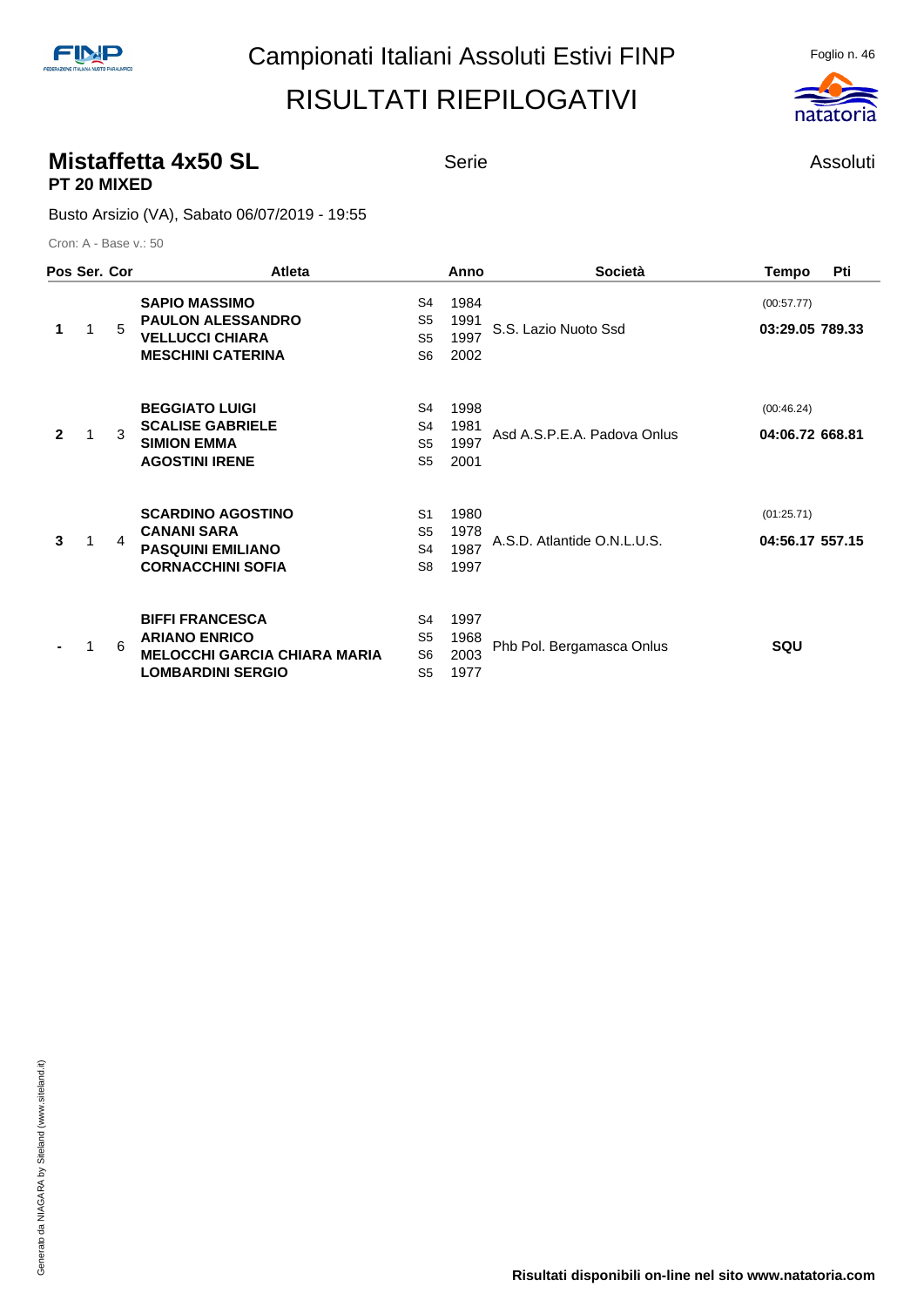

# **S4 - SB14**

**100 Rana 100 Rana** Serie Serie Assoluti Maschi Agonisti

Busto Arsizio (VA), Domenica 07/07/2019 - 09:30

|              | Pos Ser. Cor   |   | <b>Atleta</b>                   | Anno            | <b>Società</b>                                    | <b>Tempo</b>                 | Pti    |  |
|--------------|----------------|---|---------------------------------|-----------------|---------------------------------------------------|------------------------------|--------|--|
|              | 4              | 4 | <b>DOLFIN MARCO MARIA</b>       | SB5 1981        | Briantea84 A.S.D.                                 | 01:42.92 896.91              |        |  |
| $\mathbf{2}$ | 1              | 3 | <b>PALAZZO MISHA</b>            |                 | SB14 2002 Asd Verona Swimming Team                | 01:15.11                     | 891.76 |  |
| 3            | 1              | 4 | <b>BASSANI FEDERICO</b>         |                 | SB11 1996 Asd Circolo Canottieri Aniene           | 01:24.99 844.92              |        |  |
| 4            | 4              | 5 | <b>MASSUSSI ANDREA</b>          |                 | SB5 1994 Pol. Bresciana No Frontiere Onlus A.S.D. | 01:53.25 815.10              |        |  |
| 5            | 5              | 4 | <b>PAULON ALESSANDRO</b>        | SB4 1991        | S.S. Lazio Nuoto Ssd                              | 02:01.34 777.16              |        |  |
| 6            | 2              | 5 | <b>TALLONE MATTEO</b>           |                 | SB9 1998 A.S.D. Cus Torino                        | 01:25.30 761.08              |        |  |
|              | 2              | 6 | <b>NICOLETTI FRANCESCO</b>      | SB <sub>9</sub> | 2006 Polha - Varese Ass. Polisp. Dile.            | 01:25.45 759.74              |        |  |
| 8            | 3              | 4 | <b>RESTA MASSIMO</b>            |                 | SB7 2004 S.S.D. Dlf Sport Bologna a R.L.          | 01:40.97 756.26              |        |  |
| 9            | 1              | 5 | <b>MELONI EMANUELE</b>          | SB141999        | Briantea84 A.S.D.                                 | 01:29.45 748.80              |        |  |
| 10           | $\overline{2}$ | 4 | <b>CARDANI RICCARDO</b>         |                 | SB8 1992 Polha - Varese Ass. Polisp. Dile.        | 01:33.21 747.56              |        |  |
| 11           | 5              | 3 | <b>SBRICCOLI CARLO</b>          |                 | SB4 1991 A.S.D. Pol. Disabili Fabriano Mirasole   | 02:08.69 732.77              |        |  |
| 12           | 2              | 7 | <b>APUANI ALESSANDRO</b>        |                 | SB9 2000 Phb Pol. Bergamasca Onlus                | 01:28.80 731.08              |        |  |
| 13           | 5              | 2 | <b>COTTICELLI GIUSEPPE</b>      | SB4             | 2000 A.S.D. Nuotatori Campani                     | 02:09.29 729.37              |        |  |
| 14           | 4              | 6 | <b>ZENI LORENZO</b>             |                 | SB5 2001 Polha - Varese Ass. Polisp. Dile.        | 02:06.94 727.19              |        |  |
| 15           | 4              | 3 | <b>GERI RICCARDO</b>            |                 | SB5 1993 A.I.C.S. Pavia Nuoto A.S.D.              | 02:09.28 714.03              |        |  |
| 16           | 4              | 7 | <b>ARIANO ENRICO</b>            |                 | SB5 1968 Phb Pol. Bergamasca Onlus                | 02:11.67 701.07              |        |  |
| 17           | 1              | 2 | <b>RODELLA THOMAS</b>           |                 | SB13 2006 Asd A.S.P.E.A. Padova Onlus             | 01:37.94 665.20 <b>ITA-E</b> |        |  |
| 18           | 4              | 2 | <b>ZAMPETTI ENRICO</b>          |                 | SB5 1968 A.S.D. Pol. Disabili Fabriano Mirasole   | 02:25.48 634.52              |        |  |
| 19           | $\overline{c}$ | 2 | <b>MORANDI TOMMASO</b>          |                 | SB8 2007 Polha - Varese Ass. Polisp. Dile.        | 01:50.08 632.99 ITA-E        |        |  |
| 20           | 3              | 3 | <b>AMBROSINI DANILO</b>         |                 | SB7 1976 Polha - Varese Ass. Polisp. Dile.        | 02:01.22 629.93              |        |  |
| 21           | 3              | 5 | <b>DE SIATO VITO</b>            |                 | SB7 1971 A.S.D. Il Faro Onlus Augusta             | 02:03.09 620.36              |        |  |
| 22           | 1              | 6 | <b>DRAIBINE MAHMOUD</b>         |                 | SB12 2002 A.S.D. Pol. Disabili Fabriano Mirasole  | 01:48.83 601.86              |        |  |
| 23           | 3              | 7 | <b>GRAMIGNANO STEFANO</b>       |                 | SB7 1983 A.S.D. Propatria Disabili Busto Arsizio  | 02:07.45 599.14              |        |  |
| 24           | 3              | 6 | <b>MAGRASSI RICCARDO</b>        | SB7 2008        | Briantea84 A.S.D.                                 | 02:11.77 579.49              |        |  |
| 25           | 3              | 2 | <b>DI LUCA RAFFAELE VICENTE</b> |                 | SB7 1968 S.S. Lazio Nuoto Ssd                     | 02:13.46 572.16              |        |  |
|              | 2              | 3 | <b>FAGIOLI LORENZO</b>          |                 | SB8 1989 S.S.D. Dlf Sport Bologna a R.L.          | SQU                          |        |  |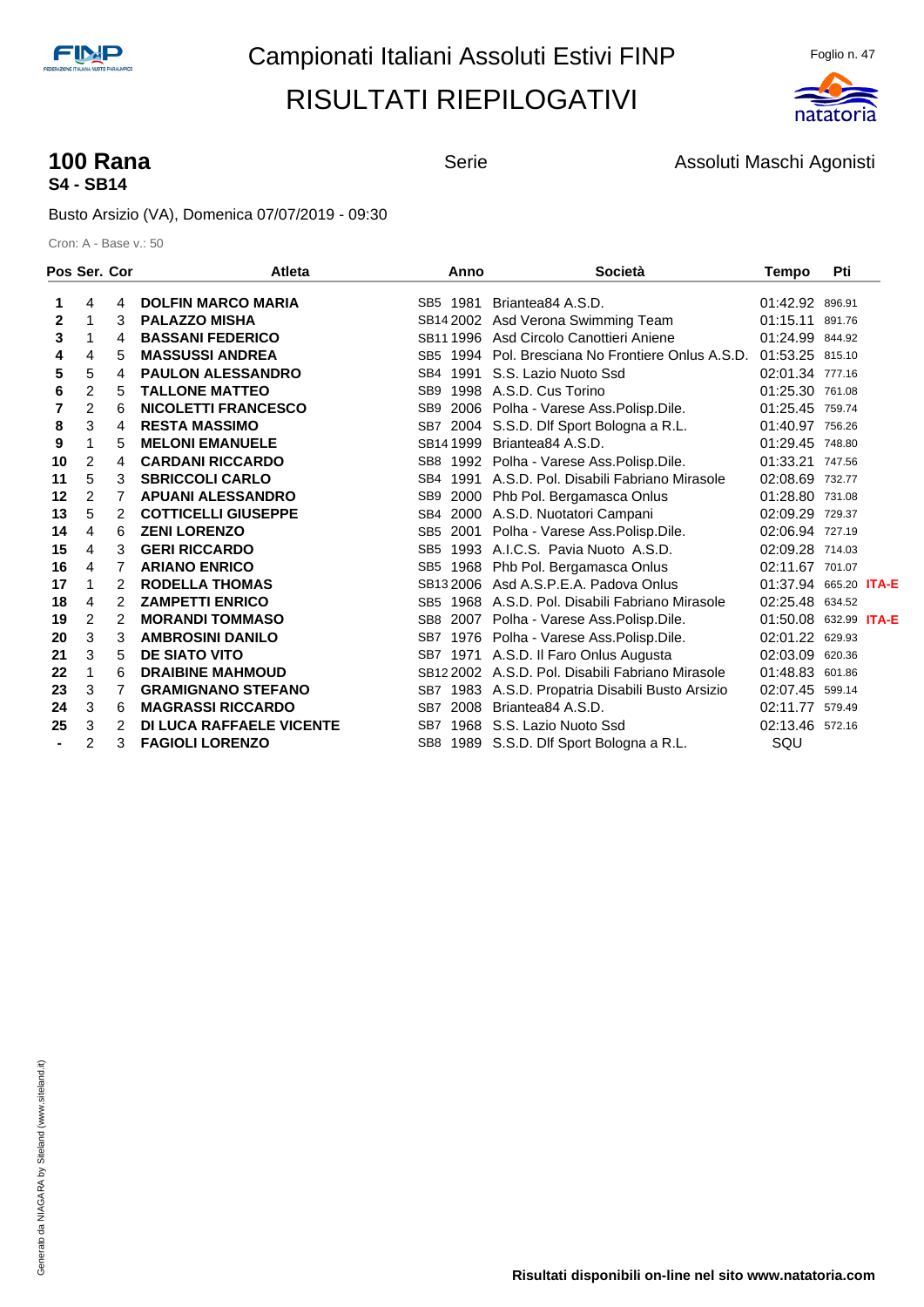

# **S4 - SB14**

**100 Rana 100 Rana Serie** Serie **Assoluti Femmine Agonisti** Assoluti Femmine Agonisti

Busto Arsizio (VA), Domenica 07/07/2019 - 10:00

|              |   | Pos Ser. Cor | <b>Atleta</b>                       | Anno                    | <b>Società</b>                               | Tempo           | Pti    |
|--------------|---|--------------|-------------------------------------|-------------------------|----------------------------------------------|-----------------|--------|
| 1.           |   | 7            | <b>RABBOLINI MARTINA</b>            | SB11 1998               | G.S. Dil. Non Vedenti Milano - Onlus         | 01:36.70 884.49 |        |
| $\mathbf{2}$ |   | 4            | <b>MARCHI GIORGIA</b>               | SB14 2001               | Adus Triestina Nuoto                         | 01:31.16 828.76 |        |
| 3            | 3 | 3            | <b>ROMANO EMANUELA</b>              | SB5                     | 1990 A.S.D. Nuotatori Campani                | 02:04.09 794.10 |        |
| 4            |   | 2            | <b>PALAZZETTI DANIELA</b>           | SB9                     | 1996 S.S. Lazio Nuoto Ssd                    | 01:39.37 771.86 |        |
| 5            | 3 | 5            | <b>POZZI FRANCESCA</b>              | 1989<br>SB4             | Briantea84 A.S.D.                            | 02:24.82 753.97 |        |
| 6            | 2 | 4            | <b>FOTIA GIORGIA</b>                | SB6                     | 2006 A.S.D. Il Faro Onlus Augusta            | 02:11.43        | 739.63 |
|              | 1 | 5            | <b>LUSCRI' CAMILLA</b>              |                         | SB13 2002 A.I.C.S. Pavia Nuoto A.S.D.        | 01:41.04 738.22 |        |
| 8            | 2 | 5            | <b>FAUCETTA NOEMI</b>               | SB6                     | 2002 A.S.D. Propatria Disabili Busto Arsizio | 02:11.75 737.84 |        |
| 9            |   | 8            | <b>GRANATA SARA</b>                 | SB8                     | 1995 Polisport Dream Team Asd                | 01:51.73 706.08 |        |
| 10           |   | 1            | <b>BRUNETTI ROSANNA</b>             | SB9                     | 1964 Acquamarina Team Trieste Onlus          | 01:52.08 684.33 |        |
| 11           | 3 | 2            | <b>FRESTA DENISE</b>                | 1996<br>SB4             | Asd All Sporting                             | 02:41.53 675.97 |        |
| 12           | 1 | 6            | <b>TEOFILI VIVIANA</b>              |                         | SB <sub>13</sub> 2003 S.S. Lazio Nuoto Ssd   | 01:53.50 657.18 |        |
| 13           | 3 | 4            | <b>PARENTE JESSICA</b>              | SB5                     | 1992 Briantea84 A.S.D.                       | 02:35.01        | 635.70 |
| 14           | 3 | 6            | <b>VELLUCCI CHIARA</b>              | SB5                     | 1997 S.S. Lazio Nuoto Ssd                    | 02:42.81        | 605.25 |
| 15           |   | 3            | <b>MANTOAN LARA</b>                 | SB <sub>12</sub> 1999   | Asd A.S.P.E.A. Padova Onlus                  | 02:15.38        | 581.18 |
| 16           | 2 | 3            | <b>RIVOSECCHI SARA</b>              | 1990<br>SB6             | A.S.D. Cavalluccio Marino                    | 02:50.48 570.21 |        |
| 17           | 3 | 7            | <b>TOTO JESSICA</b>                 | SB <sub>5</sub><br>1998 | A.S.D Effegiquadro                           | 03:01.00        | 544.42 |
| 18           | 2 | 6            | <b>MELOCCHI GARCIA CHIARA MARIA</b> | SB6<br>2003             | Phb Pol. Bergamasca Onlus                    | 03:07.51        | 518.43 |
| 19           | 2 | 2            | <b>D'EUGENIO STEFANIA</b>           | SB6                     | 1959 A.S.D. Pol. Disabili Fabriano Mirasole  | 03:19.26        | 487.86 |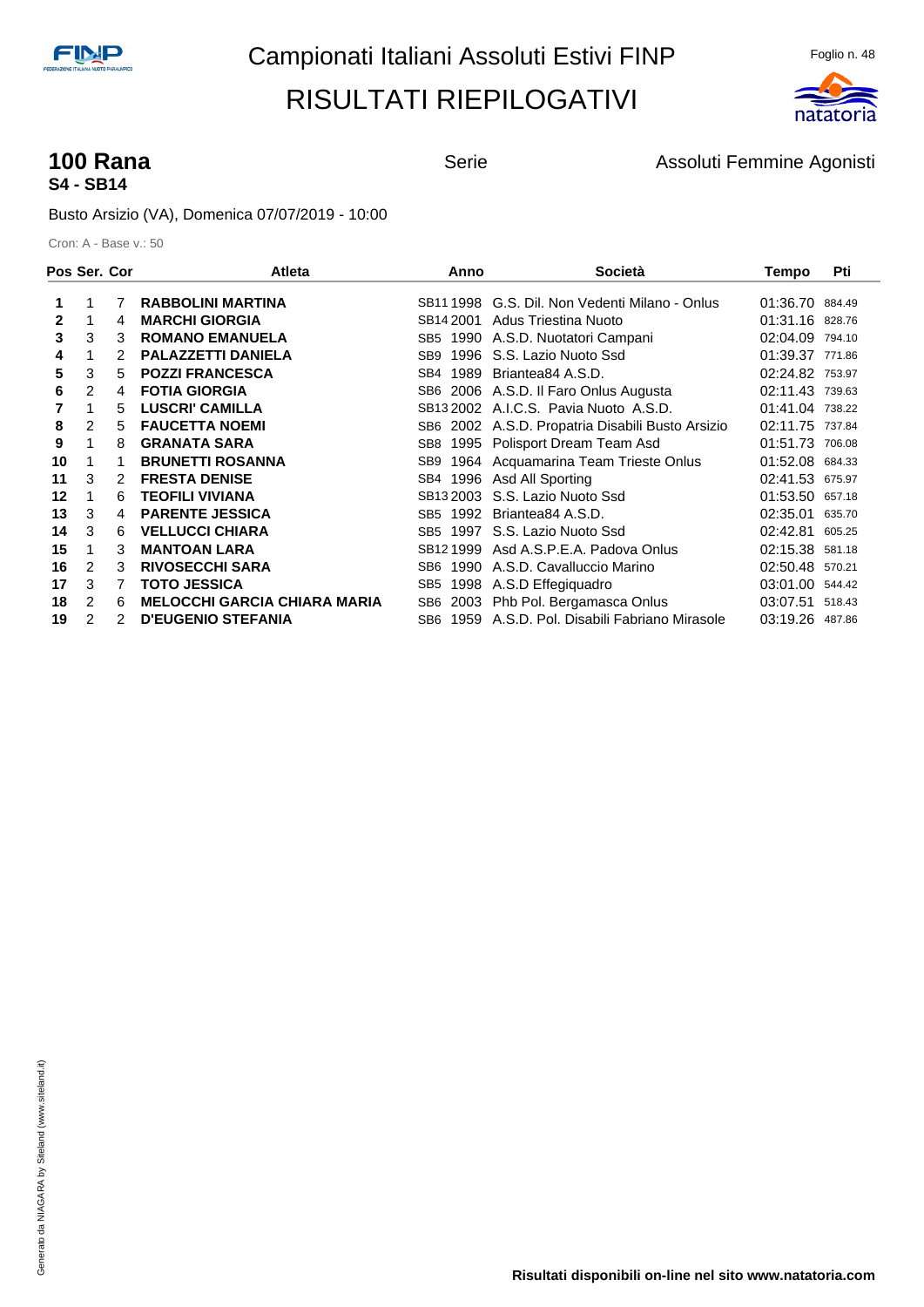

# **S5 - S7**

**50 Farfalla** Serie **Serie Assoluti Maschi Agonisti** Serie Assoluti Maschi Agonisti

Busto Arsizio (VA), Domenica 07/07/2019 - 10:20

| Pos Ser. Cor |                |   | <b>Atleta</b>                   |     | Anno | Società                                        | Tempo           | Pti |
|--------------|----------------|---|---------------------------------|-----|------|------------------------------------------------|-----------------|-----|
|              |                |   | 4 PAULON ALESSANDRO             |     |      | S5 1991 S.S. Lazio Nuoto Ssd                   | 00:52.70 656.93 |     |
| $2^{\circ}$  | $\overline{1}$ |   | 5 PRODOMO MILANA MATTIA         | S6. |      | 1984 S.S. Lazio Nuoto Ssd                      | 00:49.56 613.20 |     |
|              |                |   | 2 COTTICELLI GIUSEPPE           | S5  |      | 2000 A.S.D. Nuotatori Campani                  | 01:03.73 543.23 |     |
|              | 4 1            |   | 1 BURATTINI MATTEO              |     |      | S5 1976 A.S.D. Pol. Disabili Fabriano Mirasole | 01:13.69 469.81 |     |
|              |                | 3 | <b>LOMBARDINI SERGIO</b>        |     |      | S5 1977 Phb Pol. Bergamasca Onlus              | SQU             |     |
|              |                | 6 | <b>DE SIATO VITO</b>            | S7  |      | 1971 A.S.D. Il Faro Onlus Augusta              | SQU             |     |
|              | $-1$           |   | <b>DI LUCA RAFFAELE VICENTE</b> | S7  |      | 1968 S.S. Lazio Nuoto Ssd                      | SQU             |     |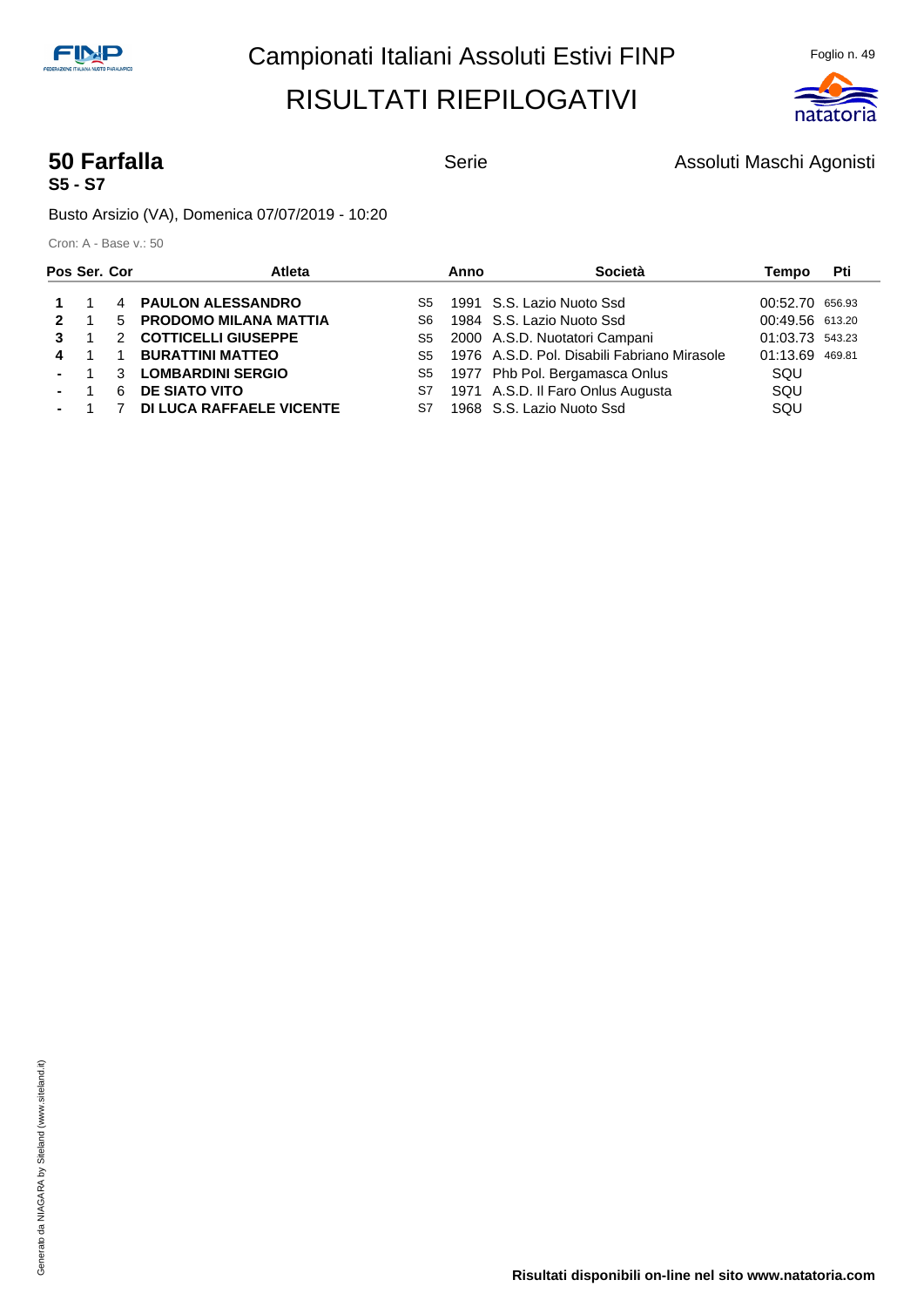

# **S5 - S7**

**50 Farfalla Serie** Serie **Assoluti Femmine Agonisti** Serie Agonisti

Busto Arsizio (VA), Domenica 07/07/2019 - 10:25

| Pos Ser. Cor |               |   | <b>Atleta</b>                        |                | Anno | Società                                      | Tempo           | Pti                        |
|--------------|---------------|---|--------------------------------------|----------------|------|----------------------------------------------|-----------------|----------------------------|
|              |               | 5 | <b>TERZI GIULIA</b>                  | S7             |      | 1995 Polha - Varese Ass. Polisp. Dile.       |                 | 00:36.84 940.28 <b>ITA</b> |
|              | $\mathcal{P}$ | 3 | <b>BOGGIONI MONICA</b>               | S5             |      | 1998 A.I.C.S. Pavia Nuoto A.S.D.             | 00:58.15 731.56 |                            |
|              |               | 2 | <b>PIETRONI ELENA</b>                | S6             |      | 1996 Briantea84 A.S.D.                       | 00:52.37 692.57 |                            |
| 4            |               | 4 | <b>AERE KATIA</b>                    | S7             | 1971 | Asd Trivium                                  | 00:50.16 690.59 |                            |
| 5.           |               | 6 | <b>MAGGI CAMILLA</b>                 | S7             |      | 2001 A.S.D Effegiquadro                      | 01:00.56 571.99 |                            |
| 6.           | 1             | 3 | <b>FAUCETTA NOEMI</b>                | S7             |      | 2002 A.S.D. Propatria Disabili Busto Arsizio | 01:01.31 565.00 |                            |
|              | $\mathcal{P}$ | 4 | <b>POZZI FRANCESCA</b>               | S <sub>5</sub> |      | 1989 Briantea84 A.S.D.                       | 01:23.40 510.07 |                            |
| 8            | $\mathcal{P}$ | 2 | <b>MOLINARI TOSATTI TERESA MARIA</b> | S5             |      | 2005 Phb Pol. Bergamasca Onlus               | 01:29.48 475.41 |                            |
| 9            |               |   | <b>D'EUGENIO STEFANIA</b>            | S7             |      | 1959 A.S.D. Pol. Disabili Fabriano Mirasole  | 01:15.74 457.35 |                            |
| 10           | $\mathcal{P}$ | 5 | <b>GILLI CARLOTTA</b>                | S13            | 2001 | Rari Nantes Torino Ssd Arl                   | 00:30.15        | FG                         |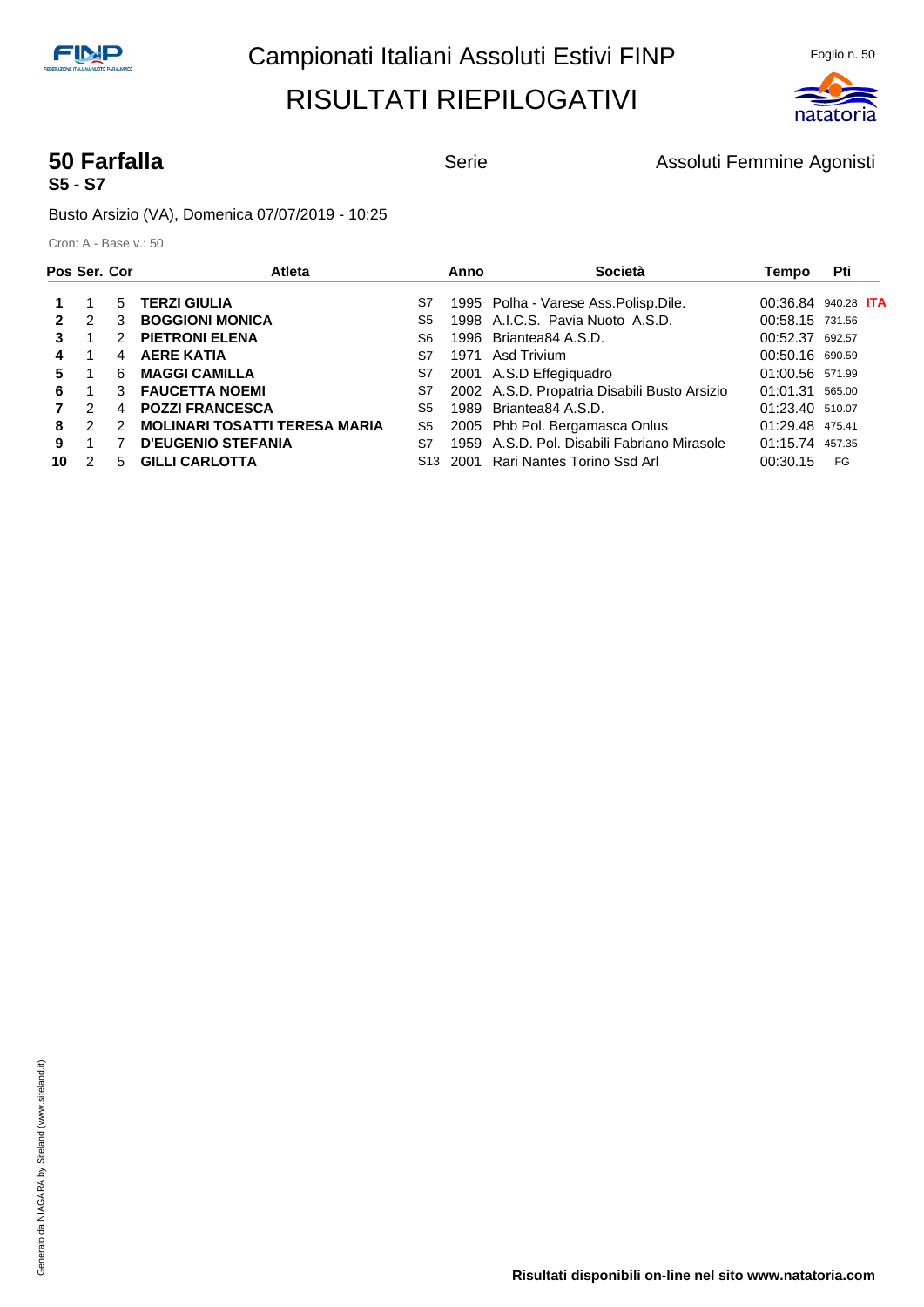

## **S8 - S14**

**100 Farfalla 100 Farfalla** Serie Serie Assoluti Maschi Agonisti

Busto Arsizio (VA), Domenica 07/07/2019 - 10:30

| Pos Ser. Cor |               |   | <b>Atleta</b>              |                 | Anno | Società                                | Tempo           | Pti    |           |
|--------------|---------------|---|----------------------------|-----------------|------|----------------------------------------|-----------------|--------|-----------|
|              |               | 4 | <b>BARLAAM SIMONE</b>      | S9              |      | 2000 Polha - Varese Ass. Polisp. Dile. | 01:02.69 947.20 |        |           |
|              |               | 5 | <b>CIULLI SIMONE</b>       | S9              |      | 1986 Asd Circolo Canottieri Aniene     | 01:03.37 937.04 |        |           |
|              |               | 3 | <b>PALAZZO MISHA</b>       |                 |      | S14 2002 Asd Verona Swimming Team      | 01:07.04 887.68 |        |           |
| 4            |               | 6 | <b>AMODEO ALBERTO</b>      | S9              |      | 2000 Polha - Varese Ass. Polisp. Dile. | 01:09.38 855.87 |        |           |
| 5.           | 2             | 6 | <b>URSO SALVATORE</b>      | S <sub>11</sub> |      | 1999 A.S.D. Noived Napoli              | 01:16.19 814.94 |        |           |
| 6            | $\mathcal{P}$ | 5 | <b>CIAMPRICOTTI GIOELE</b> | S8              |      | 1998 Asd Circolo Canottieri Aniene     | 01:19.65 754.80 |        |           |
|              | $\mathcal{P}$ |   | <b>APUANI ALESSANDRO</b>   |                 |      | S10 2000 Phb Pol. Bergamasca Onlus     | 01:15.96 738.94 |        |           |
| 8            | $\mathcal{P}$ | 2 | <b>GALLIULO GIACOMO</b>    | S8              |      | 1997 Framarossport S.S.D. Srl          | 01:25.89        | 699.97 | <b>WC</b> |
|              |               | 4 | <b>MARINELLI MICHELE</b>   | S8              |      | 1995 Asd Polisportiva Senigallia       | SQU             |        |           |
|              | 2             | 3 | <b>ANGELETTI MIRKO</b>     | S8              |      | 1976 Asd Polisportiva Senigallia       | SQU             |        |           |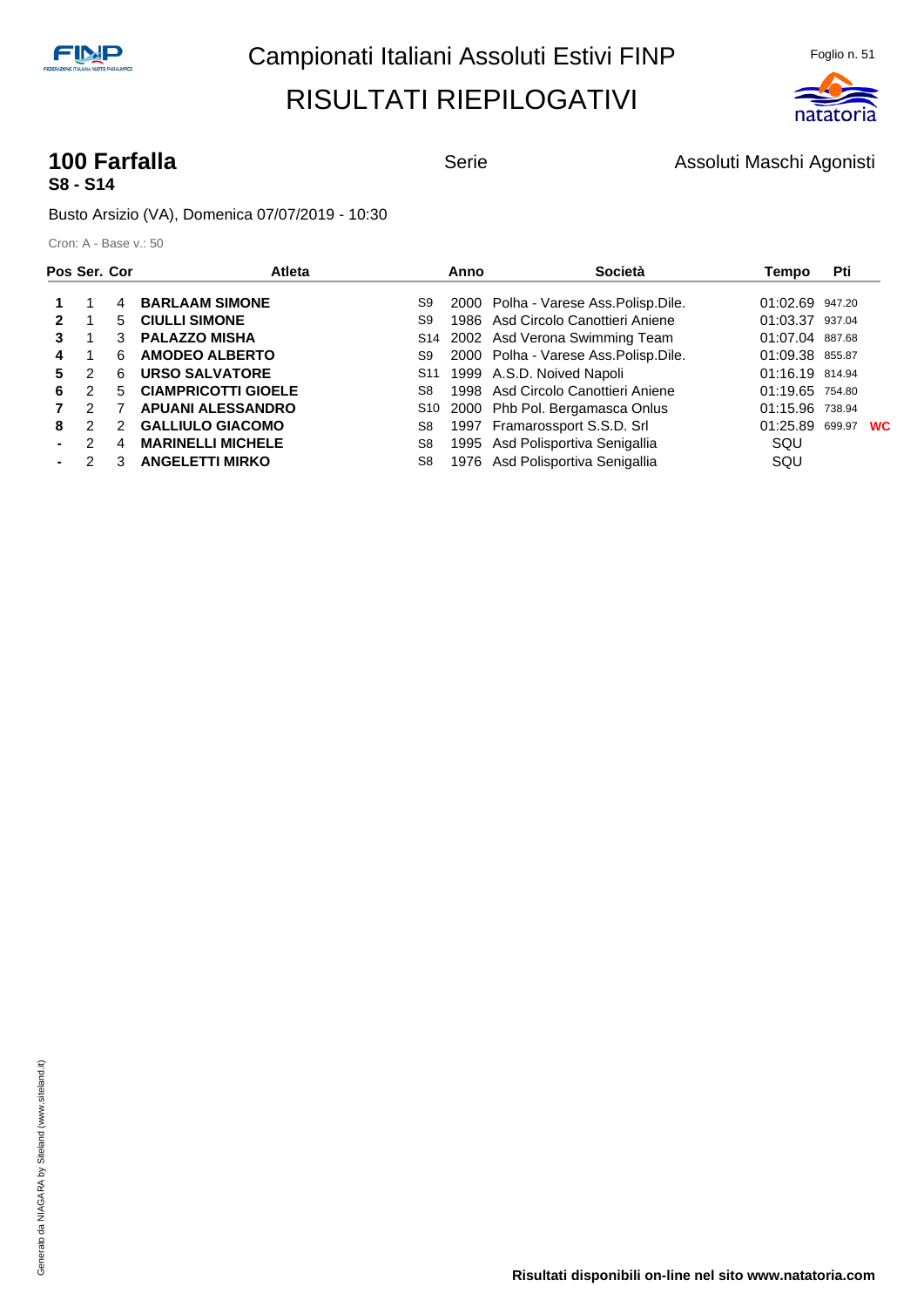

## **S8 - S14**

**100 Farfalla 100 Farfalla** Serie Assoluti Femmine Agonisti

Busto Arsizio (VA), Domenica 07/07/2019 - 10:40

| Pos Ser. Cor |             | <b>Atleta</b>           | Anno | Società                                            | Tempo           | Pti |
|--------------|-------------|-------------------------|------|----------------------------------------------------|-----------------|-----|
|              | $1 \quad 1$ | 4 GILLI CARLOTTA        |      | S13 2001 Rari Nantes Torino Ssd Arl                | 01:07.30 953.49 |     |
|              | $2 \quad 1$ | 5 SCORTECHINI ALESSIA   |      | S <sub>10</sub> 1997 Asd Circolo Canottieri Aniene | 01:10.45 923.21 |     |
| $3 \quad 1$  |             | 2 SECCI FRANCESCA       |      | S9 1990 Sa.Spo. Cagliari Onlus                     | 01:20.30 845.45 |     |
| 4 1          |             | 6 MARCHI GIORGIA        |      | S <sub>14</sub> 2001 Adus Triestina Nuoto          | 01:22.89 827.96 |     |
|              | 5 1         | 3 BIANCO VITTORIA       | S9   | 1995 Impianti Sportivi Nf Ssd Arl                  | 01:25.45 794.50 |     |
|              |             | - 1 7 PETTINELLA MARINA |      | S <sub>14</sub> 1995 Asd Csi Trento Nuoto          | SQU             |     |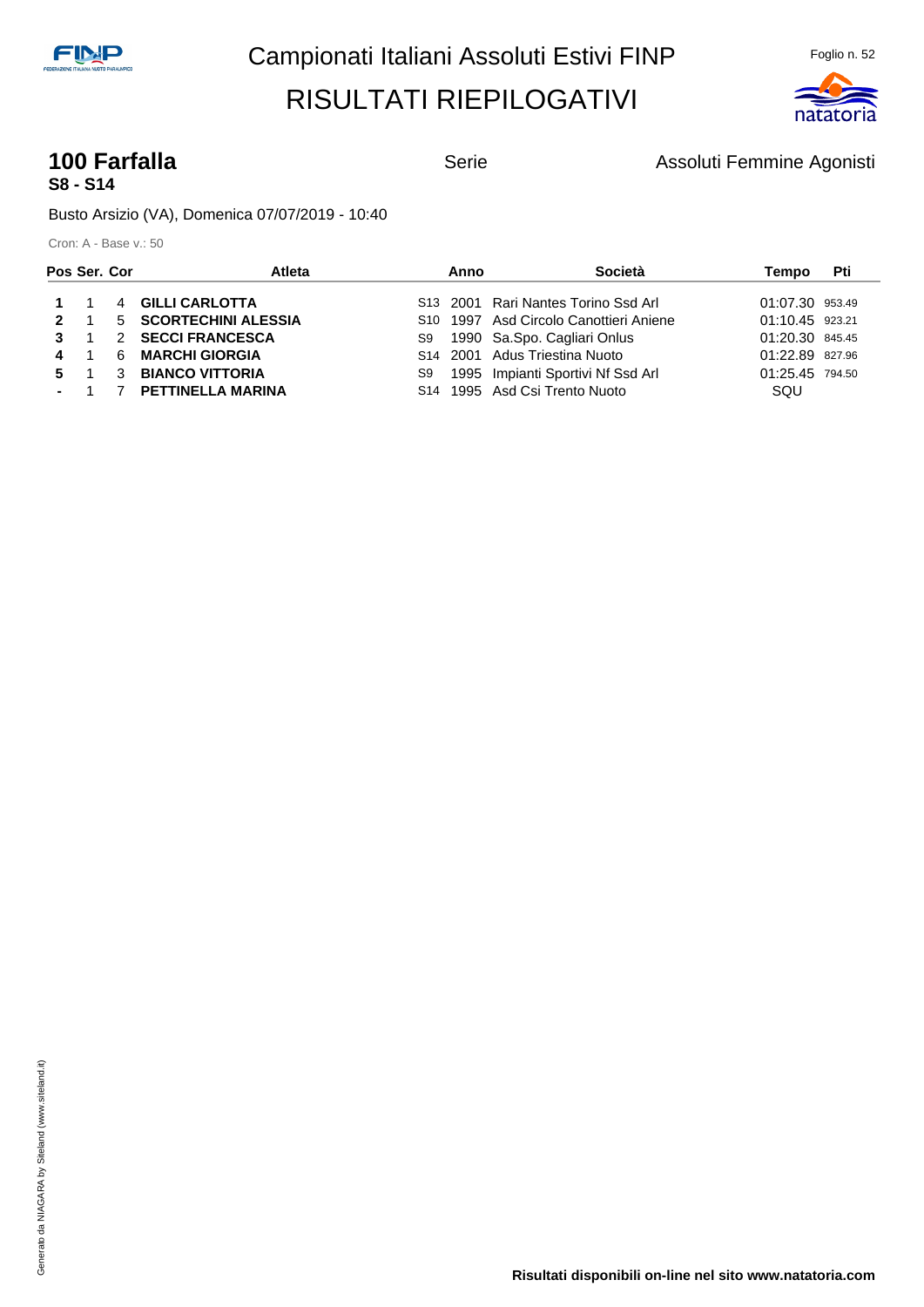

#### **100 Rana 100 Rana** Serie Serie Assoluti Maschi Agonisti **finale open SB4 - SB14**

Busto Arsizio (VA), Domenica 07/07/2019 - 10:45

| Pos Ser. Cor |                |               | Atleta                     | Anno | Società                                                           | Tempo                        | Pti |  |
|--------------|----------------|---------------|----------------------------|------|-------------------------------------------------------------------|------------------------------|-----|--|
|              |                |               | 4 PALAZZO MISHA            |      | SB14 2002 Asd Verona Swimming Team                                | 01:14.68 896.89              |     |  |
| $\mathbf{P}$ |                |               | <b>DOLFIN MARCO MARIA</b>  |      | SB5 1981 Briantea84 A.S.D.                                        | 01:45.01 879.06              |     |  |
| 3            |                | 5             | <b>BASSANI FEDERICO</b>    |      | SB11 1996 Asd Circolo Canottieri Aniene                           | 01:24.93 845.52              |     |  |
| 4            | $\overline{1}$ | - 1           | <b>MASSUSSI ANDREA</b>     |      | SB5 1994 Pol. Bresciana No Frontiere Onlus A.S.D. 01:53.68 812.02 |                              |     |  |
| 5            | $\overline{1}$ | -6            | <b>NICOLETTI FRANCESCO</b> |      | SB9 2006 Polha - Varese Ass. Polisp. Dile.                        | 01:24.35 769.65 <b>ITA-E</b> |     |  |
| 6.           |                | 8             | <b>PAULON ALESSANDRO</b>   |      | SB4 1991 S.S. Lazio Nuoto Ssd                                     | 02:03.31 764.74              |     |  |
|              |                | 3             | <b>TALLONE MATTEO</b>      |      | SB9 1998 A.S.D. Cus Torino                                        | 01:25.30 761.08              |     |  |
|              |                | $\mathcal{P}$ | <b>RESTA MASSIMO</b>       |      | SB7 2004 S.S.D. Dlf Sport Bologna a R.L.                          | 01:42.73 743.31              |     |  |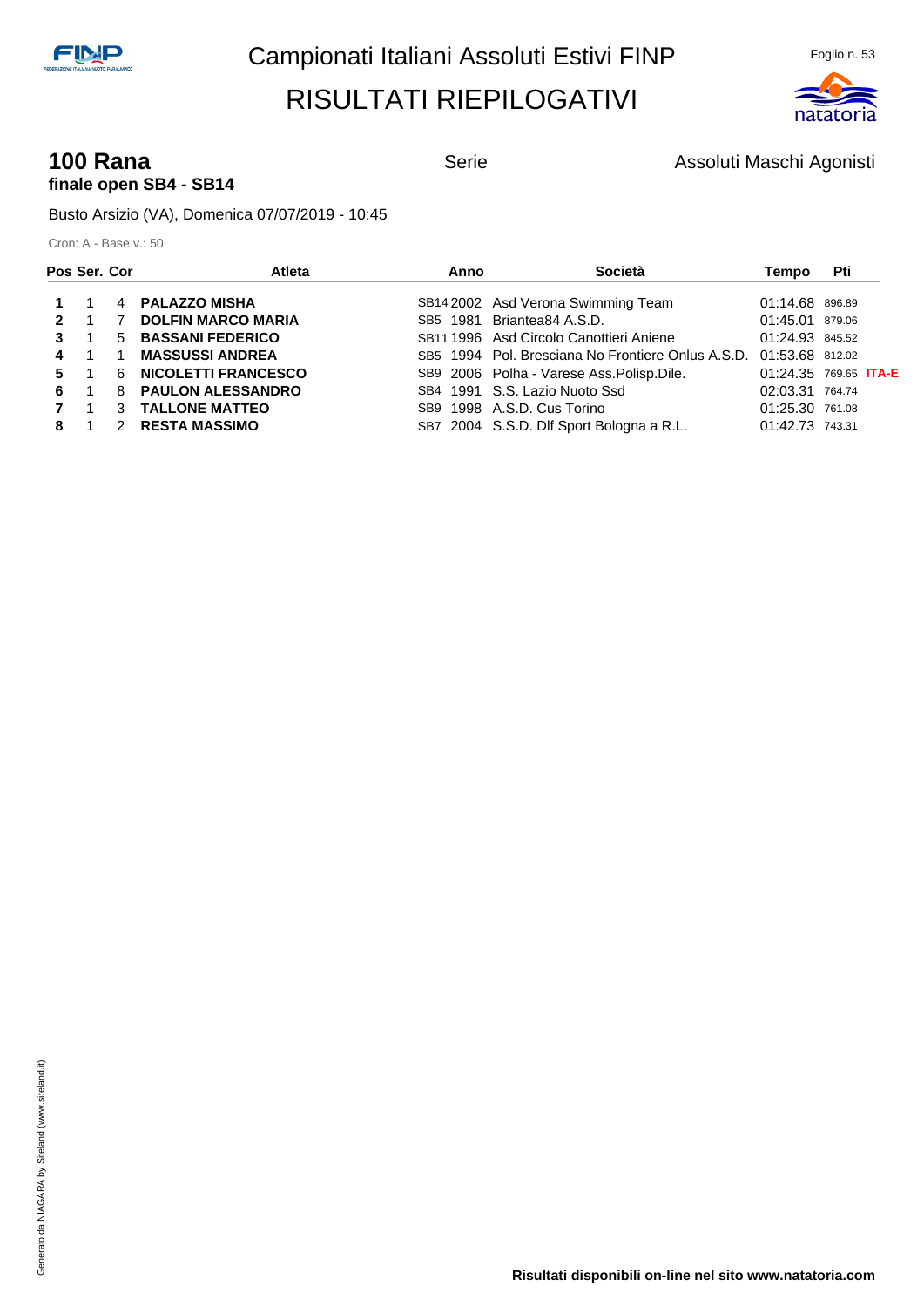

#### **100 Rana 100 Rana Serie** Serie **Assoluti Femmine Agonisti** Assoluti Femmine Agonisti **finale open SB4 - SB14**

Busto Arsizio (VA), Domenica 07/07/2019 - 10:50

|              | Pos Ser. Cor   | <b>Atleta</b>        | Anno | Società                                          | Tempo           | Pti |
|--------------|----------------|----------------------|------|--------------------------------------------------|-----------------|-----|
|              |                | 5 RABBOLINI MARTINA  |      | SB11 1998 G.S. Dil. Non Vedenti Milano - Onlus   | 01:37.52 877.05 |     |
| $\mathbf{2}$ | $\blacksquare$ | 4 MARCHI GIORGIA     |      | SB14 2001 Adus Triestina Nuoto                   | 01:32.18 819.59 |     |
| 3            |                | 3 PALAZZETTI DANIELA |      | SB9 1996 S.S. Lazio Nuoto Ssd                    | 01:36.30 796.47 |     |
| 4            | $\overline{1}$ | 2 ROMANO EMANUELA    |      | SB5 1990 A.S.D. Nuotatori Campani                | 02:09.30 762.10 |     |
|              | $5 \quad 1$    | 6 LUSCRI' CAMILLA    |      | SB132002 A.I.C.S. Pavia Nuoto A.S.D.             | 01:39.00 753.43 |     |
| 6            |                | <b>FOTIA GIORGIA</b> |      | SB6 2006 A.S.D. Il Faro Onlus Augusta            | 02:13.41 728.66 |     |
|              | $\overline{1}$ | 1 FAUCETTA NOEMI     |      | SB6 2002 A.S.D. Propatria Disabili Busto Arsizio | 02:14.14 724.69 |     |
|              | $-1$           | 8 POZZI FRANCESCA    |      | SB4 1989 Briantea84 A.S.D.                       | SQU             |     |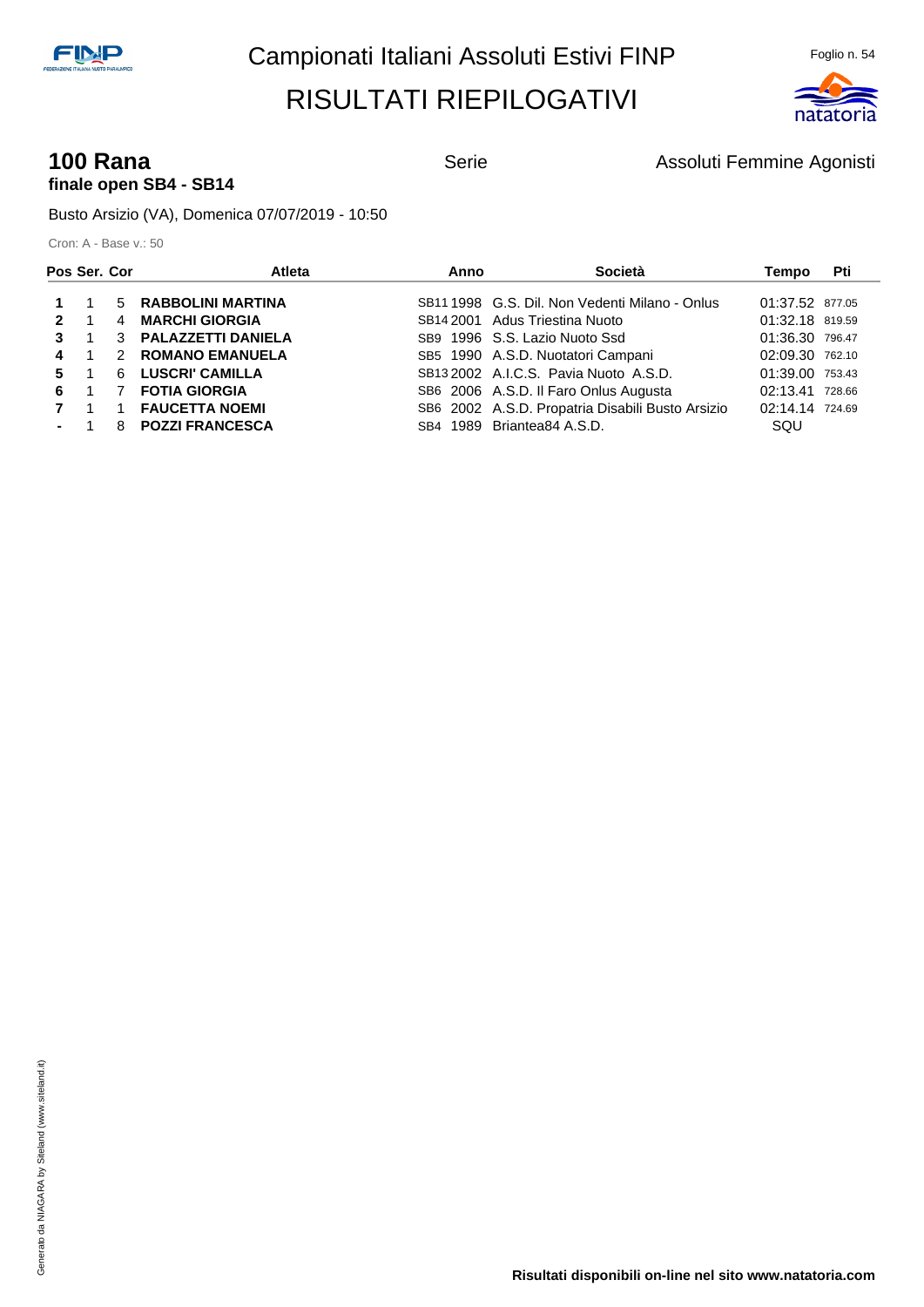

#### **50 Farfalla** Serie **Serie Assoluti Maschi Agonisti** Serie Assoluti Maschi Agonisti **premiazione open S5 - S7**

Busto Arsizio (VA), Domenica 07/07/2019 - 10:55

| Pos Ser. Cor |             | Atleta                    | Anno | <b>Società</b>                                 | Tempo           | Pti |
|--------------|-------------|---------------------------|------|------------------------------------------------|-----------------|-----|
|              |             | 1 1 5 PAULON ALESSANDRO   |      | S5 1991 S.S. Lazio Nuoto Ssd                   | 00:52.70 656.93 |     |
|              | $2 \quad 1$ | 4 PRODOMO MILANA MATTIA   |      | S6 1984 S.S. Lazio Nuoto Ssd                   | 00:49.56 613.20 |     |
|              |             | 3 1 3 COTTICELLI GIUSEPPE |      | S5 2000 A.S.D. Nuotatori Campani               | 01:03.73 543.23 |     |
|              | 4 1         | 6 BURATTINI MATTEO        |      | S5 1976 A.S.D. Pol. Disabili Fabriano Mirasole | 01:13.69 469.81 |     |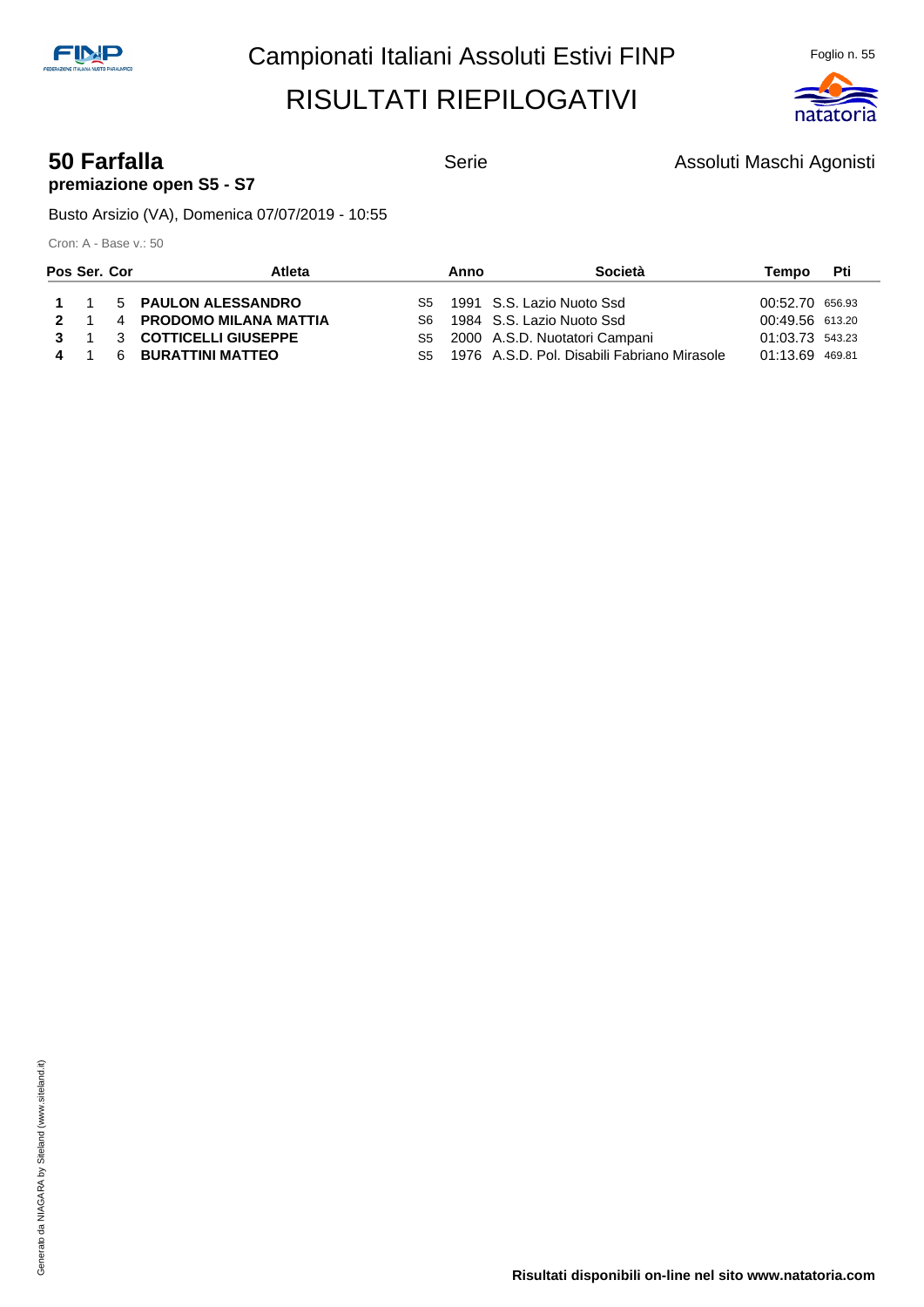

# **finale open S5 - S7**

**50 Farfalla Serie** Serie **Assoluti Femmine Agonisti** Serie Agonisti

Busto Arsizio (VA), Domenica 07/07/2019 - 11:00

| Pos Ser. Cor |                |               | Atleta                               |    | Anno | Società                                      | Tempo           | Pti |
|--------------|----------------|---------------|--------------------------------------|----|------|----------------------------------------------|-----------------|-----|
|              |                |               | 4 TERZI GIULIA                       | S7 |      | 1995 Polha - Varese Ass. Polisp. Dile.       | 00:37.15 932.44 |     |
| $\mathbf{2}$ | $\blacksquare$ | 6             | <b>BOGGIONI MONICA</b>               | S5 |      | 1998 A.I.C.S. Pavia Nuoto A.S.D.             | 00:58.34 729.17 |     |
| 3            |                |               | <b>3 PIETRONI ELENA</b>              | S6 |      | 1996 Briantea84 A.S.D.                       | 00:52.43 691.78 |     |
| 4            | $\blacksquare$ |               | 5 AERE KATIA                         | S7 |      | 1971 Asd Trivium                             | 00:50.80 681.89 |     |
| 5.           |                |               | <b>7 FAUCETTA NOEMI</b>              | S7 |      | 2002 A.S.D. Propatria Disabili Busto Arsizio | 01:04.23 539.31 |     |
| 6.           |                |               | <b>POZZI FRANCESCA</b>               | S5 |      | 1989 Briantea84 A.S.D.                       | 01:26.75 490.37 |     |
|              |                | $\mathcal{P}$ | <b>MAGGI CAMILLA</b>                 | S7 |      | 2001 A.S.D Effegiquadro                      | SQU             |     |
| $-1$         |                | 8             | <b>MOLINARI TOSATTI TERESA MARIA</b> | S5 |      | 2005 Phb Pol. Bergamasca Onlus               | SQU             |     |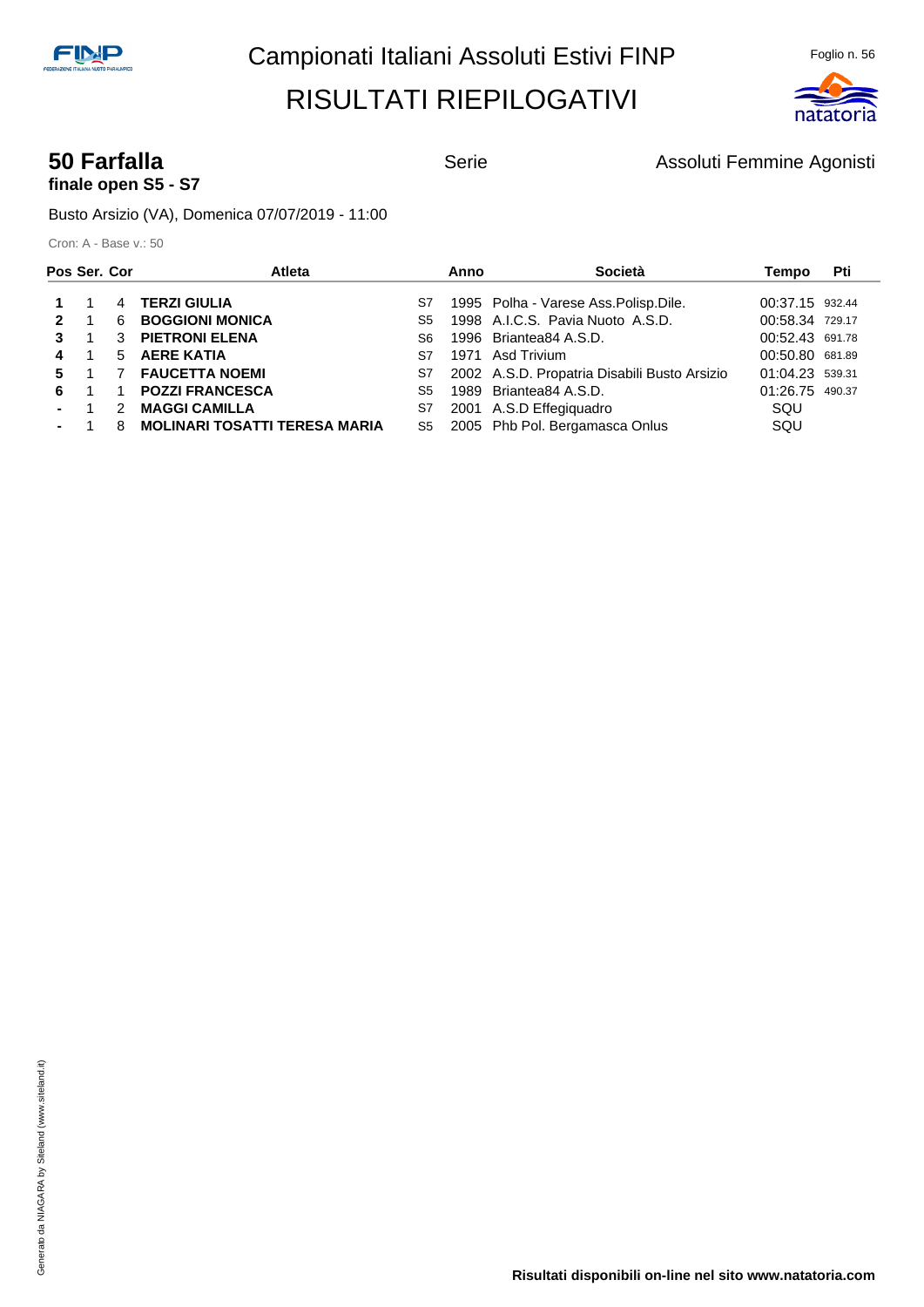

#### **100 Farfalla 100 Farfalla** Serie Serie Assoluti Maschi Agonisti **finale open S8 - S14**

Busto Arsizio (VA), Domenica 07/07/2019 - 11:05

| Pos Ser. Cor   |                |               | Atleta                     |    | Anno | Società                                | Tempo           | Pti |
|----------------|----------------|---------------|----------------------------|----|------|----------------------------------------|-----------------|-----|
|                |                |               | 4 BARLAAM SIMONE           | S9 |      | 2000 Polha - Varese Ass. Polisp. Dile. | 01:01.95 958.51 |     |
| 2              |                |               | 5 CIULLI SIMONE            | S9 |      | 1986 Asd Circolo Canottieri Aniene     | 01:03.29 938.22 |     |
|                |                |               | 3 PALAZZO MISHA            |    |      | S14 2002 Asd Verona Swimming Team      | 01:06.65 892.87 |     |
| 4              | $\blacksquare$ | 6             | <b>AMODEO ALBERTO</b>      | S9 |      | 2000 Polha - Varese Ass. Polisp. Dile. | 01:08.35 868.76 |     |
| 5.             |                |               | <b>URSO SALVATORE</b>      |    |      | S11 1999 A.S.D. Noived Napoli          | 01:15.94 817.62 |     |
| 6              |                | $\mathcal{P}$ | <b>APUANI ALESSANDRO</b>   |    |      | S10 2000 Phb Pol. Bergamasca Onlus     | 01:16.50 733.73 |     |
| $\blacksquare$ |                |               | <b>CIAMPRICOTTI GIOELE</b> | S8 |      | 1998 Asd Circolo Canottieri Aniene     | ASS             |     |
|                |                |               | 8 GALLIULO GIACOMO         | S8 |      | 1997 Framarossport S.S.D. Srl          | ASS             |     |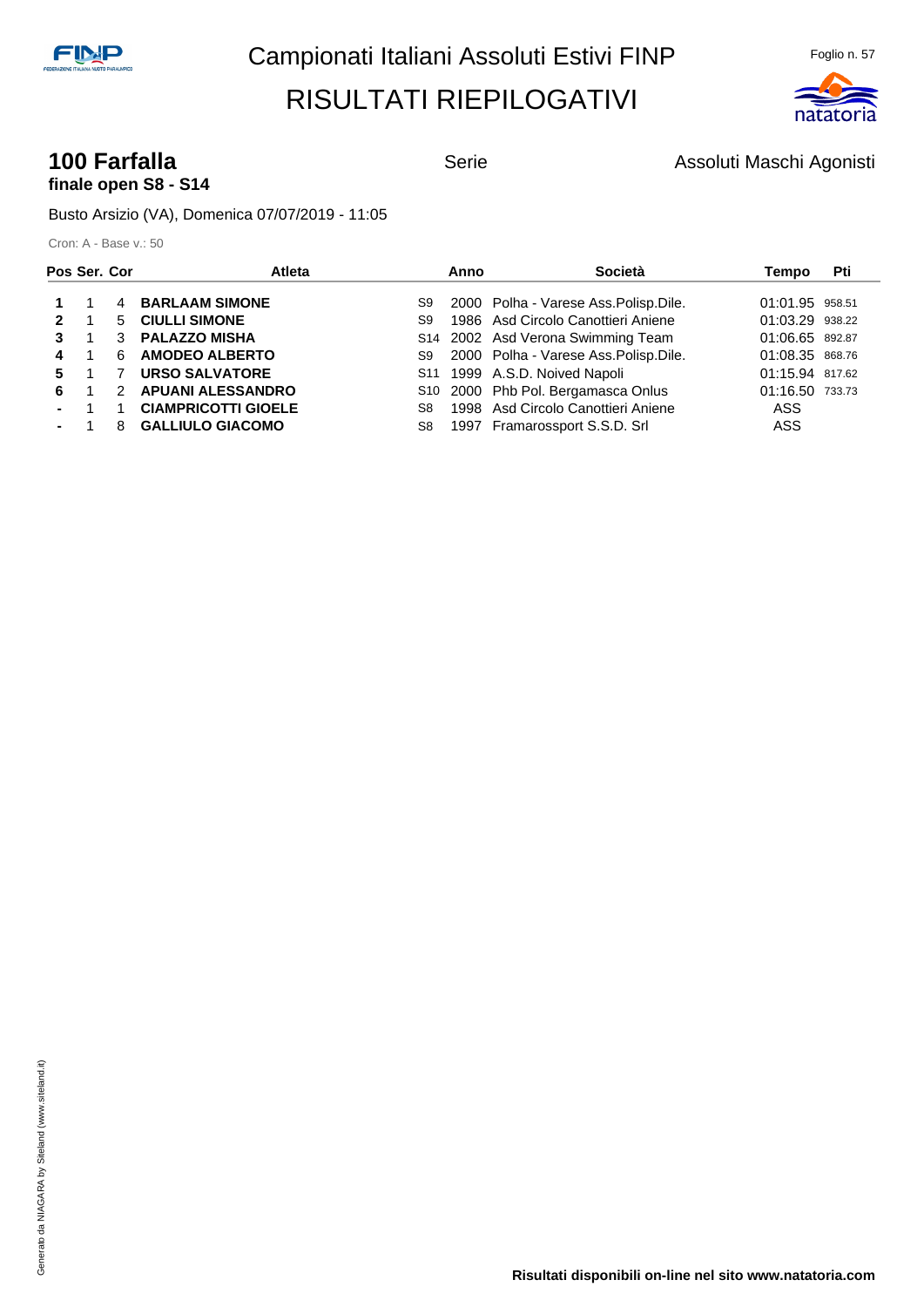

#### **100 Farfalla 100 Farfalla** Serie Assoluti Femmine Agonisti **premiazione open S8 - S14**

Busto Arsizio (VA), Domenica 07/07/2019 - 11:10

| Pos Ser. Cor |             | Atleta                | Anno | <b>Società</b>                                     | Tempo           | Pti |
|--------------|-------------|-----------------------|------|----------------------------------------------------|-----------------|-----|
|              | $1 \quad 1$ | 4 GILLI CARLOTTA      |      | S <sub>13</sub> 2001 Rari Nantes Torino Ssd Arl    | 01:07.30 953.49 |     |
|              | $2 \quad 1$ | 5 SCORTECHINI ALESSIA |      | S <sub>10</sub> 1997 Asd Circolo Canottieri Aniene | 01:10.45 923.21 |     |
|              | $3 \quad 1$ | 3 SECCI FRANCESCA     |      | S9 1990 Sa.Spo. Cagliari Onlus                     | 01:20.30 845.45 |     |
|              | 4 1         | 6 MARCHI GIORGIA      |      | S <sub>14</sub> 2001 Adus Triestina Nuoto          | 01:22.89 827.96 |     |
| 5 1          |             | 2 BIANCO VITTORIA     | S9.  | 1995 Impianti Sportivi Nf Ssd Arl                  | 01:25.45 794.50 |     |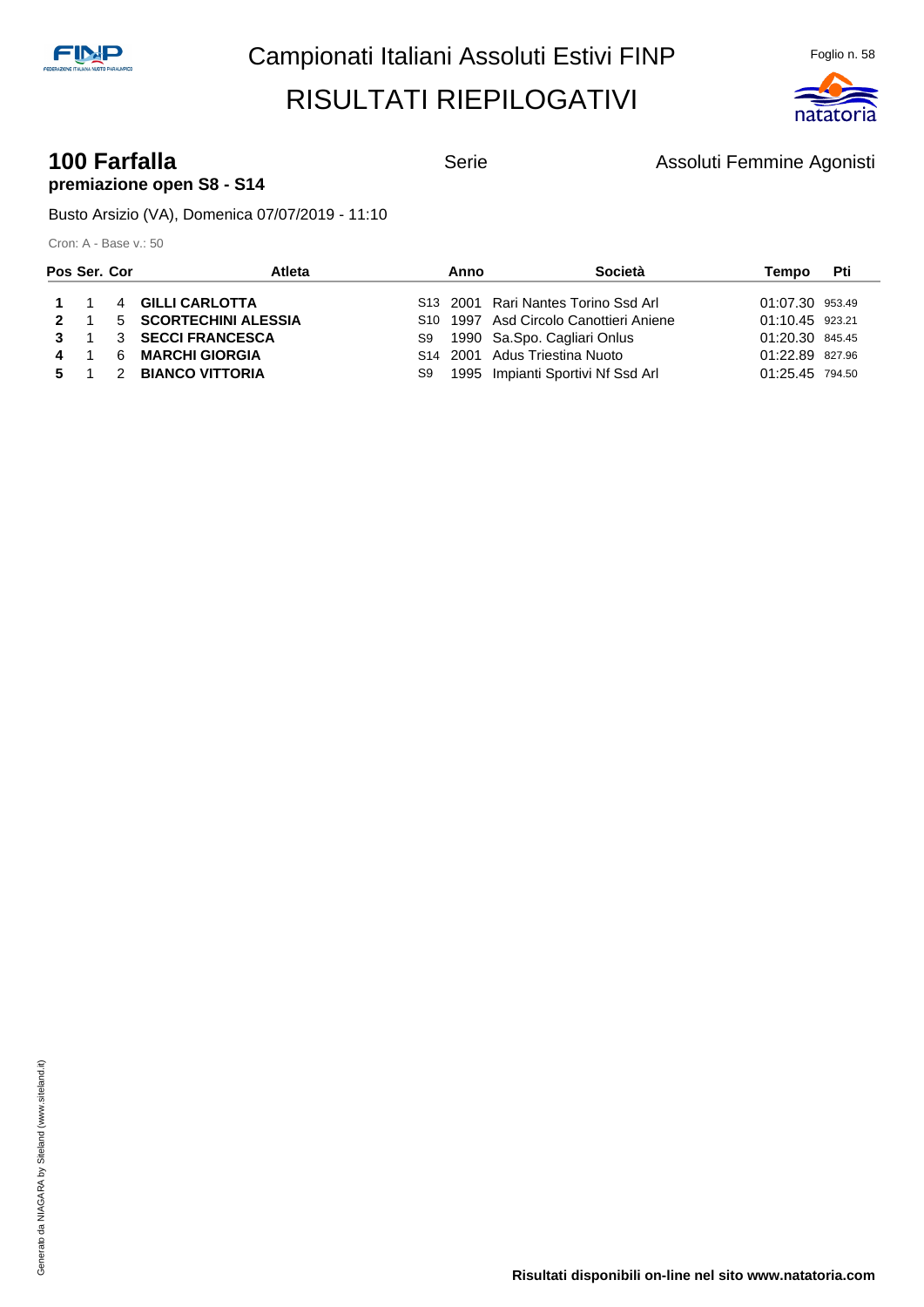

#### **Staff. 4x100 Stile L.** Serie Serie Assoluti Maschi Agonisti **PT 34**

Busto Arsizio (VA), Domenica 07/07/2019 - 11:15

| Pos Ser. Cor |   |                        | Atleta                                                                                                 |                                                          | Anno                         | Società                         | Tempo                         | Pti |
|--------------|---|------------------------|--------------------------------------------------------------------------------------------------------|----------------------------------------------------------|------------------------------|---------------------------------|-------------------------------|-----|
| 1            | 1 | $\boldsymbol{\Lambda}$ | <b>BARLAAM SIMONE</b><br><b>AMODEO ALBERTO</b><br><b>CARDANI RICCARDO</b><br><b>AMBROSINI DANILO</b>   | S9<br>S <sub>9</sub><br>S <sub>8</sub><br>S <sub>8</sub> | 2000<br>2000<br>1992<br>1976 | Polha - Varese Ass.Polisp.Dile. | (00:57.65)<br>04:44.38 806.17 |     |
| $\mathbf{2}$ |   | 5                      | <b>PRODOMO MILANA MATTIA</b><br><b>COFRANCESCO PAOLO</b><br>PERUZZO LORENZO<br><b>PASQUINI ROBERTO</b> | S6<br>S <sub>10</sub><br>S5<br>S10                       | 1984<br>2000<br>2000<br>1968 | S.S. Lazio Nuoto Ssd            | (01:27.90)<br>05:18.92 718.86 |     |
| 3            |   | 3                      | <b>APUANI ALESSANDRO</b><br><b>ROTA MATTEO</b><br><b>RECALCATI MARCO</b><br><b>ARIANO ENRICO</b>       | S <sub>10</sub><br>S7<br>S9<br>S <sub>5</sub>            | 2000<br>1994<br>1994<br>1968 | Phb Pol. Bergamasca Onlus       | (01:08.53)<br>05:33.97 686.47 |     |
| 4            |   | 6                      | <b>GERI RICCARDO</b><br><b>BONETTI MIRKO</b><br><b>TOLASI ANTONIO</b><br><b>SICURANI SILVIO</b>        | S <sub>6</sub><br>S9<br>S <sub>8</sub><br>S <sub>9</sub> | 1993<br>1978<br>1962<br>1978 | A.I.C.S. Pavia Nuoto A.S.D.     | (01:33.03)<br>05:43.24 667.93 |     |